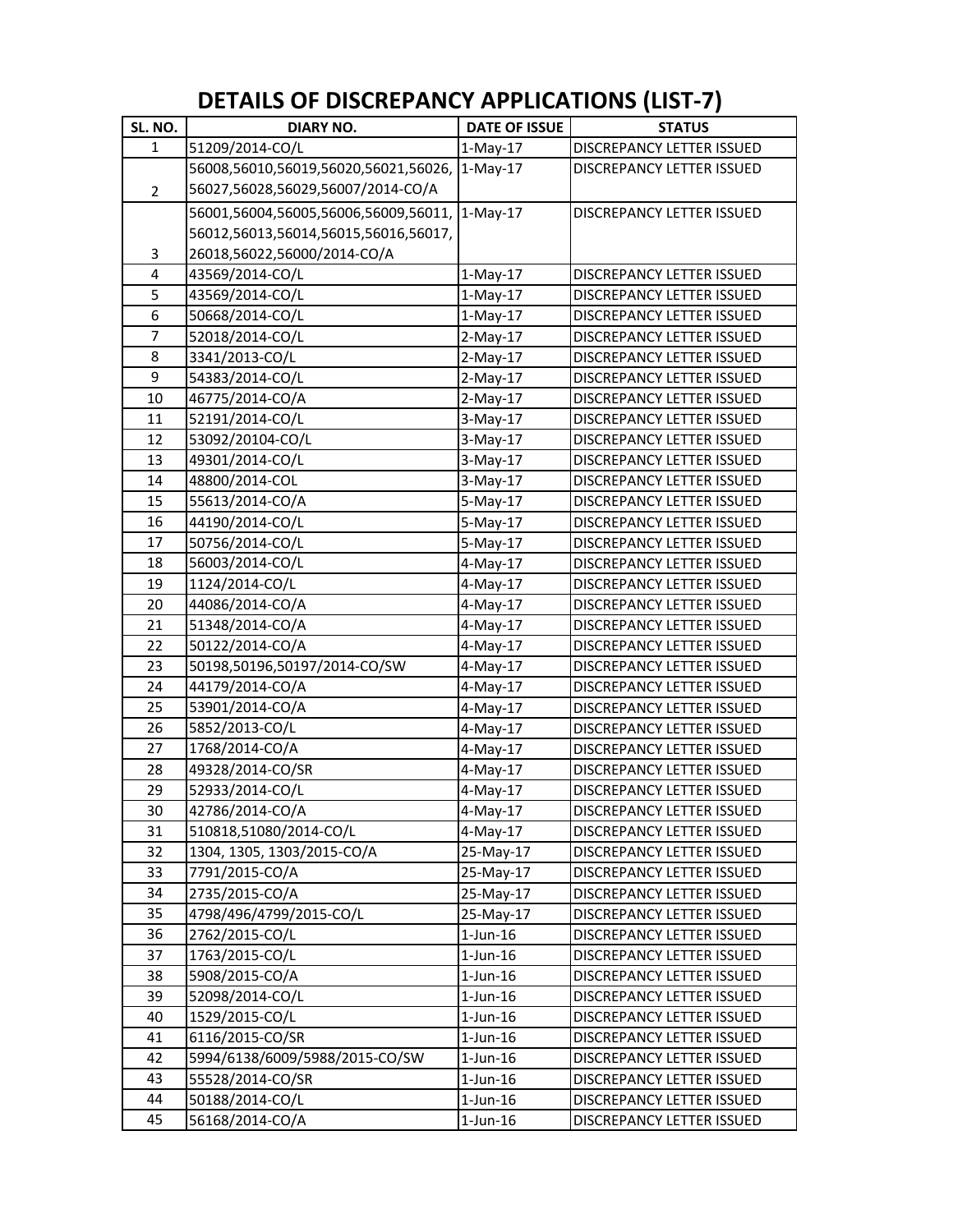| 46 | 51680/2014-CO/L                    | $1$ -Jun- $16$ | DISCREPANCY LETTER ISSUED        |
|----|------------------------------------|----------------|----------------------------------|
| 47 | 48956/2014-CO/L                    | $1$ -Jun- $16$ | <b>DISCREPANCY LETTER ISSUED</b> |
| 48 | 715/2014-CO/A                      | $1$ -Jun- $16$ | DISCREPANCY LETTER ISSUED        |
| 49 | 52493/2014-CO/A                    | $1$ -Jun- $16$ | DISCREPANCY LETTER ISSUED        |
| 50 | 9164 & 9165/2015-CO/M              | $1$ -Jun- $16$ | DISCREPANCY LETTER ISSUED        |
| 51 | 9329/9334/2015-CO/L                | $1$ -Jun- $16$ | DISCREPANCY LETTER ISSUED        |
| 52 | 2674/2675/2012-CO/A                | $1$ -Jun- $16$ | DISCREPANCY LETTER ISSUED        |
| 53 | 9290/2015-CO/SW                    | $1$ -Jun- $16$ | DISCREPANCY LETTER ISSUED        |
| 54 | 7815/2015-CO/L                     | $1$ -Jun- $16$ | DISCREPANCY LETTER ISSUED        |
| 55 | 6314/2015-CO/SW                    | $1$ -Jun- $16$ | DISCREPANCY LETTER ISSUED        |
| 56 | 6252/2015-CO/SR                    | $1$ -Jun- $16$ | DISCREPANCY LETTER ISSUED        |
| 57 | 9422/2015-CO/A                     | $1$ -Jun- $16$ | DISCREPANCY LETTER ISSUED        |
| 58 | 6344/2015-CO/L                     | $1$ -Jun- $16$ | DISCREPANCY LETTER ISSUED        |
| 59 | 8890/2015-CO/A                     | $1$ -Jun- $16$ | DISCREPANCY LETTER ISSUED        |
| 60 | 4458/2015-CO/L                     | $1$ -Jun- $16$ | DISCREPANCY LETTER ISSUED        |
| 61 | 11699/2015-CO/A                    | $1$ -Jun- $16$ | <b>DISCREPANCY LETTER ISSUED</b> |
| 62 | 55267/2014-CO/SW                   | $1$ -Jun- $16$ | DISCREPANCY LETTER ISSUED        |
| 63 | 4259/2015-CO/A                     | $1$ -Jun- $16$ | DISCREPANCY LETTER ISSUED        |
| 64 | 11788/2015-CO/A                    | $1$ -Jun- $16$ | DISCREPANCY LETTER ISSUED        |
| 65 | 12405/2015-CO/L                    | $1$ -Jun- $16$ | DISCREPANCY LETTER ISSUED        |
| 66 | 11687/2015-CO/L                    | $1$ -Jun- $16$ | DISCREPANCY LETTER ISSUED        |
| 67 | 6070/2015-CO/A                     | $1$ -Jun- $16$ | DISCREPANCY LETTER ISSUED        |
| 68 | 11009/2015-CO/L                    | $1$ -Jun- $16$ | DISCREPANCY LETTER ISSUED        |
| 69 | 48957/2014-CO/A                    | $1$ -Jun- $16$ | DISCREPANCY LETTER ISSUED        |
| 70 | 878/2014-CO/SR                     | $1$ -Jun- $16$ | DISCREPANCY LETTER ISSUED        |
| 71 | 10455/2015-CO/A                    | $1$ -Jun- $16$ | DISCREPANCY LETTER ISSUED        |
| 72 | 11689/2015-CO/A                    | $1$ -Jun- $16$ | DISCREPANCY LETTER ISSUED        |
| 73 | 11692/2015-CO/A                    | $1$ -Jun- $16$ | DISCREPANCY LETTER ISSUED        |
| 74 | 50361/2014-CO/SR                   | $1$ -Jun- $16$ | DISCREPANCY LETTER ISSUED        |
| 75 | 11722/2015-CO/A                    | $1$ -Jun- $16$ | DISCREPANCY LETTER ISSUED        |
| 76 | 55096/2014-CO/L                    | $1$ -Jun- $16$ | DISCREPANCY LETTER ISSUED        |
|    | 6938/6939/6940/6941/6942/2012-CO/L | $1$ -Jun- $16$ | DISCREPANCY LETTER ISSUED        |
| 77 |                                    |                |                                  |
| 78 | 49276/2014-CO/L                    | $1$ -Jun-16    | <b>DISCREPANCY LETTER ISSUED</b> |
| 79 | 4852/4909/2015-CO/SW               | $1$ -Jun- $16$ | DISCREPANCY LETTER ISSUED        |
| 80 | 4580/2015-CO/L                     | $1$ -Jun- $16$ | DISCREPANCY LETTER ISSUED        |
| 81 | 56642/2014-CO/L                    | $1$ -Jun- $16$ | DISCREPANCY LETTER ISSUED        |
| 82 | 7455/7456/2015-CO/SW               | $1$ -Jun- $16$ | DISCREPANCY LETTER ISSUED        |
| 83 | 55035/2014-CO/L                    | $1$ -Jun- $16$ | DISCREPANCY LETTER ISSUED        |
| 84 | 51202/2014-CO/A                    | $1$ -Jun- $16$ | DISCREPANCY LETTER ISSUED        |
| 85 | 56754/2014-CO/M                    | $1$ -Jun- $16$ | DISCREPANCY LETTER ISSUED        |
|    | 51994/51996/51998/52010/2014-CO/A  | $1$ -Jun- $16$ | DISCREPANCY LETTER ISSUED        |
| 86 |                                    |                |                                  |
| 87 | 53233/53332/2014-CO/M              | $1$ -Jun- $16$ | DISCREPANCY LETTER ISSUED        |
| 88 | 53361/53362/53363/2014-CO/A        | $1$ -Jun- $16$ | DISCREPANCY LETTER ISSUED        |
| 89 | 456/457/2014-CO/L                  | $1$ -Jun- $16$ | DISCREPANCY LETTER ISSUED        |
| 90 | 54218/2014-CO/SW                   | $2$ -Jun-17    | DISCREPANCY LETTER ISSUED        |
| 91 | 50643/2014-CO/L                    | $2$ -Jun-17    | DISCREPANCY LETTER ISSUED        |
| 92 | 1372/2014-CO/L                     | $2$ -Jun-17    | DISCREPANCY LETTER ISSUED        |
| 93 | 1745/2014-CO/A                     | $2$ -Jun-17    | DISCREPANCY LETTER ISSUED        |
| 94 | 3419/2012-CO/L                     | $2$ -Jun-17    | DISCREPANCY LETTER ISSUED        |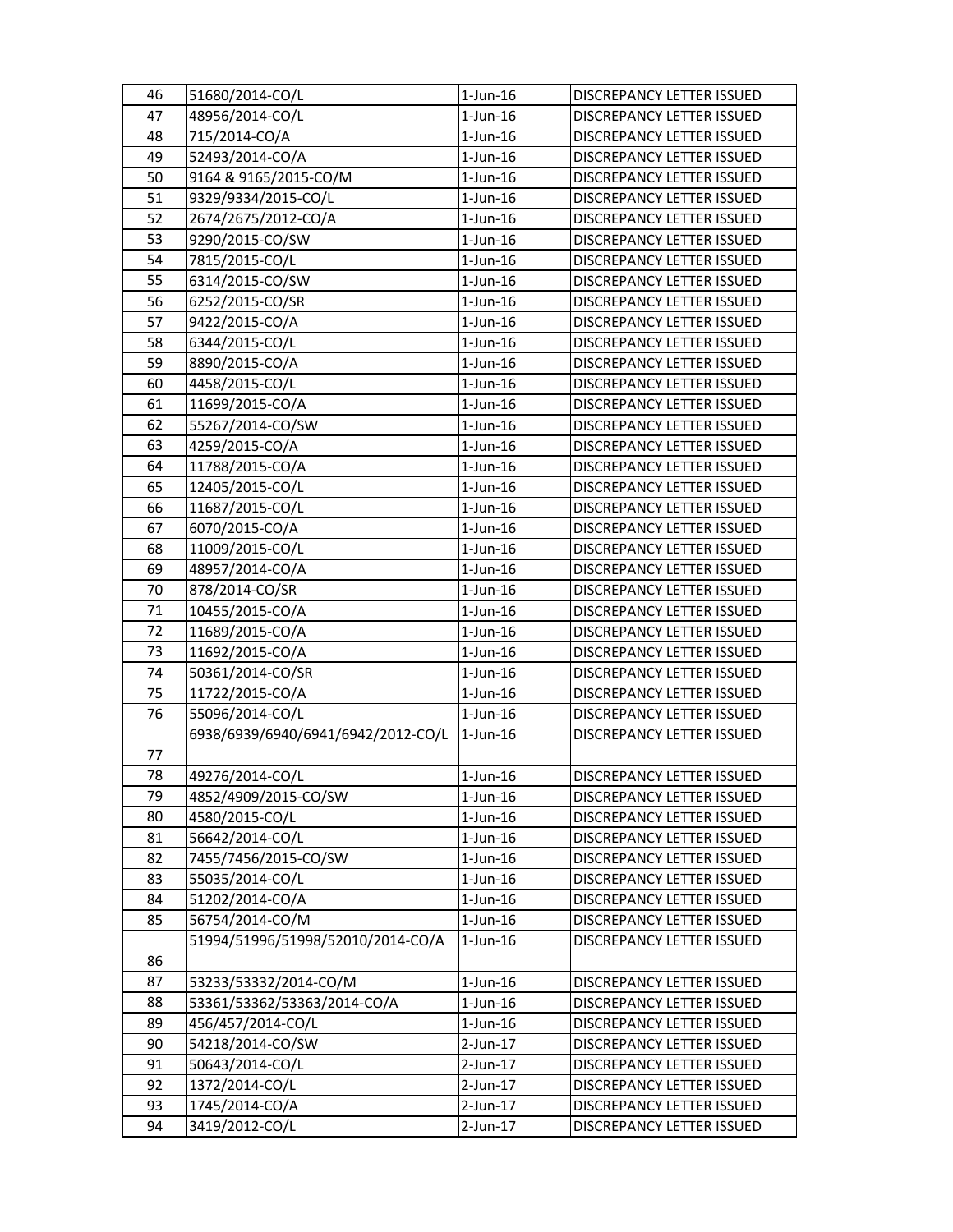| 95  | 213/2014-CO/L                   | 2-Jun-17    | DISCREPANCY LETTER ISSUED        |
|-----|---------------------------------|-------------|----------------------------------|
| 96  | 47550/2014-CO/SR47547/2014-CO/L | $2$ -Jun-17 | <b>DISCREPANCY LETTER ISSUED</b> |
| 97  | 14442/2011-CO/SW                | $2$ -Jun-17 | <b>DISCREPANCY LETTER ISSUED</b> |
| 98  | 52460/2014-CO/L                 | $2$ -Jun-17 | DISCREPANCY LETTER ISSUED        |
| 99  | 54392/2014-CO/L                 | $2$ -Jun-17 | DISCREPANCY LETTER ISSUED        |
| 100 | 4554/4555/2012-CO/A             | $2$ -Jun-17 | DISCREPANCY LETTER ISSUED        |
| 101 | 49671/2014-CO/L                 | 2-Jun-17    | DISCREPANCY LETTER ISSUED        |
| 102 | 53545/2014-CO/A                 | $2$ -Jun-17 | DISCREPANCY LETTER ISSUED        |
| 103 | 8881/8659/2015-CO/SW            | $2$ -Jun-17 | DISCREPANCY LETTER ISSUED        |
| 104 | 43950/2014-CO/L                 | 2-Jun-17    | DISCREPANCY LETTER ISSUED        |
| 105 | 10809/10810/2012-CO/L           | $2$ -Jun-17 | DISCREPANCY LETTER ISSUED        |
| 106 | 5779/2015-CO/L                  | 2-Jun-17    | <b>DISCREPANCY LETTER ISSUED</b> |
| 107 | 13013/2015-CO/L                 | $2$ -Jun-17 | DISCREPANCY LETTER ISSUED        |
| 108 | 8078/2012-CO/A                  | $2$ -Jun-17 | DISCREPANCY LETTER ISSUED        |
| 109 | 55804/2014-CO/SW                | 2-Jun-17    | DISCREPANCY LETTER ISSUED        |
| 110 | 52326/523271/52328/2014-CO/SW   | 2-Jun-17    | DISCREPANCY LETTER ISSUED        |
| 111 | 9753/2015-CO/L                  | 2-Jun-17    | DISCREPANCY LETTER ISSUED        |
| 112 | 55495/2014-CO/L                 | $2$ -Jun-17 | DISCREPANCY LETTER ISSUED        |
| 113 | 53581/2014-CO/L                 | $2$ -Jun-17 | DISCREPANCY LETTER ISSUED        |
| 114 | 4425/2014-CO/A                  | $2$ -Jun-17 | DISCREPANCY LETTER ISSUED        |
| 115 | 9375/9379/9377/9378/2015-CO/L   | 2-Jun-17    | <b>DISCREPANCY LETTER ISSUED</b> |
| 116 | 836/2015-CO/A                   | $2$ -Jun-17 | DISCREPANCY LETTER ISSUED        |
| 117 | 49724/2014-CO/A                 | $2$ -Jun-17 | DISCREPANCY LETTER ISSUED        |
| 118 | 50434/2014-CO/A                 | 2-Jun-17    | DISCREPANCY LETTER ISSUED        |
| 119 | 55238/2014-CO/L                 | $2$ -Jun-17 | DISCREPANCY LETTER ISSUED        |
| 120 | 6101/6102/6103/2013-CO/A        | 2-Jun-17    | DISCREPANCY LETTER ISSUED        |
| 121 | 56858/2014-CO/L                 | 2-Jun-17    | DISCREPANCY LETTER ISSUED        |
| 122 | 8220/2015-CO/L                  | $2$ -Jun-17 | DISCREPANCY LETTER ISSUED        |
| 123 | 43157/2014-CO/L                 | $2$ -Jun-17 | DISCREPANCY LETTER ISSUED        |
| 124 | 52100/2014-CO/CF                | 2-Jun-17    | DISCREPANCY LETTER ISSUED        |
| 125 | 47815/2014-CO/L                 | 2-Jun-17    | <b>DISCREPANCY LETTER ISSUED</b> |
| 126 | 51682/2014-CO/L                 | $2$ -Jun-17 | DISCREPANCY LETTER ISSUED        |
| 127 | 54411/2014-CO/L                 | $2$ -Jun-17 | DISCREPANCY LETTER ISSUED        |
| 128 | 49964/2014-CO/L                 | 2-Jun-17    | <b>DISCREPANCY LETTER ISSUED</b> |
| 129 | 49777/2014-CO/L                 | $2$ -Jun-17 | DISCREPANCY LETTER ISSUED        |
| 130 | 54860/2014-CO/L                 | $2$ -Jun-17 | DISCREPANCY LETTER ISSUED        |
| 131 | 50079/2014-CO/L                 | $2$ -Jun-17 | DISCREPANCY LETTER ISSUED        |
| 132 | 10173/2012-CO/L                 | $2$ -Jun-17 | DISCREPANCY LETTER ISSUED        |
| 133 | 55695/2014-CO/A                 | $2$ -Jun-17 | DISCREPANCY LETTER ISSUED        |
| 134 | 44076/2014-CO/A                 | $2$ -Jun-17 | DISCREPANCY LETTER ISSUED        |
| 135 | 7599/2015-CO/M                  | 2-Jun-17    | DISCREPANCY LETTER ISSUED        |
| 136 | 43929/2014-CO/L                 | $2$ -Jun-17 | DISCREPANCY LETTER ISSUED        |
| 137 | 6430/2015-CO/L                  | 2-Jun-17    | DISCREPANCY LETTER ISSUED        |
| 138 | 52320/2014-CO/L                 | $2$ -Jun-17 | DISCREPANCY LETTER ISSUED        |
| 139 | 6186/2015-CO/SW                 | 2-Jun-17    | DISCREPANCY LETTER ISSUED        |
| 140 | 53452/2014-CO/SW                | 2-Jun-17    | DISCREPANCY LETTER ISSUED        |
| 141 | 54131/2014-CO/L                 | $2$ -Jun-17 | DISCREPANCY LETTER ISSUED        |
| 142 | 52544/2014-CO/A                 | $2$ -Jun-17 | DISCREPANCY LETTER ISSUED        |
| 143 | 43223/2014-CO/A                 | $2$ -Jun-17 | DISCREPANCY LETTER ISSUED        |
| 144 | 46875/2014-CO/A                 | $2$ -Jun-17 | DISCREPANCY LETTER ISSUED        |
| 145 | 5461/2015-CO/L                  | $2$ -Jun-17 | DISCREPANCY LETTER ISSUED        |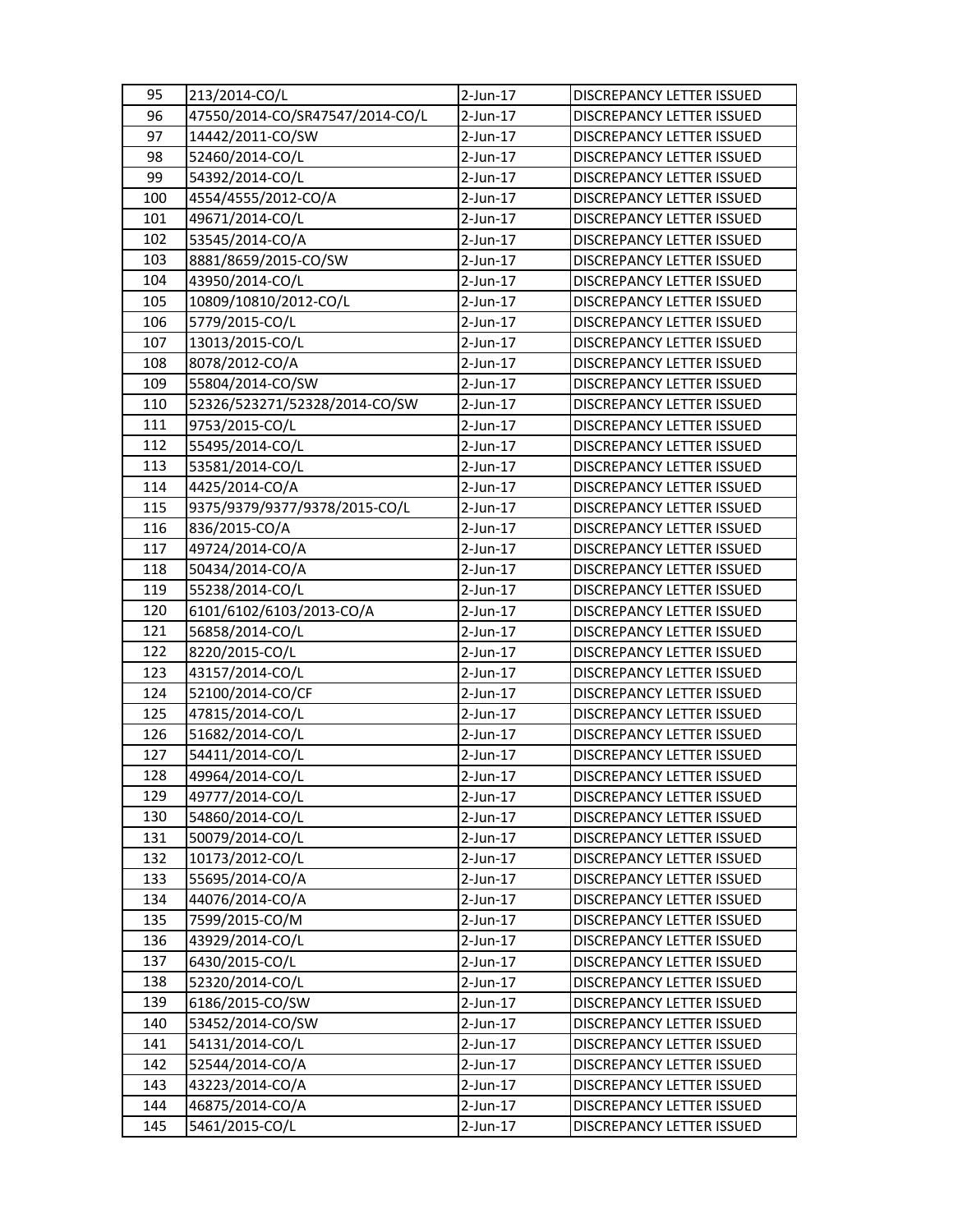| 146 | 11022/2015-CO/A  | $2$ -Jun-17 | DISCREPANCY LETTER ISSUED        |
|-----|------------------|-------------|----------------------------------|
| 147 | 10914/2015-CO/A  | $2$ -Jun-17 | <b>DISCREPANCY LETTER ISSUED</b> |
| 148 | 6401/2015-CO/SW  | $2$ -Jun-17 | DISCREPANCY LETTER ISSUED        |
| 149 | 13679/2015-CO/M  | $2$ -Jun-17 | DISCREPANCY LETTER ISSUED        |
| 150 | 13781/2015-CO/L  | $2$ -Jun-17 | DISCREPANCY LETTER ISSUED        |
| 151 | 13761/2015-CO/A  | $2$ -Jun-17 | DISCREPANCY LETTER ISSUED        |
| 152 | 7793/2015-CO/A   | $2$ -Jun-17 | DISCREPANCY LETTER ISSUED        |
| 153 | 7500/2015-CO/A   | $2$ -Jun-17 | DISCREPANCY LETTER ISSUED        |
| 154 | 55675/2014-CO/L  | $2$ -Jun-17 | DISCREPANCY LETTER ISSUED        |
| 155 | 55281/2014-CO/A  | $2$ -Jun-17 | DISCREPANCY LETTER ISSUED        |
| 156 | 49522/2014-CO/SW | $2$ -Jun-17 | DISCREPANCY LETTER ISSUED        |
| 157 | 10636/2013-CO/SR | $2$ -Jun-17 | <b>DISCREPANCY LETTER ISSUED</b> |
| 158 | 47204/2014-CO/L  | $2$ -Jun-17 | DISCREPANCY LETTER ISSUED        |
| 159 | 53466/2014-CO/L  | $2$ -Jun-17 | DISCREPANCY LETTER ISSUED        |
| 160 | 47585/2014-CO/A  | $2$ -Jun-17 | DISCREPANCY LETTER ISSUED        |
| 161 | 3931/2015-CO/A   | $2$ -Jun-17 | <b>DISCREPANCY LETTER ISSUED</b> |
| 162 | 49747/2014-CO/L  | 2-Jun-17    | DISCREPANCY LETTER ISSUED        |
| 163 | 52743/2014-CO/L  | $2$ -Jun-17 | DISCREPANCY LETTER ISSUED        |
| 164 | 52842/2014-CO/L  | $2$ -Jun-17 | DISCREPANCY LETTER ISSUED        |
| 165 | 4532/2015-CO/A   | $2$ -Jun-17 | DISCREPANCY LETTER ISSUED        |
| 166 | 55394/2014-CO/L  | 2-Jun-17    | DISCREPANCY LETTER ISSUED        |
| 167 | 49091/2014-CO/L  | $2$ -Jun-17 | DISCREPANCY LETTER ISSUED        |
| 168 | 54927/2014-CO/A  | $2$ -Jun-17 | DISCREPANCY LETTER ISSUED        |
| 169 | 1478/2014-CO/A   | $2$ -Jun-17 | DISCREPANCY LETTER ISSUED        |
| 170 | 55377/2014-CO/SR | $2$ -Jun-17 | DISCREPANCY LETTER ISSUED        |
| 171 | 50786/2014-CO/A  | $2$ -Jun-17 | DISCREPANCY LETTER ISSUED        |
| 172 | 4571/2015-CO/A   | 2-Jun-17    | DISCREPANCY LETTER ISSUED        |
| 173 | 10555/2015-CO/SR | $2$ -Jun-17 | DISCREPANCY LETTER ISSUED        |
| 174 | 3831/2015-CO/A   | 2-Jun-17    | DISCREPANCY LETTER ISSUED        |
| 175 | 7961/2015-CO/SW  | $2$ -Jun-17 | DISCREPANCY LETTER ISSUED        |
| 176 | 1812/21012-CO/L  | $2$ -Jun-17 | DISCREPANCY LETTER ISSUED        |
| 177 | 10100/2013-CO/L  | $2$ -Jun-17 | DISCREPANCY LETTER ISSUED        |
| 178 | 50722/2014-CO/A  | $2$ -Jun-17 | DISCREPANCY LETTER ISSUED        |
| 179 | 48318/2014-CO/L  | $2$ -Jun-17 | <b>DISCREPANCY LETTER ISSUED</b> |
| 180 | 879/2015-CO/L    | $2$ -Jun-17 | DISCREPANCY LETTER ISSUED        |
| 181 | 9202/2015-CO/A   | $2$ -Jun-17 | DISCREPANCY LETTER ISSUED        |
| 182 | 5104/2015-CO/M   | $2$ -Jun-17 | DISCREPANCY LETTER ISSUED        |
| 183 | 53571/2014-CO/L  | $2$ -Jun-17 | DISCREPANCY LETTER ISSUED        |
| 184 | 55696/2014-CO/A  | $2$ -Jun-17 | DISCREPANCY LETTER ISSUED        |
| 185 | 2408/2012-CO/A   | $2$ -Jun-17 | DISCREPANCY LETTER ISSUED        |
| 186 | 957/2015-CO/A    | $2$ -Jun-17 | DISCREPANCY LETTER ISSUED        |
| 187 | 2883/2015-CO/A   | $2$ -Jun-17 | DISCREPANCY LETTER ISSUED        |
| 188 | 5259/2015-CO/L   | $2$ -Jun-17 | DISCREPANCY LETTER ISSUED        |
| 189 | 4617/2015-CO/L   | $2$ -Jun-17 | DISCREPANCY LETTER ISSUED        |
| 190 | 53511/2014-CO/L  | $2$ -Jun-17 | DISCREPANCY LETTER ISSUED        |
| 191 | 3996/2015-CO/L   | $2$ -Jun-17 | DISCREPANCY LETTER ISSUED        |
| 192 | 735/2015-CO/L    | $2$ -Jun-17 | DISCREPANCY LETTER ISSUED        |
| 193 | 6544/2015-CO/L   | $2$ -Jun-17 | DISCREPANCY LETTER ISSUED        |
| 194 | 8493/2015-CO/A   | 2-Jun-17    | DISCREPANCY LETTER ISSUED        |
| 195 | 5231/2015-CO/A   | $2$ -Jun-17 | DISCREPANCY LETTER ISSUED        |
| 196 | 4995/2015-CO/A   | $2$ -Jun-17 | DISCREPANCY LETTER ISSUED        |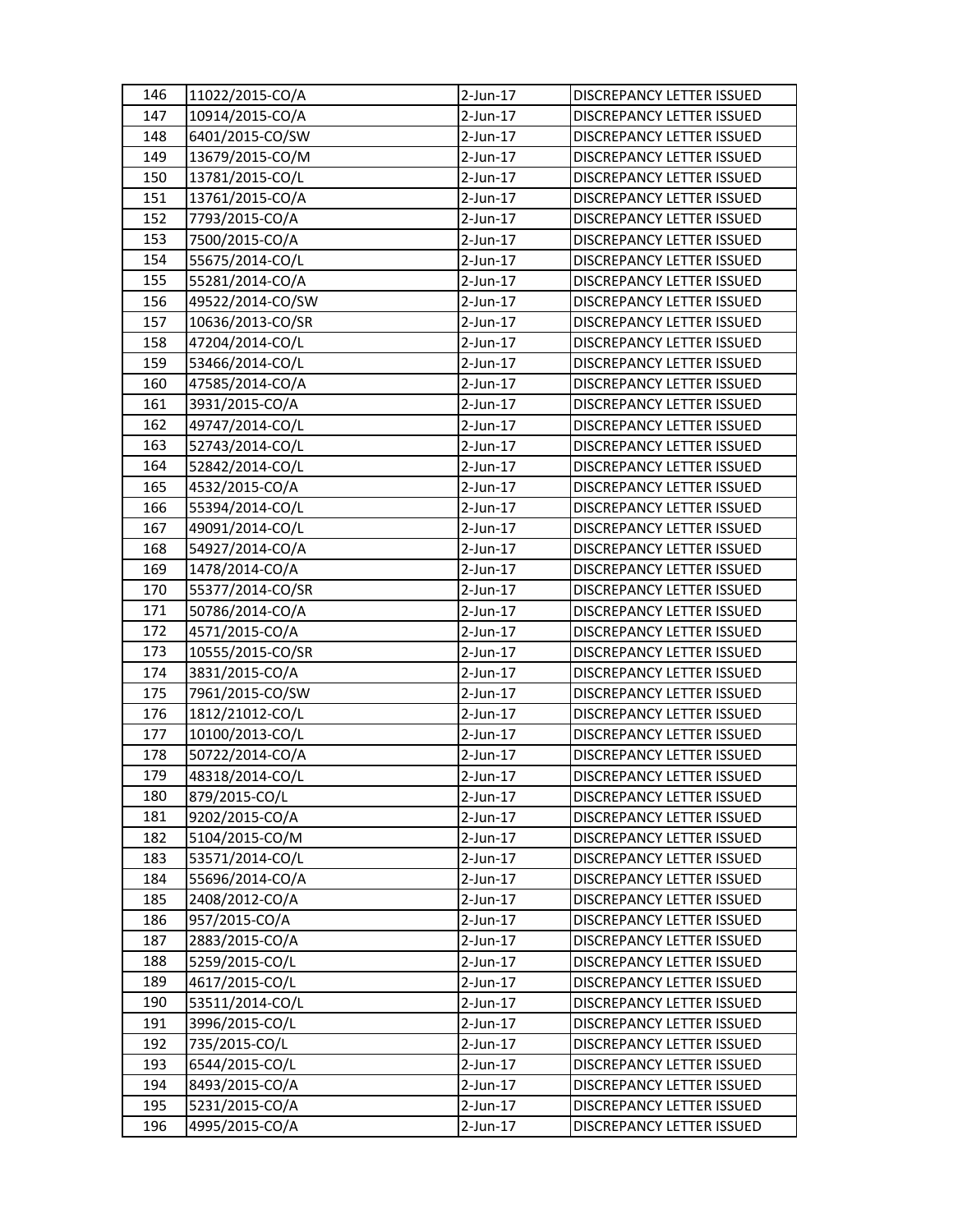|     | 53277/53278/53279/53280/53271/5327 2-Jun-17 |             | <b>DISCREPANCY LETTER ISSUED</b>                              |
|-----|---------------------------------------------|-------------|---------------------------------------------------------------|
|     | 2/53273/53274/53275/53276/53242/53          |             |                                                               |
| 197 | 244/53245/2014-CO/L                         |             |                                                               |
| 198 | 9421/2015-CO/L                              | $2$ -Jun-17 | DISCREPANCY LETTER ISSUED                                     |
| 199 | 7119/2015-CO/L                              | $2$ -Jun-17 | DISCREPANCY LETTER ISSUED                                     |
| 200 | 53510/2014-CO/L                             | 2-Jun-17    | <b>DISCREPANCY LETTER ISSUED</b>                              |
|     | 51030/51031/51032/51035/51025/5102 2-Jun-17 |             | DISCREPANCY LETTER ISSUED                                     |
| 201 | 6/2014-CO/SW                                |             |                                                               |
| 202 | 53358/2014-CO/A                             | $2$ -Jun-17 | <b>DISCREPANCY LETTER ISSUED</b>                              |
| 203 | 53367/2014-CO/L                             | $2$ -Jun-17 | DISCREPANCY LETTER ISSUED                                     |
| 204 | 5028/5044/5049/5037/2015-CO/SW              | 2-Jun-17    | DISCREPANCY LETTER ISSUED                                     |
| 205 | 2160/2012-CO/L                              | $2$ -Jun-17 | DISCREPANCY LETTER ISSUED                                     |
| 206 | 45974/2014-CO/A                             | 2-Jun-17    | DISCREPANCY LETTER ISSUED                                     |
| 207 | 49277/2014-CO/A                             | $2$ -Jun-17 | DISCREPANCY LETTER ISSUED                                     |
| 208 | 53326/2014-CO/A                             | 2-Jun-17    | DISCREPANCY LETTER ISSUED                                     |
| 209 | 6769/2015-CO/A                              | 2-Jun-17    | DISCREPANCY LETTER ISSUED                                     |
| 210 | 5402/2015-CO/L                              | $2$ -Jun-17 | DISCREPANCY LETTER ISSUED                                     |
| 211 | 51819/2014-CO/M                             | 2-Jun-17    | DISCREPANCY LETTER ISSUED                                     |
| 212 | 55304/55327/55283/2014-CO/A                 | 2-Jun-17    | DISCREPANCY LETTER ISSUED                                     |
| 213 | 11495/2015-CO/A                             | 2-Jun-17    |                                                               |
| 214 | 7133/2015-CO/SW                             | 2-Jun-17    | DISCREPANCY LETTER ISSUED<br><b>DISCREPANCY LETTER ISSUED</b> |
| 215 |                                             |             |                                                               |
|     | 55476/2014-CO/L                             | $2$ -Jun-17 | <b>DISCREPANCY LETTER ISSUED</b>                              |
| 216 | 53551/2014-CO/L                             | 2-Jun-17    | DISCREPANCY LETTER ISSUED                                     |
| 217 | 2147/2015-CO/L                              | $2$ -Jun-17 | DISCREPANCY LETTER ISSUED                                     |
| 218 | 8807/2015-CO/SW                             | 2-Jun-17    | DISCREPANCY LETTER ISSUED                                     |
| 219 | 53546/2014-CO/L                             | $2$ -Jun-17 | DISCREPANCY LETTER ISSUED                                     |
| 220 | 5733/2015-CO/L                              | $2$ -Jun-17 | DISCREPANCY LETTER ISSUED                                     |
| 221 | 1338/2015-CO/L                              | 2-Jun-17    | DISCREPANCY LETTER ISSUED                                     |
| 222 | 4015/2015-CO/L                              | $2$ -Jun-17 | DISCREPANCY LETTER ISSUED                                     |
| 223 | 12253/2015-CO/L                             | $2$ -Jun-17 | DISCREPANCY LETTER ISSUED                                     |
|     | 12549/12664/12677/12848/12655/2015-2-Jun-17 |             | DISCREPANCY LETTER ISSUED                                     |
| 224 | CO/L                                        |             |                                                               |
| 225 | 10712 TO 10721/2015-CO/A                    | $2$ -Jun-17 | DISCREPANCY LETTER ISSUED                                     |
| 226 | 4530/4531/2015-CO/A                         | 2-Jun-17    | DISCREPANCY LETTER ISSUED                                     |
| 227 | 6157/2015-CO/A                              | 2-Jun-17    | DISCREPANCY LETTER ISSUED                                     |
| 228 | 4709/2015-CO/A                              | $2$ -Jun-17 | DISCREPANCY LETTER ISSUED                                     |
| 229 | 1720/2015-CO/A                              | $2$ -Jun-17 | DISCREPANCY LETTER ISSUED                                     |
| 230 | 8559/2015-CO/L                              | 2-Jun-17    | DISCREPANCY LETTER ISSUED                                     |
| 231 | 53448/2014-CO/A                             | 2-Jun-17    | <b>DISCREPANCY LETTER ISSUED</b>                              |
| 232 | 53051/2014-CO/A                             | $2$ -Jun-17 | DISCREPANCY LETTER ISSUED                                     |
| 233 | 12987/2015-CO/L                             | $2$ -Jun-17 | <b>DISCREPANCY LETTER ISSUED</b>                              |
| 234 | 8154/2015-CO/L                              | $2$ -Jun-17 | DISCREPANCY LETTER ISSUED                                     |
| 235 | 50426/2014-CO/A                             | $2$ -Jun-17 | DISCREPANCY LETTER ISSUED                                     |
| 236 | 43680/2014-CO/A                             | 2-Jun-17    | DISCREPANCY LETTER ISSUED                                     |
| 237 | 55411/2014-CO/L                             | $2$ -Jun-17 | DISCREPANCY LETTER ISSUED                                     |
|     | 56217/56218/56222/56229/56230/5623          | $2$ -Jun-17 | DISCREPANCY LETTER ISSUED                                     |
| 238 | 2/56233/2014-CO/L                           |             |                                                               |
| 239 | 46824/2014-CO/CF                            | $2$ -Jun-17 | DISCREPANCY LETTER ISSUED                                     |
| 240 | 51761/2014-CO/A                             | $2$ -Jun-17 | DISCREPANCY LETTER ISSUED                                     |
| 241 | 52910/52908/2014-CO/A                       | $2$ -Jun-17 | DISCREPANCY LETTER ISSUED                                     |
| 242 | 5261/2015-CO/A                              | $2$ -Jun-17 | DISCREPANCY LETTER ISSUED                                     |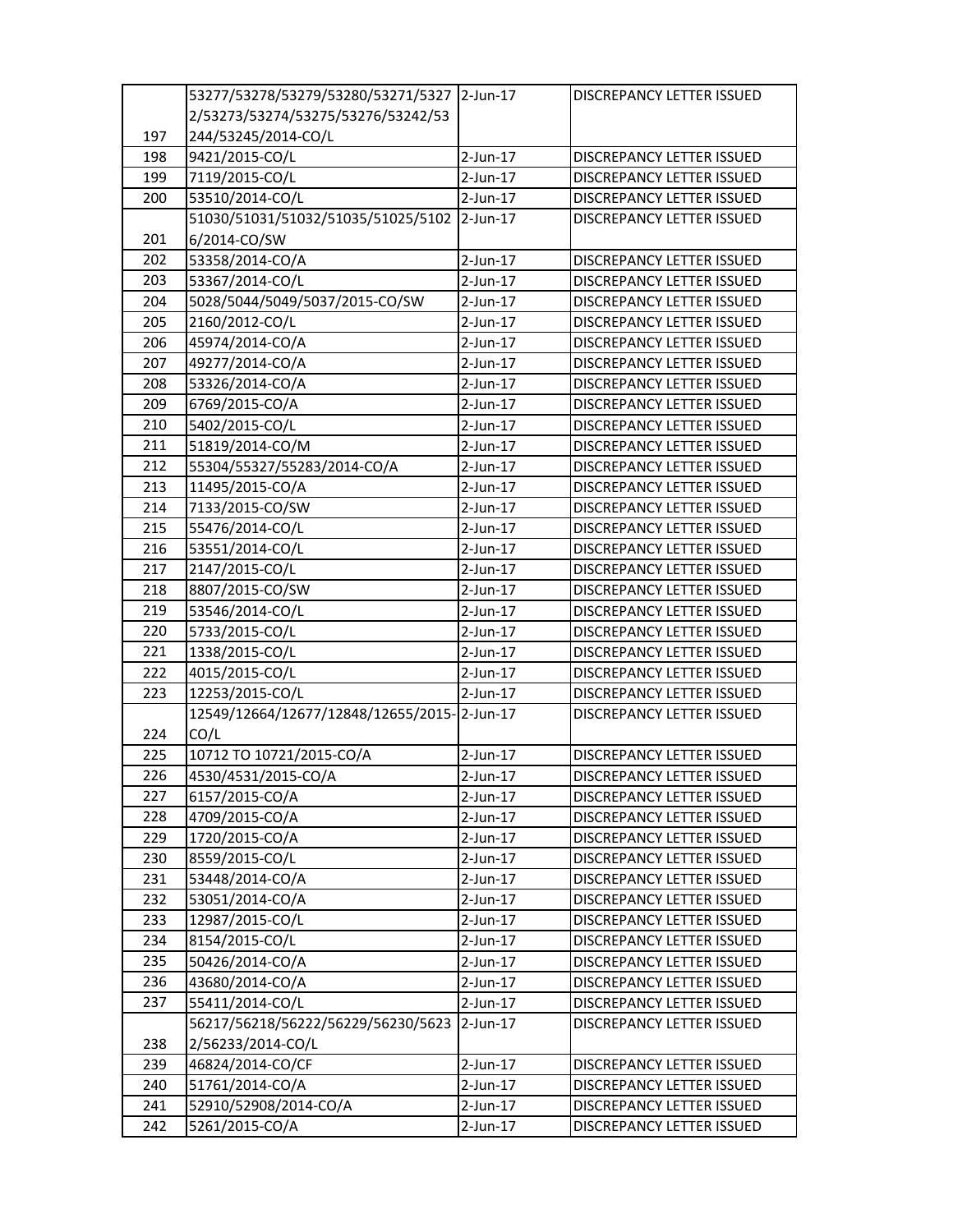| 243 | 11347/2015-CO/A                    | 2-Jun-17    | DISCREPANCY LETTER ISSUED        |
|-----|------------------------------------|-------------|----------------------------------|
| 244 | 10049/2015-CO/L                    | 2-Jun-17    | <b>DISCREPANCY LETTER ISSUED</b> |
| 245 | 113031/2015-CO/L                   | $2$ -Jun-17 | DISCREPANCY LETTER ISSUED        |
| 246 | 11313/2015-CO/L                    | $2$ -Jun-17 | DISCREPANCY LETTER ISSUED        |
| 247 | 10346/2015-CO/A                    | $2$ -Jun-17 | DISCREPANCY LETTER ISSUED        |
| 248 | 2817/2015-CO/A                     | 2-Jun-17    | DISCREPANCY LETTER ISSUED        |
| 249 | 12798/2015-CO/A                    | $2$ -Jun-17 | DISCREPANCY LETTER ISSUED        |
| 250 | 12774/2015-CO/L                    | $2$ -Jun-17 | DISCREPANCY LETTER ISSUED        |
| 251 | 12152/2015-CO/L                    | $2$ -Jun-17 | DISCREPANCY LETTER ISSUED        |
| 252 | 11465/2015-CO/L                    | $2$ -Jun-17 | DISCREPANCY LETTER ISSUED        |
| 253 | 11255 TO 11264/2015-CO/A           | 2-Jun-17    | DISCREPANCY LETTER ISSUED        |
| 254 | 13850/2015-CO/A                    | $2$ -Jun-17 | <b>DISCREPANCY LETTER ISSUED</b> |
| 255 | 5490/2013-CO/L                     | 2-Jun-17    | DISCREPANCY LETTER ISSUED        |
| 256 | 5306/5224/2015-CO/L                | 2-Jun-17    | DISCREPANCY LETTER ISSUED        |
| 257 | 48543/2014-CO/L                    | 2-Jun-17    | DISCREPANCY LETTER ISSUED        |
| 258 | 53760/53770/2014-CO/SW             | 2-Jun-17    | DISCREPANCY LETTER ISSUED        |
| 259 | 53958/2014-CO/A                    | 2-Jun-17    | DISCREPANCY LETTER ISSUED        |
| 260 | 49754/2014-CO/A                    | $2$ -Jun-17 | DISCREPANCY LETTER ISSUED        |
| 261 | 54984/2014-CO/L                    | $2$ -Jun-17 | DISCREPANCY LETTER ISSUED        |
| 262 | 55064/2014-CO/A                    | 2-Jun-17    | DISCREPANCY LETTER ISSUED        |
| 263 | 56777/56784/2014-CO/L              | $2$ -Jun-17 | DISCREPANCY LETTER ISSUED        |
| 264 | 55067/2014-CO/L                    | $2$ -Jun-17 | DISCREPANCY LETTER ISSUED        |
| 265 | 49886/2014-CO/A                    | $2$ -Jun-17 | DISCREPANCY LETTER ISSUED        |
| 266 | 56087/2014-CO/L                    | $2$ -Jun-17 | DISCREPANCY LETTER ISSUED        |
| 267 | 43465/2014-CO/L                    | 2-Jun-17    | DISCREPANCY LETTER ISSUED        |
| 268 | 55339/2014-CO/A                    | $2$ -Jun-17 | DISCREPANCY LETTER ISSUED        |
| 269 | 44754/2014-CO/L                    | $2$ -Jun-17 | DISCREPANCY LETTER ISSUED        |
| 270 | 54060/2014-CO/A, 54062/2014-CO/A   | $2$ -Jun-17 | DISCREPANCY LETTER ISSUED        |
|     | 45146/45148/45149/45151/45154/4515 | 5-Jun-17    | DISCREPANCY LETTER ISSUED        |
| 271 | 5/2014-CO/L                        |             |                                  |
| 272 | 45433/45434/2014-CO/L              | 5-Jun-17    | <b>DISCREPANCY LETTER ISSUED</b> |
| 273 | 3580 TO 3583/2012-CO/L             | 5-Jun-17    | DISCREPANCY LETTER ISSUED        |
| 274 | 4487/2015-CO/A                     | 5-Jun-17    | DISCREPANCY LETTER ISSUED        |
| 275 | 5245/2015-CO/L                     | 5-Jun-17    | <b>DISCREPANCY LETTER ISSUED</b> |
| 276 | 5125/2015-CO/A                     | 5-Jun-17    | DISCREPANCY LETTER ISSUED        |
| 277 | 51489/2014-CO/L                    | 5-Jun-17    | <b>DISCREPANCY LETTER ISSUED</b> |
| 278 | 54012/2014-CO/L                    | $5$ -Jun-17 | DISCREPANCY LETTER ISSUED        |
| 279 | 48981/2014-CO/L                    | 5-Jun-17    | DISCREPANCY LETTER ISSUED        |
| 280 | 10223/2015-CO/SW                   | 5-Jun-17    | DISCREPANCY LETTER ISSUED        |
| 281 | 50737/2014-CO/L                    | 5-Jun-17    | DISCREPANCY LETTER ISSUED        |
| 282 | 9207/2015-CO/A                     | 5-Jun-17    | DISCREPANCY LETTER ISSUED        |
| 283 | 4843/4906/4908/2015-CO/SW          | 5-Jun-17    | DISCREPANCY LETTER ISSUED        |
| 284 | 6383/2015-CO/L                     | 5-Jun-17    | DISCREPANCY LETTER ISSUED        |
| 285 | 7412/2015-CO/SW                    | 5-Jun-17    | DISCREPANCY LETTER ISSUED        |
| 286 | 53985/2014-CO/L                    | 5-Jun-17    | DISCREPANCY LETTER ISSUED        |
| 287 | 56488/56492/2014-CO/L              | 5-Jun-17    | DISCREPANCY LETTER ISSUED        |
| 288 | 53686/53746/2014-CO/A              | 5-Jun-17    | DISCREPANCY LETTER ISSUED        |
| 289 | 8972/2015-CO/A                     | 5-Jun-17    | DISCREPANCY LETTER ISSUED        |
| 290 | 56472/2014-CO/M                    | 5-Jun-17    | DISCREPANCY LETTER ISSUED        |
| 291 | 56328/2014-CO/A                    | 5-Jun-17    | DISCREPANCY LETTER ISSUED        |
| 292 | 56224/56227/2014-CO/SR             | 5-Jun-17    | DISCREPANCY LETTER ISSUED        |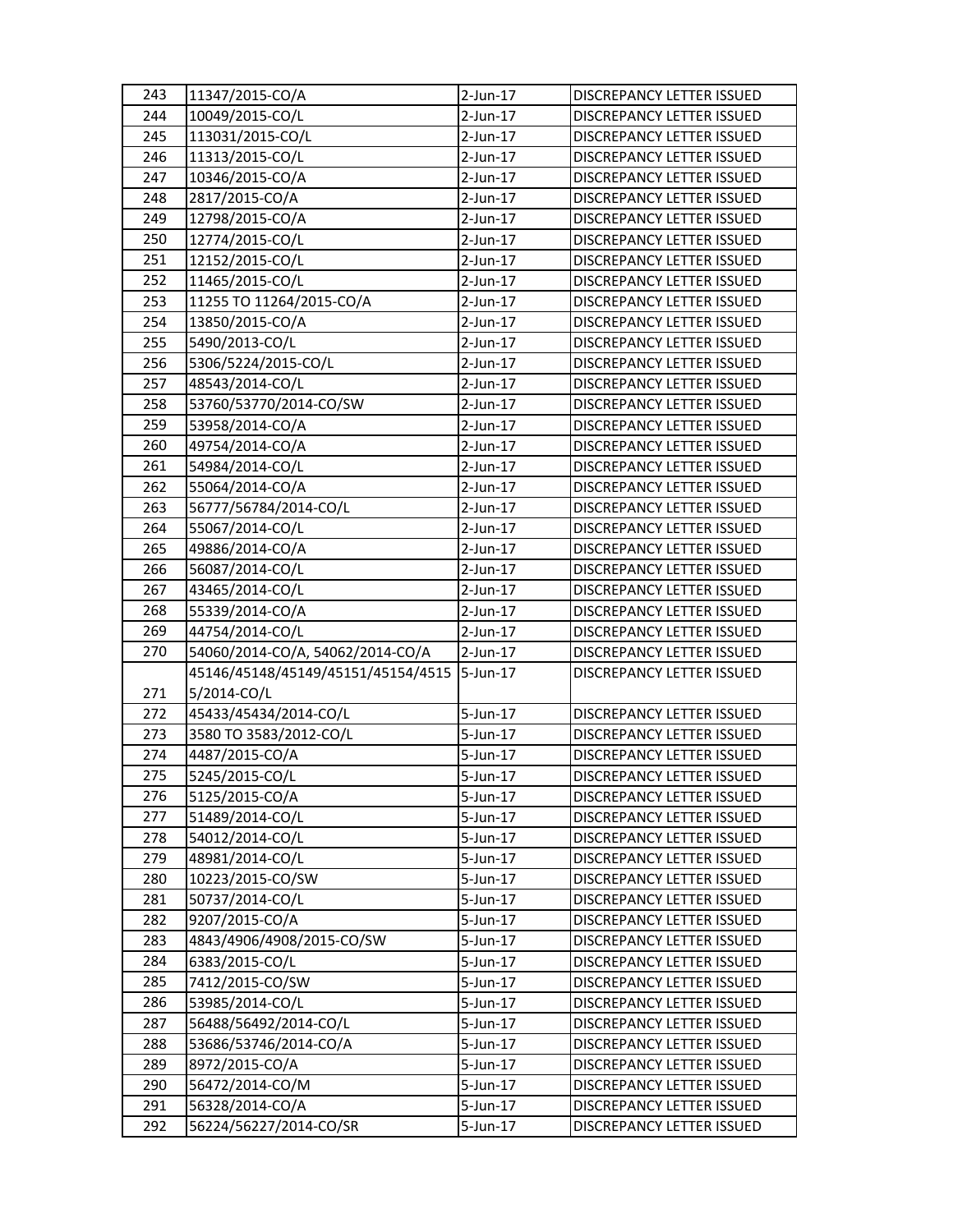| 293 | 11284/2015-CO/L                              | 5-Jun-17    | <b>DISCREPANCY LETTER ISSUED</b> |
|-----|----------------------------------------------|-------------|----------------------------------|
| 294 | 54164/2014-CO/A                              | 5-Jun-17    | <b>DISCREPANCY LETTER ISSUED</b> |
|     | 897/892/2014-CO/L, 898/899/2014-             | $5$ -Jun-17 | DISCREPANCY LETTER ISSUED        |
| 295 | CO/SR                                        |             |                                  |
| 296 | 7938/2015-CO/L                               | 5-Jun-17    | DISCREPANCY LETTER ISSUED        |
| 297 | 3284/3279/3281/3283/2015-CO/L                | 5-Jun-17    | DISCREPANCY LETTER ISSUED        |
|     | 10578/10577/10579/10580/10581/2015-15-Jun-17 |             | DISCREPANCY LETTER ISSUED        |
| 298 | CO/A                                         |             |                                  |
|     | 10060/10061/10062/10058/2015-CO/L            | $5$ -Jun-17 | DISCREPANCY LETTER ISSUED        |
| 299 |                                              |             |                                  |
| 300 | 45634/2014-CO/CF                             | 5-Jun-17    | <b>DISCREPANCY LETTER ISSUED</b> |
| 301 | 51514/2014-CO/A                              | 5-Jun-17    | DISCREPANCY LETTER ISSUED        |
|     | 6023/6061/6044/6075/6079/6035/2015-5-Jun-17  |             | DISCREPANCY LETTER ISSUED        |
| 302 | CO/SW                                        |             |                                  |
| 303 | 4066/4097/5611/2015-CO/L                     | 5-Jun-17    | DISCREPANCY LETTER ISSUED        |
| 304 | 8956/2011-CO/A                               | $5$ -Jun-17 | <b>DISCREPANCY LETTER ISSUED</b> |
| 305 | 7299/2015-CO/L                               | $5$ -Jun-17 | DISCREPANCY LETTER ISSUED        |
| 306 | 56323/2014-CO/L                              | 5-Jun-17    | DISCREPANCY LETTER ISSUED        |
| 307 | 44228/2014-CO/L                              | 5-Jun-17    | DISCREPANCY LETTER ISSUED        |
| 308 | 56336/2014-CO/M                              | 5-Jun-17    | DISCREPANCY LETTER ISSUED        |
| 309 | 53008/2014-CO/SW                             | 5-Jun-17    | DISCREPANCY LETTER ISSUED        |
| 310 | 13700/2012-CO/SR                             | $5$ -Jun-17 | <b>DISCREPANCY LETTER ISSUED</b> |
| 311 | 56450/2014-CO/L                              | $5$ -Jun-17 | DISCREPANCY LETTER ISSUED        |
| 312 | 44993/2014-CO/L                              | 5-Jun-17    | DISCREPANCY LETTER ISSUED        |
| 313 | 11954/2015-CO/SR                             | $6$ -Jun-17 | DISCREPANCY LETTER ISSUED        |
| 314 | 12287/2015-CO/L                              | $6$ -Jun-17 | DISCREPANCY LETTER ISSUED        |
| 315 | 3321/2015-CO/L                               | $6$ -Jun-17 | DISCREPANCY LETTER ISSUED        |
| 316 | 9974/2012-CO/A                               | 6-Jun-17    | DISCREPANCY LETTER ISSUED        |
| 317 | 51746/2014-CO/L                              | $6$ -Jun-17 | DISCREPANCY LETTER ISSUED        |
| 318 | 5183/2014-CO/A                               | 6-Jun-17    | DISCREPANCY LETTER ISSUED        |
| 319 | 6233/2015-CO/A                               | $6$ -Jun-17 | DISCREPANCY LETTER ISSUED        |
| 320 | 10948/2015-CO/SR                             | $6$ -Jun-17 | <b>DISCREPANCY LETTER ISSUED</b> |
| 321 | 11346/11344/2012-CO/L                        | 6-Jun-17    | DISCREPANCY LETTER ISSUED        |
| 322 | 639/638/2014-CO/L                            | $6$ -Jun-17 | <b>DISCREPANCY LETTER ISSUED</b> |
| 323 | 2339/2015-CO/A                               | $6$ -Jun-17 | DISCREPANCY LETTER ISSUED        |
| 324 | 8779/2013-CO/A                               | $6$ -Jun-17 | DISCREPANCY LETTER ISSUED        |
| 325 | 1028/2010-CO/A                               | $6$ -Jun-17 | DISCREPANCY LETTER ISSUED        |
| 326 | 1792 - 1794/2010-CO/A                        | $6$ -Jun-17 | DISCREPANCY LETTER ISSUED        |
| 327 | 52756/2014-CO/A                              | $6$ -Jun-17 | DISCREPANCY LETTER ISSUED        |
| 328 | 6062/2015-CO/L                               | $6$ -Jun-17 | DISCREPANCY LETTER ISSUED        |
| 329 | 56922/2014-CO/A                              | $6$ -Jun-17 | DISCREPANCY LETTER ISSUED        |
| 330 | 49665/2014-CO/A                              | $6$ -Jun-17 | DISCREPANCY LETTER ISSUED        |
| 331 | 51155/2014-CO/A                              | $6$ -Jun-17 | DISCREPANCY LETTER ISSUED        |
| 332 | 50460/2014-CO/L                              | $6$ -Jun-17 | DISCREPANCY LETTER ISSUED        |
| 333 | 54238/2014-CO/L                              | $6$ -Jun-17 | DISCREPANCY LETTER ISSUED        |
|     | 56363/56364/56365/56366/2014-                | $6$ -Jun-17 | DISCREPANCY LETTER ISSUED        |
| 334 | CO/SW                                        |             |                                  |
| 335 | 51576/2014-CO/SW                             | $6$ -Jun-17 | DISCREPANCY LETTER ISSUED        |
| 336 | 3856/3863/2015-CO/A                          | $6$ -Jun-17 | DISCREPANCY LETTER ISSUED        |
| 337 | 1835/2015-CO/SR                              | $6$ -Jun-17 | DISCREPANCY LETTER ISSUED        |
| 338 | 49173/2014-CO/A                              | $6$ -Jun-17 | DISCREPANCY LETTER ISSUED        |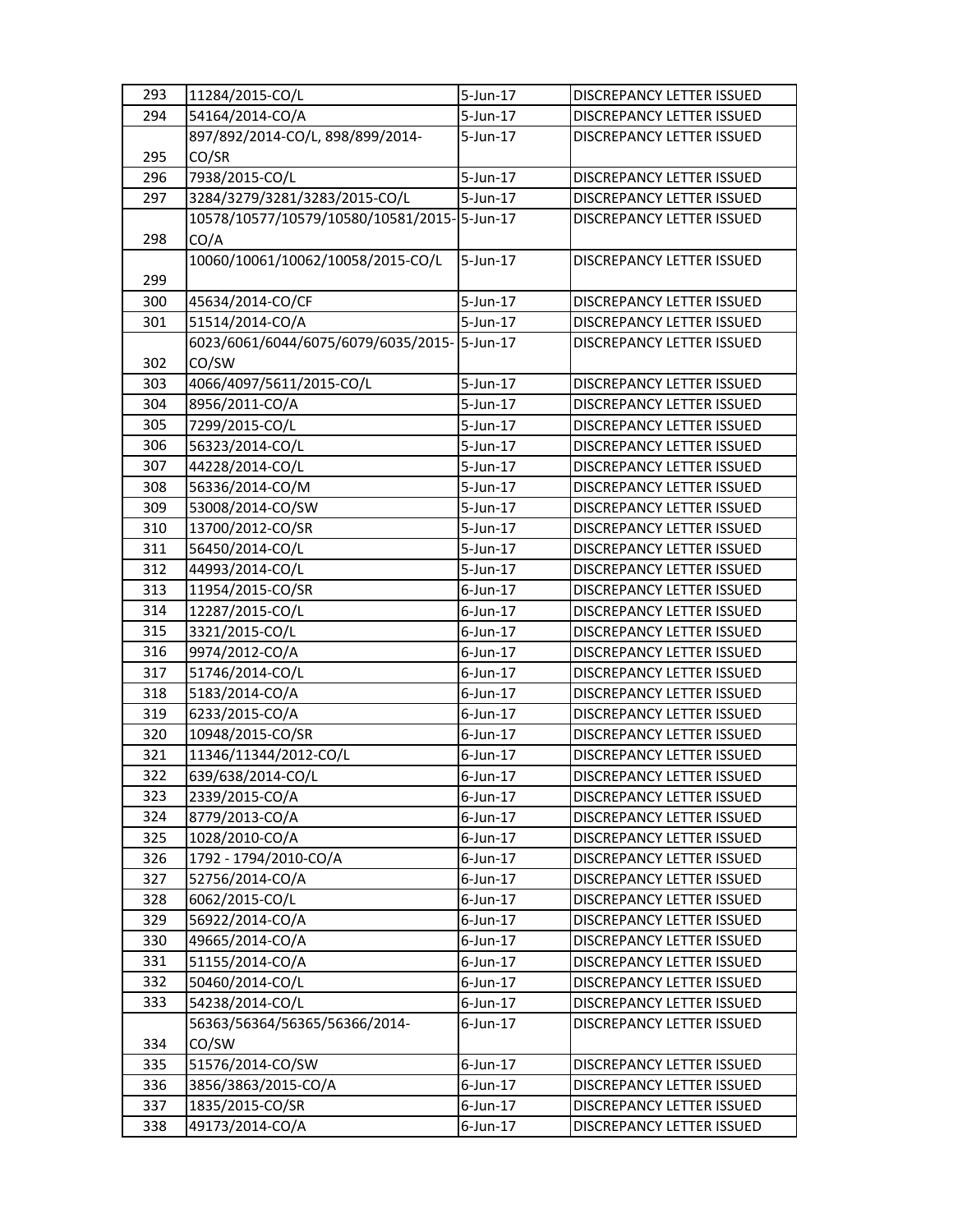| 339 | 3484/3483/2015-CO/A                | $6$ -Jun-17 | <b>DISCREPANCY LETTER ISSUED</b> |
|-----|------------------------------------|-------------|----------------------------------|
| 340 | 54818/2014-CO/L                    | $6$ -Jun-17 | <b>DISCREPANCY LETTER ISSUED</b> |
| 341 | 52237/2014-CO/L                    | $6$ -Jun-17 | DISCREPANCY LETTER ISSUED        |
| 342 | 5369/5354/5359/2015-CO/SW          | $6$ -Jun-17 | DISCREPANCY LETTER ISSUED        |
| 343 | 5644/2015-CO/SW                    | $6$ -Jun-17 | DISCREPANCY LETTER ISSUED        |
|     | 511/2014-CO/L, 500/502/509/2014-   | $6$ -Jun-17 | DISCREPANCY LETTER ISSUED        |
| 344 | CO/A                               |             |                                  |
| 345 | 51437/2014-CO/L                    | $6$ -Jun-17 | <b>DISCREPANCY LETTER ISSUED</b> |
| 346 | 7405/2015-CO/L                     | $6$ -Jun-17 | DISCREPANCY LETTER ISSUED        |
| 347 | 8980/8979/2015-CO/A                | 6-Jun-17    | DISCREPANCY LETTER ISSUED        |
| 348 | 5171/2015-CO/SW                    | 6-Jun-17    | DISCREPANCY LETTER ISSUED        |
| 349 | 5811/5810/2015-CO/SW               | 6-Jun-17    | DISCREPANCY LETTER ISSUED        |
|     | 3043/3044/3045/3046/3047/3041/3042 | 6-Jun-17    | DISCREPANCY LETTER ISSUED        |
| 350 | /2015-CO/SW                        |             |                                  |
| 351 | 62/2014-CO/A                       | $6$ -Jun-17 | DISCREPANCY LETTER ISSUED        |
| 352 | 2145/2015-CO/L                     | $6$ -Jun-17 | <b>DISCREPANCY LETTER ISSUED</b> |
| 353 | 55003/55002/2014-CO/A              | $6$ -Jun-17 | DISCREPANCY LETTER ISSUED        |
| 354 | 7830/2015-CO/A                     | $6$ -Jun-17 | DISCREPANCY LETTER ISSUED        |
| 355 | 7831/2015-CO/A                     | $6$ -Jun-17 | DISCREPANCY LETTER ISSUED        |
| 356 | 7879/2015-CO/A                     | $6$ -Jun-17 | DISCREPANCY LETTER ISSUED        |
| 357 | 51797/51798/2014-CO/A              | $6$ -Jun-17 | DISCREPANCY LETTER ISSUED        |
| 358 | 56181/2014-CO/A                    | $6$ -Jun-17 | DISCREPANCY LETTER ISSUED        |
| 359 | 51106/2014-CO/A                    | $6$ -Jun-17 | DISCREPANCY LETTER ISSUED        |
| 360 | 7872/2015-CO/L                     | $6$ -Jun-17 | DISCREPANCY LETTER ISSUED        |
| 361 | 9079/2015-CO/L                     | $6$ -Jun-17 | DISCREPANCY LETTER ISSUED        |
| 362 | 13696/2015-CO/A                    | $6$ -Jun-17 | DISCREPANCY LETTER ISSUED        |
| 363 | 3617/2015-CO/L                     | $6$ -Jun-17 | DISCREPANCY LETTER ISSUED        |
| 364 | 52251/2014-CO/A                    | $6$ -Jun-17 | DISCREPANCY LETTER ISSUED        |
| 365 | 55763/2014-CO/A                    | 6-Jun-17    | DISCREPANCY LETTER ISSUED        |
|     | 42969/42967/42966/42965/42964/4296 | 6-Jun-17    | <b>DISCREPANCY LETTER ISSUED</b> |
| 366 | 3/42962/42961/2014-CO/SR           |             |                                  |
| 367 | 4693/2015-CO/A                     | $6$ -Jun-17 | <b>DISCREPANCY LETTER ISSUED</b> |
| 368 | 988/2015-CO/A                      | $6$ -Jun-17 | DISCREPANCY LETTER ISSUED        |
| 369 | 303/2015-CO/A                      | $6$ -Jun-17 | <b>DISCREPANCY LETTER ISSUED</b> |
| 370 | 2500/2015-CO/A                     | $6$ -Jun-17 | DISCREPANCY LETTER ISSUED        |
| 371 | 2427/2015-CO/A                     | $6$ -Jun-17 | <b>DISCREPANCY LETTER ISSUED</b> |
| 372 | 51108/2014-CO/L                    | $6$ -Jun-17 | DISCREPANCY LETTER ISSUED        |
| 373 | 824/2015-CO/L                      | $6$ -Jun-17 | DISCREPANCY LETTER ISSUED        |
| 374 | 514/2014-CO/A                      | $6$ -Jun-17 | DISCREPANCY LETTER ISSUED        |
| 375 | 54638/2014-CO/A                    | $6$ -Jun-17 | DISCREPANCY LETTER ISSUED        |
| 376 | 56517/2014-CO/L                    | $6$ -Jun-17 | DISCREPANCY LETTER ISSUED        |
| 377 | 51722/2014-CO/A                    | $6$ -Jun-17 | DISCREPANCY LETTER ISSUED        |
| 378 | 4348/4360/4351/4361/2015-CO/L      | $6$ -Jun-17 | DISCREPANCY LETTER ISSUED        |
| 379 | 3523/3811/2015-CO/L                | $6$ -Jun-17 | DISCREPANCY LETTER ISSUED        |
| 380 | 12251/12250/2011-CO/A              | 7-Jun-17    | DISCREPANCY LETTER ISSUED        |
| 381 | 12814/2010-CO/L                    | 7-Jun-17    | DISCREPANCY LETTER ISSUED        |
| 382 | 7578 - 7581/2012-CO/SW             | 7-Jun-17    | DISCREPANCY LETTER ISSUED        |
| 383 | 2149/2012-CO/L                     | 7-Jun-17    | DISCREPANCY LETTER ISSUED        |
| 384 | 53714/2014-CO/A                    | 7-Jun-17    | DISCREPANCY LETTER ISSUED        |
| 385 | 7868/7869/2012-CO/SW               | 7-Jun-17    | DISCREPANCY LETTER ISSUED        |
| 386 | 11708 - 11710/2016-CO/L            | 7-Jun-17    | DISCREPANCY LETTER ISSUED        |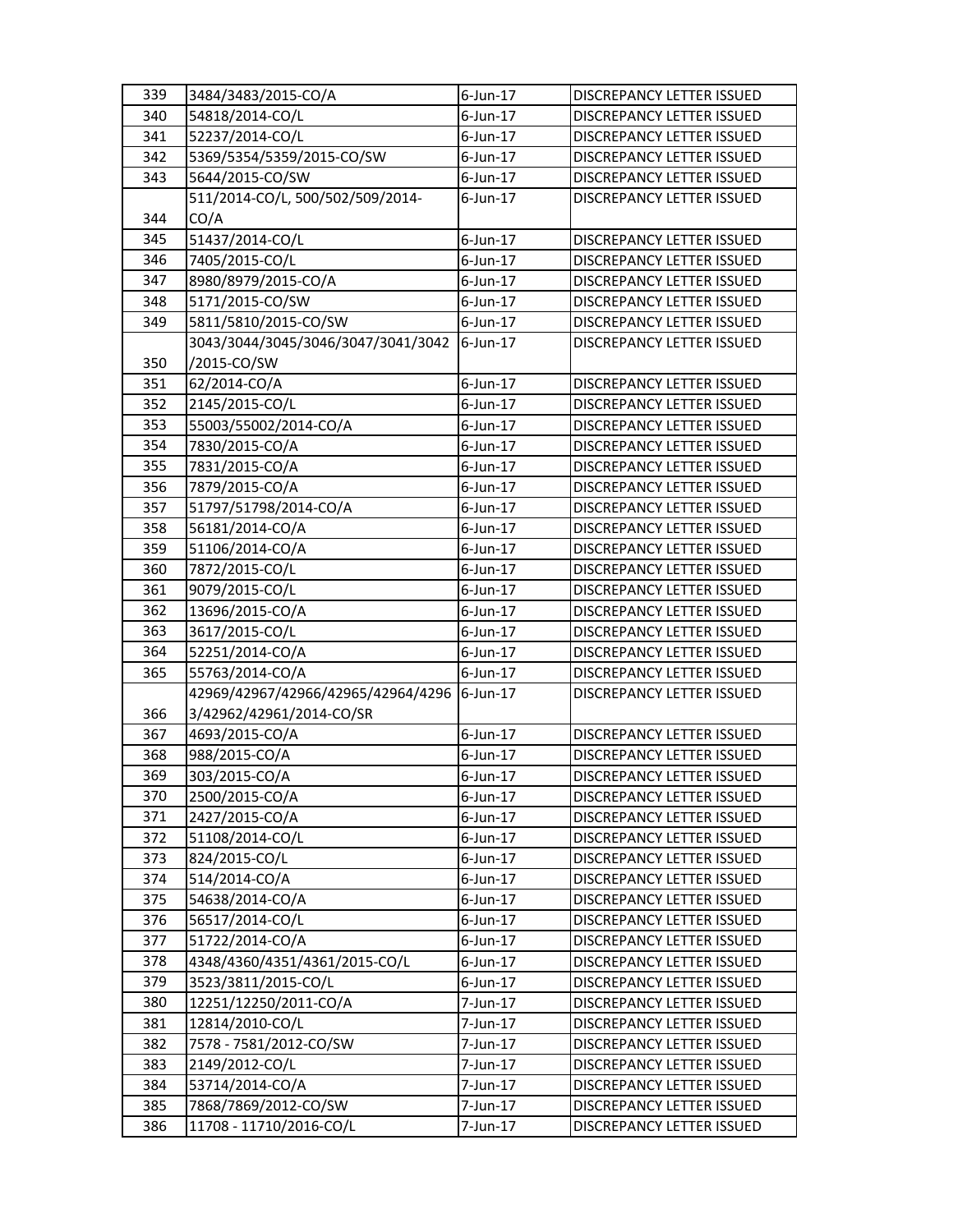| 387 | 8113/8115/2011-CO/A                         | 7-Jun-17 | DISCREPANCY LETTER ISSUED        |
|-----|---------------------------------------------|----------|----------------------------------|
| 388 | 21418/2012-CO/L                             | 7-Jun-17 | <b>DISCREPANCY LETTER ISSUED</b> |
| 389 | 21295/2012-CO/L                             | 7-Jun-17 | DISCREPANCY LETTER ISSUED        |
| 390 | 11446/2011-CO/L                             | 7-Jun-17 | DISCREPANCY LETTER ISSUED        |
| 391 | 137/2011-CO/L                               | 7-Jun-17 | DISCREPANCY LETTER ISSUED        |
|     | 11430/11440/11526/11534/11544/2012-7-Jun-17 |          | DISCREPANCY LETTER ISSUED        |
| 392 | CO/L                                        |          |                                  |
| 393 | 186/2011-CO/A                               | 7-Jun-17 | <b>DISCREPANCY LETTER ISSUED</b> |
| 394 | 12910/2015-CO/A                             | 7-Jun-17 | DISCREPANCY LETTER ISSUED        |
| 395 | 12961/2015-CO/A                             | 7-Jun-17 | DISCREPANCY LETTER ISSUED        |
| 396 | 12499/12493/12489/2015-CO/L                 | 7-Jun-17 | DISCREPANCY LETTER ISSUED        |
| 397 | 5102/2015-CO/L                              | 7-Jun-17 | DISCREPANCY LETTER ISSUED        |
| 398 | 8345/2017-CO/L, 21200/2012-CO/L             | 7-Jun-17 | DISCREPANCY LETTER ISSUED        |
| 399 | 21326/2012-CO/L                             | 7-Jun-17 | DISCREPANCY LETTER ISSUED        |
| 400 | 5772/2015-CO/A                              | 7-Jun-17 | DISCREPANCY LETTER ISSUED        |
| 401 | 5865/2015-CO/A                              | 7-Jun-17 | DISCREPANCY LETTER ISSUED        |
| 402 | 12715/2015-CO/A                             | 7-Jun-17 | DISCREPANCY LETTER ISSUED        |
| 403 | 21380/2012-CO/L                             | 7-Jun-17 | DISCREPANCY LETTER ISSUED        |
| 404 | 12877/2015-CO/L                             | 7-Jun-17 | DISCREPANCY LETTER ISSUED        |
| 405 | 11384/2015-CO/SR                            | 7-Jun-17 | DISCREPANCY LETTER ISSUED        |
| 406 | 13080/2015-CO/A                             | 7-Jun-17 | DISCREPANCY LETTER ISSUED        |
| 407 | 12362/2015-CO/M                             | 7-Jun-17 | DISCREPANCY LETTER ISSUED        |
| 408 | 54772/2014-CO/L                             | 7-Jun-17 | DISCREPANCY LETTER ISSUED        |
| 409 | 43246/2014-CO/A                             | 7-Jun-17 | DISCREPANCY LETTER ISSUED        |
| 410 | 51713/2014-CO/L                             | 7-Jun-17 | DISCREPANCY LETTER ISSUED        |
| 411 | 44941/2014-CO/L                             | 7-Jun-17 | DISCREPANCY LETTER ISSUED        |
| 412 | 52887/2014-CO/L                             | 7-Jun-17 | DISCREPANCY LETTER ISSUED        |
| 413 | 13670/2013-CO/SR                            | 7-Jun-17 | DISCREPANCY LETTER ISSUED        |
| 414 | 43693/2014-CO/L                             | 7-Jun-17 | DISCREPANCY LETTER ISSUED        |
| 415 | 4460/2012-CO/A                              | 7-Jun-17 | DISCREPANCY LETTER ISSUED        |
| 416 | 11861/2013-CO/SR                            | 7-Jun-17 | <b>DISCREPANCY LETTER ISSUED</b> |
| 417 | 49209/2014-CO/L                             | 7-Jun-17 | DISCREPANCY LETTER ISSUED        |
| 418 | 11754/2015-CO/CF                            | 7-Jun-17 | DISCREPANCY LETTER ISSUED        |
| 419 | 12979/2015-CO/L                             | 7-Jun-17 | <b>DISCREPANCY LETTER ISSUED</b> |
| 420 | 45504/2014-CO/CF                            | 7-Jun-17 | DISCREPANCY LETTER ISSUED        |
| 421 | 1470/2015-CO/SR                             | 7-Jun-17 | DISCREPANCY LETTER ISSUED        |
| 422 | 11709/2015-CO/A                             | 7-Jun-17 | DISCREPANCY LETTER ISSUED        |
| 423 | 11590/2015-CO/L                             | 7-Jun-17 | DISCREPANCY LETTER ISSUED        |
| 424 | 10790/2015-CO/A                             | 7-Jun-17 | DISCREPANCY LETTER ISSUED        |
| 425 | 12484/2015-CO/A                             | 7-Jun-17 | DISCREPANCY LETTER ISSUED        |
| 426 | 9062/2015-CO/M                              | 7-Jun-17 | DISCREPANCY LETTER ISSUED        |
| 427 | 6550/2015-CO/A                              | 7-Jun-17 | DISCREPANCY LETTER ISSUED        |
| 428 | 7452/2015-CO/A                              | 7-Jun-17 | DISCREPANCY LETTER ISSUED        |
| 429 | 951/2015-CO/A                               | 7-Jun-17 | DISCREPANCY LETTER ISSUED        |
| 430 | 9700/2015-CO/L                              | 7-Jun-17 | DISCREPANCY LETTER ISSUED        |
| 431 | 743/746/748/750/2015-CO/L                   | 7-Jun-17 | DISCREPANCY LETTER ISSUED        |
| 432 | 6903/2015-CO/L                              | 7-Jun-17 | DISCREPANCY LETTER ISSUED        |
| 433 | 8976/2015-CO/SW                             | 7-Jun-17 | DISCREPANCY LETTER ISSUED        |
| 434 | 6269/6271/2015-CO/L                         | 7-Jun-17 | DISCREPANCY LETTER ISSUED        |
|     | 6248/6254/6307/6524/6530/6561/6569          | 7-Jun-17 | DISCREPANCY LETTER ISSUED        |
|     |                                             |          |                                  |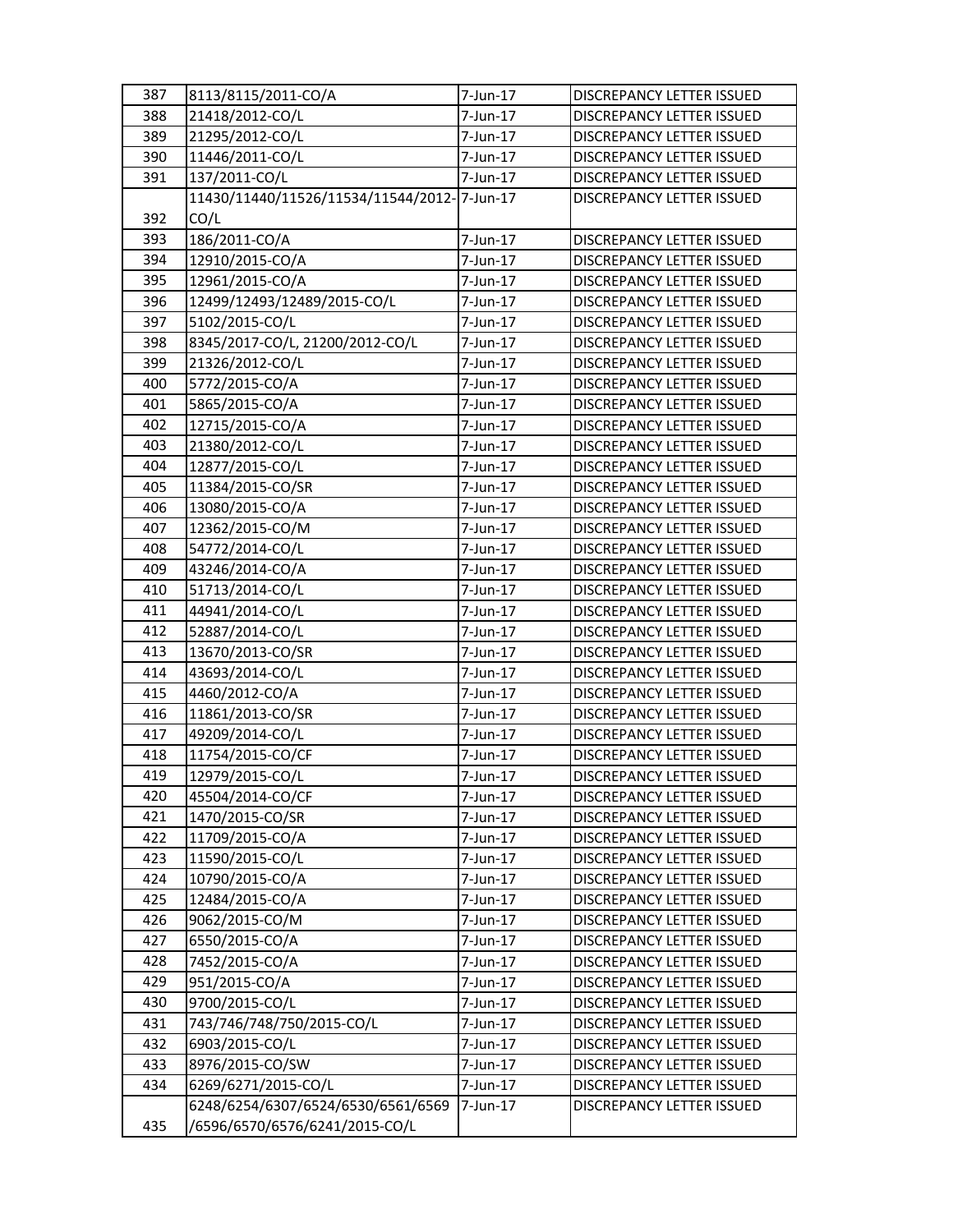| 436 | 7403/2015-CO/SW             | 7-Jun-17 | DISCREPANCY LETTER ISSUED        |
|-----|-----------------------------|----------|----------------------------------|
| 437 | 7298/2015-CO/M              | 7-Jun-17 | DISCREPANCY LETTER ISSUED        |
| 438 | 7176/2015-CO/L              | 7-Jun-17 | DISCREPANCY LETTER ISSUED        |
| 439 | 7632/7645/2015-CO/SW        | 7-Jun-17 | DISCREPANCY LETTER ISSUED        |
| 440 | 5693/2015-CO/SW             | 7-Jun-17 | DISCREPANCY LETTER ISSUED        |
| 441 | 49792/2014-CO/SW            | 7-Jun-17 | DISCREPANCY LETTER ISSUED        |
| 442 | 12953/12952/2015-CO/A       | 7-Jun-17 | DISCREPANCY LETTER ISSUED        |
| 443 | 508585/2014-CO/L            | 7-Jun-17 | DISCREPANCY LETTER ISSUED        |
| 444 | 55326/2014-CO/A             | 7-Jun-17 | DISCREPANCY LETTER ISSUED        |
| 445 | 52916/52934/52914/2014-CO/L | 7-Jun-17 | DISCREPANCY LETTER ISSUED        |
| 446 | 2496/2012-CO/L              | 7-Jun-17 | DISCREPANCY LETTER ISSUED        |
| 447 | 53920/2014-CO/L             | 7-Jun-17 | <b>DISCREPANCY LETTER ISSUED</b> |
| 448 | 9938/2013-CO/L              | 7-Jun-17 | DISCREPANCY LETTER ISSUED        |
| 449 | 1584/2014-CO/A              | 7-Jun-17 | DISCREPANCY LETTER ISSUED        |
| 450 | 49245/2014-CO/SR            | 7-Jun-17 | DISCREPANCY LETTER ISSUED        |
| 451 | 5304/2015-CO/L              | 7-Jun-17 | <b>DISCREPANCY LETTER ISSUED</b> |
| 452 | 13076/2015-CO/A             | 7-Jun-17 | DISCREPANCY LETTER ISSUED        |
| 453 | 7124/7125/7122/2015-CO/SW   | 7-Jun-17 | DISCREPANCY LETTER ISSUED        |
| 454 | 55715/2014-CO/L             | 7-Jun-17 | DISCREPANCY LETTER ISSUED        |
| 455 | 6424/2015-CO/SW             | 7-Jun-17 | DISCREPANCY LETTER ISSUED        |
| 456 | 54976/2014-CO/L             | 7-Jun-17 | DISCREPANCY LETTER ISSUED        |
| 457 | 53567/2014-CO/A             | 7-Jun-17 | DISCREPANCY LETTER ISSUED        |
| 458 | 49041/2014-CO/L             | 7-Jun-17 | DISCREPANCY LETTER ISSUED        |
| 459 | 7803/2015-CO/SR             | 7-Jun-17 | DISCREPANCY LETTER ISSUED        |
| 460 | 12955/12956/2015-CO/A       | 7-Jun-17 | DISCREPANCY LETTER ISSUED        |
| 461 | 49178/2014-CO/A             | 7-Jun-17 | DISCREPANCY LETTER ISSUED        |
| 462 | 8214/2015-CO/L              | 8-Jun-17 | DISCREPANCY LETTER ISSUED        |
| 463 | 2663/2015-CO/A              | 8-Jun-17 | DISCREPANCY LETTER ISSUED        |
| 464 | 13108/2015-CO/L             | 8-Jun-17 | DISCREPANCY LETTER ISSUED        |
| 465 | 901/2014-CO/L               | 8-Jun-17 | DISCREPANCY LETTER ISSUED        |
| 466 | 888/2014-CO/SR              | 8-Jun-17 | DISCREPANCY LETTER ISSUED        |
| 467 | 50662/2014-CO/L             | 8-Jun-17 | DISCREPANCY LETTER ISSUED        |
| 468 | 47641/2014-CO/A             | 8-Jun-17 | DISCREPANCY LETTER ISSUED        |
| 469 | 1843/2014-CO/L              | 8-Jun-17 | <b>DISCREPANCY LETTER ISSUED</b> |
| 470 | 10927/2015-CO/L             | 8-Jun-17 | DISCREPANCY LETTER ISSUED        |
| 471 | 13334/2015-CO/L             | 8-Jun-17 | DISCREPANCY LETTER ISSUED        |
| 472 | 4683/2015-CO/SW             | 8-Jun-17 | DISCREPANCY LETTER ISSUED        |
| 473 | 13214/2015-CO/L             | 8-Jun-17 | DISCREPANCY LETTER ISSUED        |
| 474 | 19/2015-CO/A                | 8-Jun-17 | DISCREPANCY LETTER ISSUED        |
| 475 | 548/2015-CO/L               | 8-Jun-17 | DISCREPANCY LETTER ISSUED        |
| 476 | 342/2015-CO/A               | 8-Jun-17 | DISCREPANCY LETTER ISSUED        |
| 477 | 57046/2014-CO/L             | 8-Jun-17 | DISCREPANCY LETTER ISSUED        |
| 478 | 81/2015-CO/L                | 8-Jun-17 | DISCREPANCY LETTER ISSUED        |
| 479 | 539/2015-CO/L               | 8-Jun-17 | DISCREPANCY LETTER ISSUED        |
| 480 | 55488/2014-CO/L             | 8-Jun-17 | DISCREPANCY LETTER ISSUED        |
| 481 | 6771/2015-CO/L              | 8-Jun-17 | DISCREPANCY LETTER ISSUED        |
| 482 | 7147/2015-CO/L              | 8-Jun-17 | DISCREPANCY LETTER ISSUED        |
| 483 | 9874/2015-CO/A              | 8-Jun-17 | DISCREPANCY LETTER ISSUED        |
| 484 | 7824/2015-CO/L              | 8-Jun-17 | DISCREPANCY LETTER ISSUED        |
| 485 | 2897/2896/2015-CO/SW        | 8-Jun-17 | DISCREPANCY LETTER ISSUED        |
| 486 | 56470/2014-CO/L             | 8-Jun-17 | DISCREPANCY LETTER ISSUED        |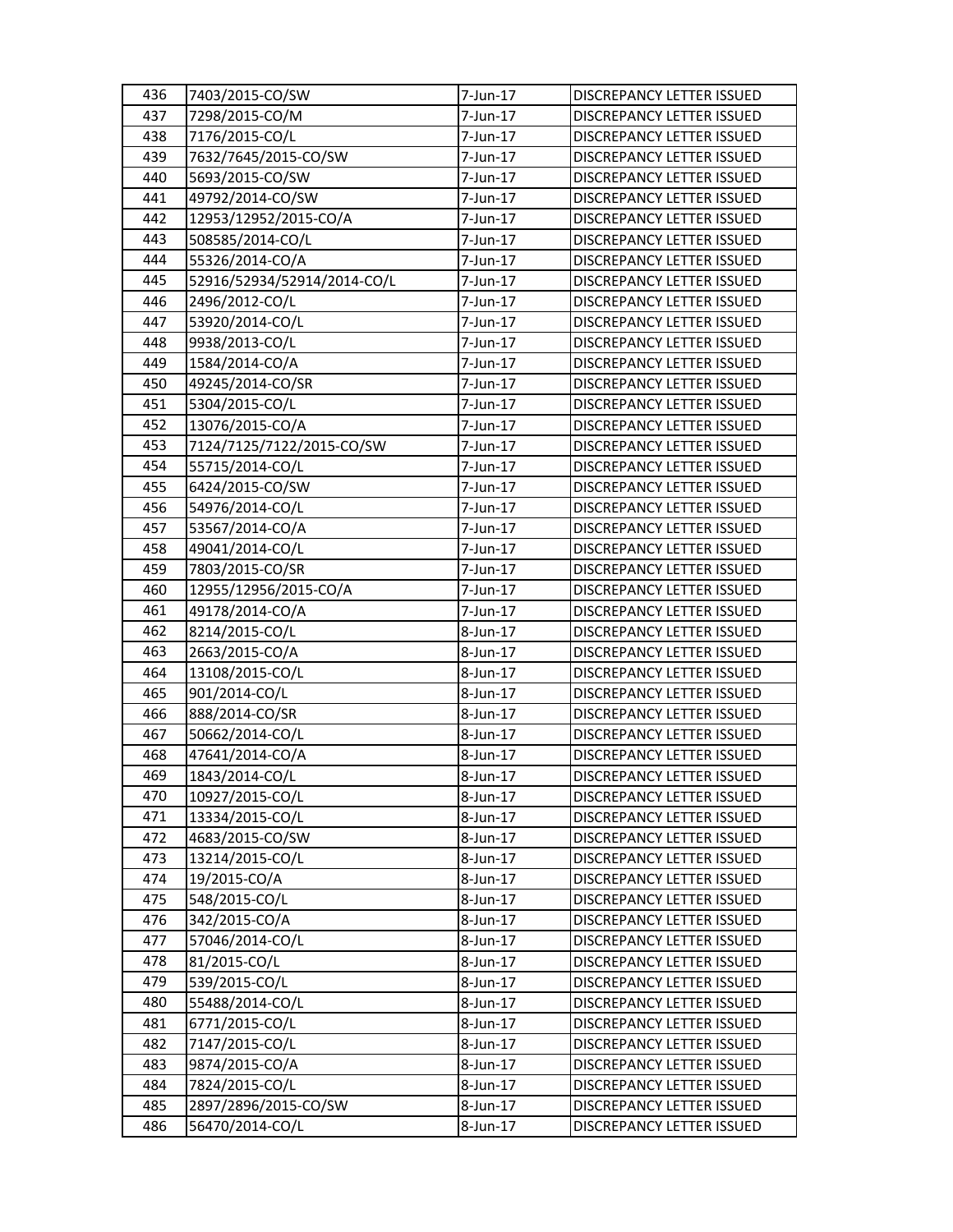| 487 | 48775/48771/2014-CO/A              | 8-Jun-17 | DISCREPANCY LETTER ISSUED        |
|-----|------------------------------------|----------|----------------------------------|
| 488 | 53577/2014-CO/L                    | 8-Jun-17 | <b>DISCREPANCY LETTER ISSUED</b> |
| 489 | 48823/2014-CO/SR                   | 8-Jun-17 | <b>DISCREPANCY LETTER ISSUED</b> |
| 490 | 49170/2014-CO/A                    | 8-Jun-17 | DISCREPANCY LETTER ISSUED        |
| 491 | 51417/2014-CO/A                    | 8-Jun-17 | DISCREPANCY LETTER ISSUED        |
|     | 4392/4641/4636/4642/4646/4404/4405 | 8-Jun-17 | <b>DISCREPANCY LETTER ISSUED</b> |
| 492 | /2015-CO/L                         |          |                                  |
| 493 | 53794/2014-CO/M                    | 8-Jun-17 | <b>DISCREPANCY LETTER ISSUED</b> |
| 494 | 43812/2014-CO/L                    | 8-Jun-17 | DISCREPANCY LETTER ISSUED        |
| 495 | 52087/52088/2014-CO/L              | 8-Jun-17 | DISCREPANCY LETTER ISSUED        |
| 496 | 49787/49790/2014-CO/L              | 8-Jun-17 | DISCREPANCY LETTER ISSUED        |
| 497 | 54408/2014-CO/L                    | 8-Jun-17 | <b>DISCREPANCY LETTER ISSUED</b> |
| 498 | 1816/1817/1832/2014-CO/A           | 8-Jun-17 | DISCREPANCY LETTER ISSUED        |
| 499 | 51863/2014-CO/A                    | 8-Jun-17 | DISCREPANCY LETTER ISSUED        |
| 500 | 50883/2014-CO/SR                   | 8-Jun-17 | DISCREPANCY LETTER ISSUED        |
| 501 | 52190/2014-CO/L                    | 8-Jun-17 | DISCREPANCY LETTER ISSUED        |
| 502 | 49059/49060/2014-CO/A              | 8-Jun-17 | DISCREPANCY LETTER ISSUED        |
| 503 | 51389/2014-CO/L                    | 8-Jun-17 | DISCREPANCY LETTER ISSUED        |
| 504 | 53024/2014-CO/L                    | 8-Jun-17 | <b>DISCREPANCY LETTER ISSUED</b> |
| 505 | 54701/2014-CO/A                    | 8-Jun-17 | DISCREPANCY LETTER ISSUED        |
| 506 | 54201/2014-CO/L                    | 8-Jun-17 | <b>DISCREPANCY LETTER ISSUED</b> |
| 507 | 53173/2014-CO/L                    | 8-Jun-17 | DISCREPANCY LETTER ISSUED        |
| 508 | 56989/2014-CO/A                    | 8-Jun-17 | DISCREPANCY LETTER ISSUED        |
| 509 | 45978/45979/2014-CO/SW             | 8-Jun-17 | DISCREPANCY LETTER ISSUED        |
| 510 | 1868/2014-CO/L                     | 8-Jun-17 | DISCREPANCY LETTER ISSUED        |
|     | 5815/5816/5817/5819/5820/5821/5922 | 8-Jun-17 | DISCREPANCY LETTER ISSUED        |
| 511 | /5923/2015-CO/L                    |          |                                  |
| 512 | 5409/2015-CO/SW                    | 8-Jun-17 | DISCREPANCY LETTER ISSUED        |
| 513 | 1293/2014-CO/M                     | 8-Jun-17 | <b>DISCREPANCY LETTER ISSUED</b> |
| 514 | 51984/2014-CO/A                    | 8-Jun-17 | <b>DISCREPANCY LETTER ISSUED</b> |
| 515 | 51720/2014-CO/A                    | 8-Jun-17 | <b>DISCREPANCY LETTER ISSUED</b> |
| 516 | 6343/2015-CO/A                     | 8-Jun-17 | DISCREPANCY LETTER ISSUED        |
|     | 4632/4638/4643/4634/4633/4640/4649 | 8-Jun-17 | DISCREPANCY LETTER ISSUED        |
| 517 | /2015-CO/L                         |          |                                  |
| 518 | 4365/4373/4390/4396/2015-CO/L      |          |                                  |
| 519 |                                    | 8-Jun-17 | DISCREPANCY LETTER ISSUED        |
|     | 11221/2015-CO/L                    | 8-Jun-17 | DISCREPANCY LETTER ISSUED        |
| 520 | 56974/2014-CO/A                    | 8-Jun-17 | DISCREPANCY LETTER ISSUED        |
| 521 | 12721/2015-CO/L                    | 8-Jun-17 | DISCREPANCY LETTER ISSUED        |
| 522 | 2148/2015-CO/A                     | 8-Jun-17 | DISCREPANCY LETTER ISSUED        |
| 523 | 5574/2015-CO/SW                    | 8-Jun-17 | DISCREPANCY LETTER ISSUED        |
|     | 5646/5640/5645/5647/5648/5649/5653 | 8-Jun-17 | DISCREPANCY LETTER ISSUED        |
| 524 | /2015-CO/SW                        |          |                                  |
| 525 | 8775/8776/2015-CO/L                | 8-Jun-17 | DISCREPANCY LETTER ISSUED        |
| 526 | 57153/2015-CO/L                    | 8-Jun-17 | DISCREPANCY LETTER ISSUED        |
| 527 | 57193/2015-CO/L                    | 8-Jun-17 | DISCREPANCY LETTER ISSUED        |
| 528 | 4061/2015-CO/SW                    | 8-Jun-17 | <b>DISCREPANCY LETTER ISSUED</b> |
| 529 | 8910/2015-CO/L                     | 8-Jun-17 | DISCREPANCY LETTER ISSUED        |
| 530 | 7409/2015-CO/L                     | 8-Jun-17 | DISCREPANCY LETTER ISSUED        |
| 531 | 8077/2015-CO/L                     | 8-Jun-17 | DISCREPANCY LETTER ISSUED        |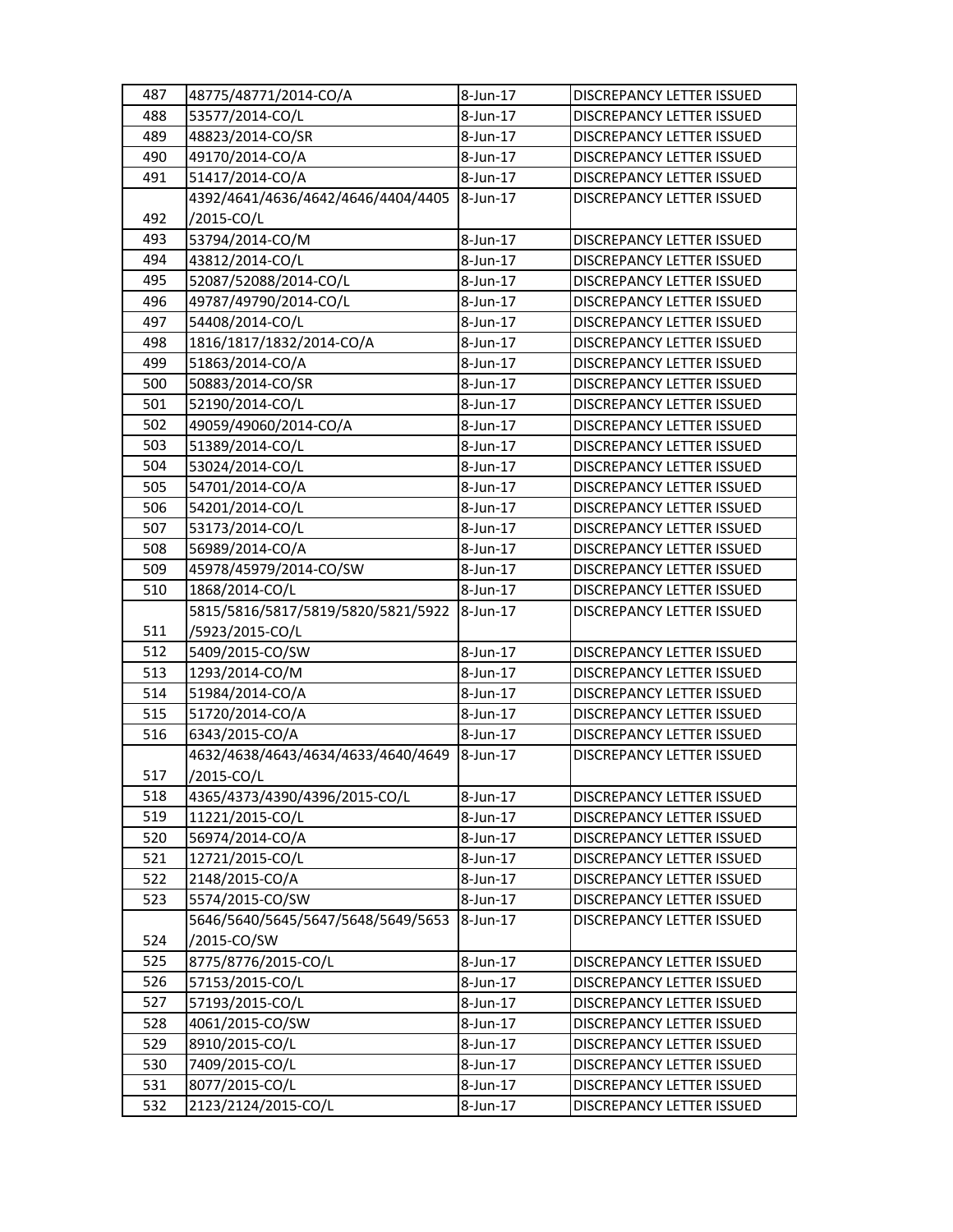|     | 6595/6597/6598/6599/6600/6601/6602 8-Jun-17  |           | <b>DISCREPANCY LETTER ISSUED</b> |
|-----|----------------------------------------------|-----------|----------------------------------|
| 533 | /2015-CO/L                                   |           |                                  |
|     | 880/889/886/885/2014-CO/L,                   | 8-Jun-17  | <b>DISCREPANCY LETTER ISSUED</b> |
|     | 881/890/875/2014-CO/SR, 876/2014-            |           |                                  |
| 534 | CO/M                                         |           |                                  |
| 535 | 10957/2015-CO/L                              | 8-Jun-17  | <b>DISCREPANCY LETTER ISSUED</b> |
| 536 | 341/2015-CO/A                                | 8-Jun-17  | DISCREPANCY LETTER ISSUED        |
| 537 | 418/419/2015-CO/L                            | 8-Jun-17  | DISCREPANCY LETTER ISSUED        |
| 538 | 25/35/2015-CO/L                              | 8-Jun-17  | DISCREPANCY LETTER ISSUED        |
| 539 | 6454/2015-CO/L                               | 8-Jun-17  | DISCREPANCY LETTER ISSUED        |
| 540 | 536/2015-CO/L                                | 8-Jun-17  | <b>DISCREPANCY LETTER ISSUED</b> |
| 541 | 54675/2014-CO/L                              | 8-Jun-17  | DISCREPANCY LETTER ISSUED        |
| 542 | 12214/2015-CO/A                              | 8-Jun-17  | DISCREPANCY LETTER ISSUED        |
| 543 | 49378/49377/2014-CO/L                        | 8-Jun-17  | DISCREPANCY LETTER ISSUED        |
| 544 | 8123/2015-CO/L                               | 8-Jun-17  | DISCREPANCY LETTER ISSUED        |
| 545 | 57181/2015-CO/L                              | 8-Jun-17  | DISCREPANCY LETTER ISSUED        |
|     | 56859/56860/56861/56862/2014-CO/L            | 8-Jun-17  | DISCREPANCY LETTER ISSUED        |
| 546 |                                              |           |                                  |
|     | 15748/15747/15687/15745/2012-CO/L            | 8-Jun-17  | <b>DISCREPANCY LETTER ISSUED</b> |
| 547 |                                              |           |                                  |
| 548 | 1561/1550/2012-CO/L                          | 8-Jun-17  | <b>DISCREPANCY LETTER ISSUED</b> |
| 549 | 9221/9225/2015-CO/L                          | 8-Jun-17  | <b>DISCREPANCY LETTER ISSUED</b> |
| 550 | 10448/2015-CO/L                              | 12-Jun-17 | DISCREPANCY LETTER ISSUED        |
| 551 | 55072/2014-CO/L                              | 12-Jun-17 | DISCREPANCY LETTER ISSUED        |
| 552 | 49073/2014-CO/L                              | 12-Jun-17 | DISCREPANCY LETTER ISSUED        |
| 553 | 56425/2014-CO/L                              | 12-Jun-17 | DISCREPANCY LETTER ISSUED        |
| 554 | 50070/2014-CO/A                              | 12-Jun-17 | DISCREPANCY LETTER ISSUED        |
|     | 11303/11096/11109/12066/11305/2015-12-Jun-17 |           | <b>DISCREPANCY LETTER ISSUED</b> |
| 555 | CO/L                                         |           |                                  |
| 556 | 10550/2015-CO/A                              | 12-Jun-17 | DISCREPANCY LETTER ISSUED        |
|     | 54566/54563/54559/54561/54560/5455           | 12-Jun-17 | <b>DISCREPANCY LETTER ISSUED</b> |
|     | 7/54829/54578/54573/54571/54576/54           |           |                                  |
|     | 577/54562/54574/54575/54558/2014-            |           |                                  |
| 557 | CO/SR                                        |           |                                  |
|     | 4639/4644/4647/4637/4635/4645/2015-12-Jun-17 |           | DISCREPANCY LETTER ISSUED        |
| 558 | CO/L                                         |           |                                  |
|     | 13448/13446/13445/13450/13447/1344           | 12-Jun-17 | <b>DISCREPANCY LETTER ISSUED</b> |
| 559 | 0/13443/13444/13449/2015-CO/SR               |           |                                  |
| 560 | 13372/2015-CO/M                              | 12-Jun-17 | DISCREPANCY LETTER ISSUED        |
| 561 | 4340/2015-CO/M                               | 12-Jun-17 | DISCREPANCY LETTER ISSUED        |
| 562 | 6919/2015-CO/M                               | 12-Jun-17 | DISCREPANCY LETTER ISSUED        |
| 563 | 6482/2015-CO/L                               | 12-Jun-17 | <b>DISCREPANCY LETTER ISSUED</b> |
| 564 | 6021/2015-CO/L                               | 12-Jun-17 | DISCREPANCY LETTER ISSUED        |
| 565 | 5868/2015-CO/L                               | 12-Jun-17 | <b>DISCREPANCY LETTER ISSUED</b> |
| 566 | 831/2015-CO/L                                | 12-Jun-17 | DISCREPANCY LETTER ISSUED        |
| 567 | 13585/2015-CO/A                              | 12-Jun-17 | DISCREPANCY LETTER ISSUED        |
| 568 | 13424/2015-CO/A                              | 12-Jun-17 | DISCREPANCY LETTER ISSUED        |
| 569 | 13077/2015-CO/A                              | 12-Jun-17 | DISCREPANCY LETTER ISSUED        |
| 570 | 13557/2015-CO/L                              | 12-Jun-17 | DISCREPANCY LETTER ISSUED        |
| 571 | 5059/2015-CO/A                               | 12-Jun-17 | DISCREPANCY LETTER ISSUED        |
| 572 | 10055/2015-CO/A                              | 12-Jun-17 | DISCREPANCY LETTER ISSUED        |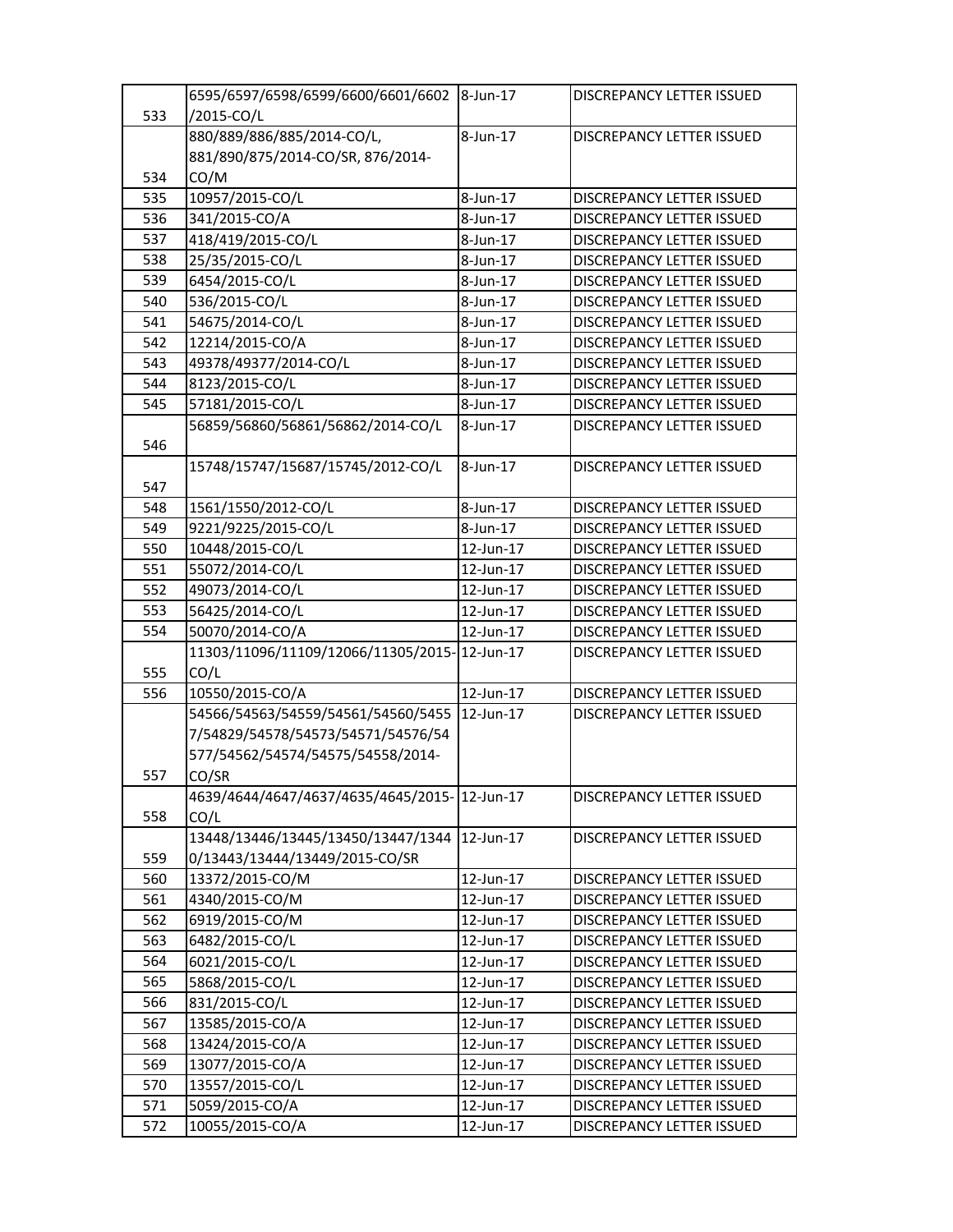| 573 | 9688/2015-CO/L                               | 12-Jun-17 | <b>DISCREPANCY LETTER ISSUED</b> |
|-----|----------------------------------------------|-----------|----------------------------------|
| 574 | 13644/2015-CO/L                              | 12-Jun-17 | DISCREPANCY LETTER ISSUED        |
| 575 | 13968/2015-CO/L                              | 12-Jun-17 | DISCREPANCY LETTER ISSUED        |
| 576 | 10929/2015-CO/L                              | 12-Jun-17 | DISCREPANCY LETTER ISSUED        |
| 577 | 5556/2015-CO/A                               | 12-Jun-17 | DISCREPANCY LETTER ISSUED        |
| 578 | 8501/2015-CO/L                               | 12-Jun-17 | DISCREPANCY LETTER ISSUED        |
| 579 | 12350/2015-CO/L                              | 12-Jun-17 | DISCREPANCY LETTER ISSUED        |
| 580 | 12162/2015-CO/L                              | 12-Jun-17 | DISCREPANCY LETTER ISSUED        |
| 581 | 3647/3643/3640/3526/2015-CO/A                | 12-Jun-17 | DISCREPANCY LETTER ISSUED        |
|     | 6850/6991/6983/7025/7015/7022/6979           | 12-Jun-17 | DISCREPANCY LETTER ISSUED        |
| 582 | /6966/6697/7012/2015-CO/SW                   |           |                                  |
| 583 | 7331/2015-CO/A                               | 12-Jun-17 | DISCREPANCY LETTER ISSUED        |
| 584 | 7334/2015-CO/A                               | 12-Jun-17 | DISCREPANCY LETTER ISSUED        |
| 585 | 11195/2015-CO/L                              | 12-Jun-17 | DISCREPANCY LETTER ISSUED        |
| 586 | 5982/2015-CO/L                               | 12-Jun-17 | DISCREPANCY LETTER ISSUED        |
| 587 | 11937/2015-CO/M                              | 12-Jun-17 | <b>DISCREPANCY LETTER ISSUED</b> |
| 588 | 5563/5533/2015-CO/L                          | 12-Jun-17 | DISCREPANCY LETTER ISSUED        |
| 589 | 8568/2015-CO/A                               | 12-Jun-17 | DISCREPANCY LETTER ISSUED        |
| 590 | 6308/2015-CO/L                               | 12-Jun-17 | DISCREPANCY LETTER ISSUED        |
| 591 | 5770/2015-CO/SR                              | 12-Jun-17 | DISCREPANCY LETTER ISSUED        |
| 592 | 12993/2015-CO/SW                             | 12-Jun-17 | DISCREPANCY LETTER ISSUED        |
| 593 | 15100/2011-CO/L                              | 12-Jun-17 | DISCREPANCY LETTER ISSUED        |
| 594 | 5264/5265/5275/2015-CO/A                     | 12-Jun-17 | DISCREPANCY LETTER ISSUED        |
| 595 | 49855/49859/49861/2014-CO/A                  | 12-Jun-17 | DISCREPANCY LETTER ISSUED        |
|     | 7363/7355/7356/7357/7352/7371/7372           | 12-Jun-17 | DISCREPANCY LETTER ISSUED        |
| 596 | /2015-CO/A                                   |           |                                  |
| 597 | 10163/10154/2015-CO/L                        | 12-Jun-17 | DISCREPANCY LETTER ISSUED        |
| 598 | 444/445/2015-CO/L                            | 12-Jun-17 | DISCREPANCY LETTER ISSUED        |
| 599 | 12684/12696/12693/2015-CO/SR                 | 12-Jun-17 | DISCREPANCY LETTER ISSUED        |
| 600 | 4960/2015-CO/SW                              | 12-Jun-17 | DISCREPANCY LETTER ISSUED        |
| 601 | 6945/2015-CO/SW                              | 12-Jun-17 | <b>DISCREPANCY LETTER ISSUED</b> |
| 602 | 6662/2015-CO/SW                              | 12-Jun-17 | DISCREPANCY LETTER ISSUED        |
|     | 43192/13194/13196/43188/2014-CO/A            | 12-Jun-17 | DISCREPANCY LETTER ISSUED        |
| 603 |                                              |           |                                  |
| 604 | 3782/2015-CO/L                               | 12-Jun-17 | DISCREPANCY LETTER ISSUED        |
| 605 | 7703/2015-CO/L                               | 12-Jun-17 | <b>DISCREPANCY LETTER ISSUED</b> |
| 606 | 49669/2014-CO/A                              | 12-Jun-17 | DISCREPANCY LETTER ISSUED        |
|     | 10430/10432/10433/10428/10429/2015-12-Jun-17 |           | DISCREPANCY LETTER ISSUED        |
| 607 | CO/A                                         |           |                                  |
| 608 | 1508/2015-CO/L                               | 12-Jun-17 | DISCREPANCY LETTER ISSUED        |
| 609 | 7204/2015-CO/L                               | 12-Jun-17 | DISCREPANCY LETTER ISSUED        |
| 610 | 9644/2015-CO/M                               | 12-Jun-17 | DISCREPANCY LETTER ISSUED        |
| 611 | 11490/2015-CO/L                              | 12-Jun-17 | DISCREPANCY LETTER ISSUED        |
| 612 | 5025/2015-CO/L                               | 12-Jun-17 | DISCREPANCY LETTER ISSUED        |
| 613 | 12650/2015-CO/A                              | 12-Jun-17 | DISCREPANCY LETTER ISSUED        |
| 614 | 13266/2015-CO/L                              | 12-Jun-17 | DISCREPANCY LETTER ISSUED        |
| 615 | 12983/2015-CO/L                              | 12-Jun-17 | DISCREPANCY LETTER ISSUED        |
| 616 | 6031/2015-CO/SR                              | 12-Jun-17 | DISCREPANCY LETTER ISSUED        |
| 617 | 1521/1522/2015-CO/A                          | 12-Jun-17 | DISCREPANCY LETTER ISSUED        |
| 618 | 1776/2015-CO/M                               | 12-Jun-17 | DISCREPANCY LETTER ISSUED        |
| 619 | 1525/2015-CO/L                               | 12-Jun-17 | DISCREPANCY LETTER ISSUED        |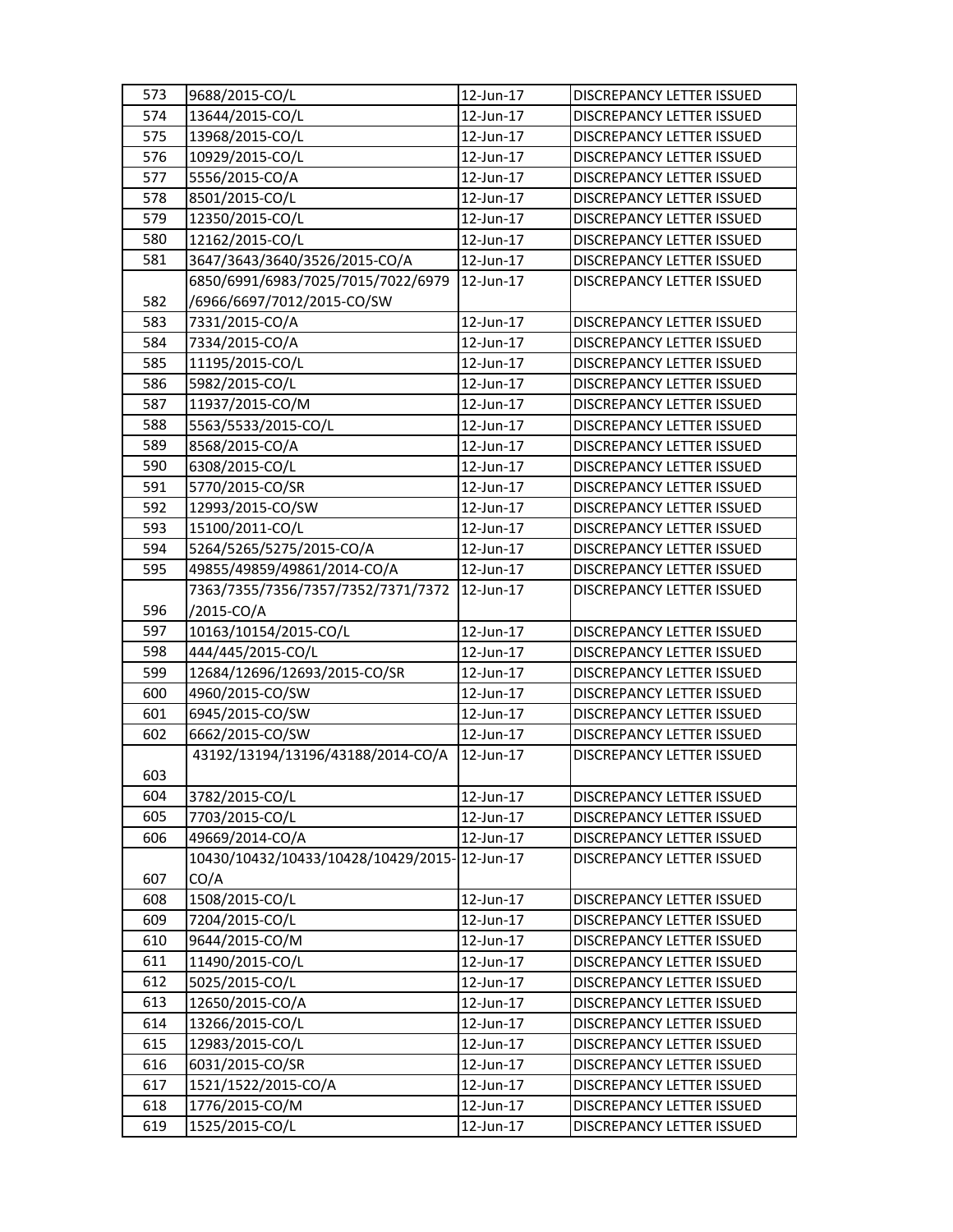| 620 | 3079/2015-CO/L                      | 12-Jun-17 | DISCREPANCY LETTER ISSUED        |
|-----|-------------------------------------|-----------|----------------------------------|
| 621 | 6548/2015-CO/L                      | 12-Jun-17 | DISCREPANCY LETTER ISSUED        |
| 622 | 9682/2015-CO/L                      | 12-Jun-17 | DISCREPANCY LETTER ISSUED        |
| 623 | 57147/2015-CO/SR                    | 12-Jun-17 | DISCREPANCY LETTER ISSUED        |
| 624 | 5967/2015-CO/A                      | 12-Jun-17 | DISCREPANCY LETTER ISSUED        |
| 625 | 43420/2014-CO/A                     | 12-Jun-17 | DISCREPANCY LETTER ISSUED        |
| 626 | 4886/4760/4884/2015-CO/SW           | 12-Jun-17 | DISCREPANCY LETTER ISSUED        |
| 627 | 12101/2015-CO/L                     | 12-Jun-17 | DISCREPANCY LETTER ISSUED        |
| 628 | 5528/2015-CO/L                      | 12-Jun-17 | <b>DISCREPANCY LETTER ISSUED</b> |
| 629 | 9405/2015-CO/A                      | 12-Jun-17 | DISCREPANCY LETTER ISSUED        |
| 630 | 9526/2015-CO/A                      | 12-Jun-17 | DISCREPANCY LETTER ISSUED        |
| 631 | 9655/2015-CO/A                      | 12-Jun-17 | DISCREPANCY LETTER ISSUED        |
| 632 | 1841/2015-CO/L                      | 12-Jun-17 | DISCREPANCY LETTER ISSUED        |
|     | 15833/15834/15835/15836/15838/1583  | 12-Jun-17 | DISCREPANCY LETTER ISSUED        |
| 633 | 1/2016-CO/SW                        |           |                                  |
| 634 | 13825/2015-CO/A                     | 12-Jun-17 | DISCREPANCY LETTER ISSUED        |
| 635 | 393/2015-CO/A                       | 12-Jun-17 | DISCREPANCY LETTER ISSUED        |
| 636 | 4494/2015-CO/L                      | 12-Jun-17 | DISCREPANCY LETTER ISSUED        |
| 637 | 12167/2015-CO/M                     | 12-Jun-17 | DISCREPANCY LETTER ISSUED        |
| 638 | 11741/2015-CO/M                     | 12-Jun-17 | DISCREPANCY LETTER ISSUED        |
| 639 | 13119/2015-CO/A                     | 12-Jun-17 | DISCREPANCY LETTER ISSUED        |
| 640 | 12335/2015-CO/A                     | 12-Jun-17 | DISCREPANCY LETTER ISSUED        |
| 641 | 11557/2015-CO/L                     | 12-Jun-17 | DISCREPANCY LETTER ISSUED        |
| 642 | 12783/2015-CO/A                     | 12-Jun-17 | DISCREPANCY LETTER ISSUED        |
| 643 | 3573/2015-CO/L                      | 12-Jun-17 | DISCREPANCY LETTER ISSUED        |
| 644 | 12886/2015-CO/A                     | 12-Jun-17 | DISCREPANCY LETTER ISSUED        |
| 645 | 4254/2015-CO/A                      | 12-Jun-17 | DISCREPANCY LETTER ISSUED        |
| 646 | 6933/2015-CO/L                      | 12-Jun-17 | DISCREPANCY LETTER ISSUED        |
| 647 | 6336/2015-CO/A                      | 12-Jun-17 | DISCREPANCY LETTER ISSUED        |
| 648 | 3192/2015-CO/A                      | 12-Jun-17 | DISCREPANCY LETTER ISSUED        |
| 649 | 13302/2015-CO/L                     | 12-Jun-17 | DISCREPANCY LETTER ISSUED        |
| 650 | 2020/2015-CO/L                      | 12-Jun-17 | DISCREPANCY LETTER ISSUED        |
| 651 | 6027/2015-CO/SR                     | 12-Jun-17 | <b>DISCREPANCY LETTER ISSUED</b> |
| 652 | 51174/2014-CO/A                     | 12-Jun-17 | <b>DISCREPANCY LETTER ISSUED</b> |
| 653 | 12410/2015-CO/L                     | 12-Jun-17 | DISCREPANCY LETTER ISSUED        |
| 654 | 8757/2015-CO/L                      | 12-Jun-17 | DISCREPANCY LETTER ISSUED        |
| 655 | 12492/12500/12486/2015-CO/A         | 12-Jun-17 | DISCREPANCY LETTER ISSUED        |
| 656 | 4014/2015-CO/L                      | 12-Jun-17 | DISCREPANCY LETTER ISSUED        |
| 657 | 6149/2015-CO/L                      | 12-Jun-17 | DISCREPANCY LETTER ISSUED        |
| 658 | 5215/2015-CO/L                      | 12-Jun-17 | DISCREPANCY LETTER ISSUED        |
| 659 | 8833/2015-CO/A                      | 12-Jun-17 | DISCREPANCY LETTER ISSUED        |
| 660 | 7030/2015-CO/L                      | 12-Jun-17 | <b>DISCREPANCY LETTER ISSUED</b> |
|     | 9427/9622/9544/9527/9614/9621/9615  | 12-Jun-17 | DISCREPANCY LETTER ISSUED        |
| 661 | /9530/9534/9420/2015-CO/L           |           |                                  |
| 662 | 8822/2015-CO/A                      | 12-Jun-17 | DISCREPANCY LETTER ISSUED        |
|     | 286/285/282/281/277/284/278/279/288 | 12-Jun-17 | DISCREPANCY LETTER ISSUED        |
| 663 | /283/2015-CO/L                      |           |                                  |
| 664 | 4291/2015-CO/L                      | 12-Jun-17 | DISCREPANCY LETTER ISSUED        |
| 665 | 8955 TO 8962/8954/2015-CO/SR        | 12-Jun-17 | DISCREPANCY LETTER ISSUED        |
| 666 | 55094/2014-CO/SW                    | 12-Jun-17 | DISCREPANCY LETTER ISSUED        |
| 667 | 3781/3780/2011-CO/A                 | 12-Jun-17 | DISCREPANCY LETTER ISSUED        |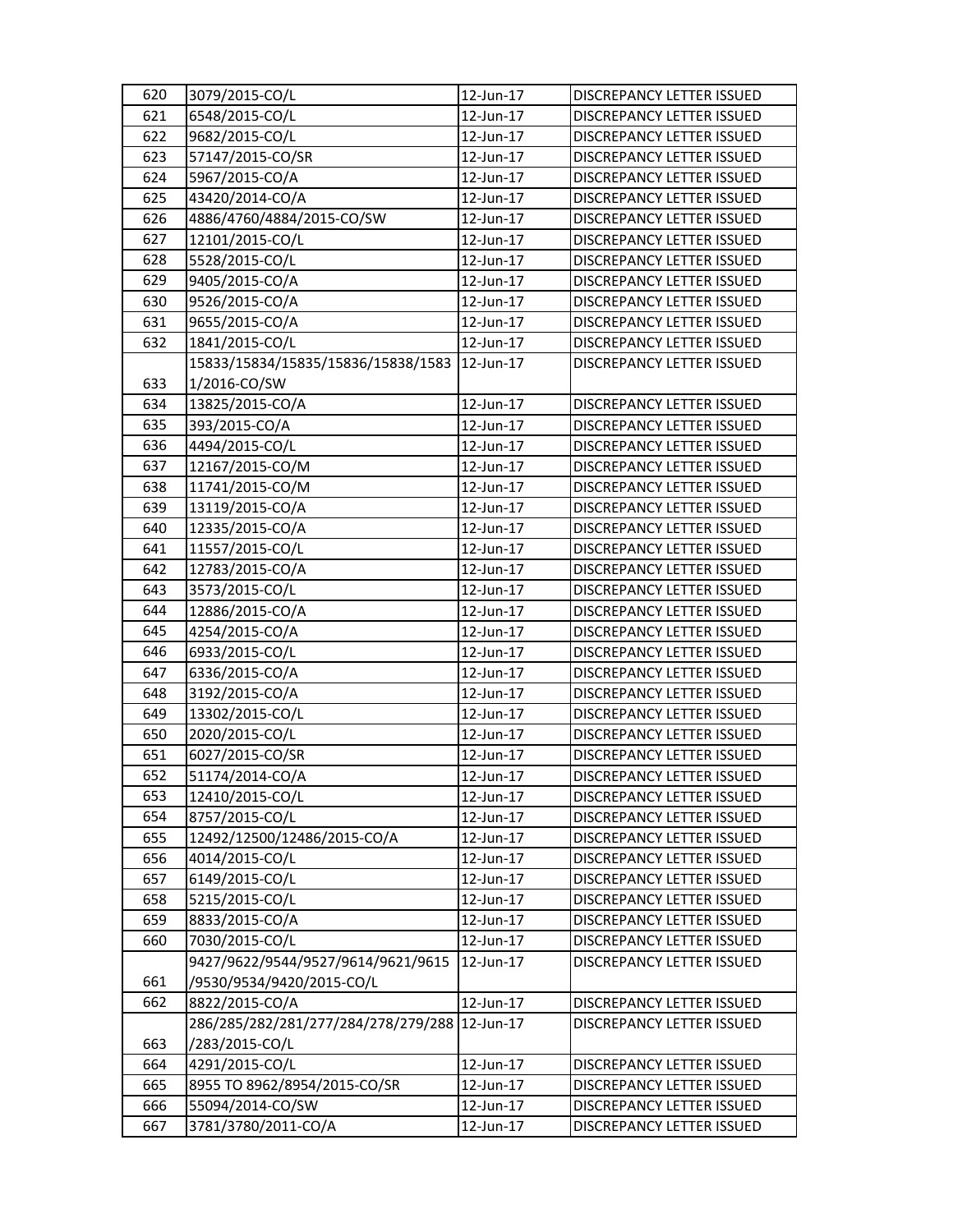| 668 | 10936/2015-CO/A           | 12-Jun-17 | DISCREPANCY LETTER ISSUED        |
|-----|---------------------------|-----------|----------------------------------|
| 669 | 10393/10389/2015-CO/SW    | 12-Jun-17 | DISCREPANCY LETTER ISSUED        |
| 670 | 2888/2015-CO/L            | 12-Jun-17 | DISCREPANCY LETTER ISSUED        |
| 671 | 13293/2015-CO/L           | 12-Jun-17 | DISCREPANCY LETTER ISSUED        |
| 672 | 51007/2014-CO/L           | 12-Jun-17 | DISCREPANCY LETTER ISSUED        |
| 673 | 2637/2636/2015-CO/A       | 12-Jun-17 | DISCREPANCY LETTER ISSUED        |
| 674 | 6908/2015-CO/L            | 12-Jun-17 | DISCREPANCY LETTER ISSUED        |
| 675 | 6938/2015-CO/L            | 12-Jun-17 | DISCREPANCY LETTER ISSUED        |
| 676 | 9875/2015-CO/A            | 12-Jun-17 | DISCREPANCY LETTER ISSUED        |
| 677 | 4374/2015-CO/L            | 12-Jun-17 | DISCREPANCY LETTER ISSUED        |
| 678 | 8683/2015-CO/A            | 12-Jun-17 | DISCREPANCY LETTER ISSUED        |
| 679 | 51194/2014-CO/A           | 12-Jun-17 | DISCREPANCY LETTER ISSUED        |
| 680 | 5175/2015-CO/L            | 12-Jun-17 | DISCREPANCY LETTER ISSUED        |
| 681 | 9845/2015-CO/L            | 12-Jun-17 | DISCREPANCY LETTER ISSUED        |
| 682 | 9511/2015-CO/L            | 12-Jun-17 | DISCREPANCY LETTER ISSUED        |
| 683 | 11868/2015-CO/A           | 12-Jun-17 | DISCREPANCY LETTER ISSUED        |
| 684 | 7905/2015-CO/L            | 12-Jun-17 | DISCREPANCY LETTER ISSUED        |
| 685 | 10369/2015-CO/L           | 12-Jun-17 | <b>DISCREPANCY LETTER ISSUED</b> |
| 686 | 56483/2014-CO/A           | 12-Jun-17 | DISCREPANCY LETTER ISSUED        |
| 687 | 51578/51577/2014-CO/SR    | 12-Jun-17 | DISCREPANCY LETTER ISSUED        |
| 688 | 10077/2015-CO/A           | 13-Jun-17 | DISCREPANCY LETTER ISSUED        |
| 689 | 1947/1945/1949/2015-CO/SW | 13-Jun-17 | DISCREPANCY LETTER ISSUED        |
| 690 | 1477/2015-CO/A            | 13-Jun-17 | DISCREPANCY LETTER ISSUED        |
| 691 | 1778/2015-CO/L            | 13-Jun-17 | DISCREPANCY LETTER ISSUED        |
| 692 | 11684/2015-CO/A           | 13-Jun-17 | DISCREPANCY LETTER ISSUED        |
| 693 | 8115/2015-CO/L            | 13-Jun-17 | DISCREPANCY LETTER ISSUED        |
| 694 | 11586/2015-CO/L           | 13-Jun-17 | DISCREPANCY LETTER ISSUED        |
| 695 | 11226/2015-CO/L           | 13-Jun-17 | DISCREPANCY LETTER ISSUED        |
| 696 | 3687/2015-CO/L            | 13-Jun-17 | DISCREPANCY LETTER ISSUED        |
| 697 | 1722/1723/2015-CO/A       | 13-Jun-17 | DISCREPANCY LETTER ISSUED        |
| 698 | 11038/2015-CO/A           | 13-Jun-17 | <b>DISCREPANCY LETTER ISSUED</b> |
| 699 | 11852/2015-CO/L           | 13-Jun-17 | DISCREPANCY LETTER ISSUED        |
| 700 | 5585/2015-CO/A            | 13-Jun-17 | DISCREPANCY LETTER ISSUED        |
| 701 | 5701/5702/2015-CO/A       | 13-Jun-17 | <b>DISCREPANCY LETTER ISSUED</b> |
| 702 | 11105/2015-CO/A           | 13-Jun-17 | DISCREPANCY LETTER ISSUED        |
| 703 | 10766/2015-CO/L           | 13-Jun-17 | DISCREPANCY LETTER ISSUED        |
| 704 | 1747/2015-CO/L            | 13-Jun-17 | DISCREPANCY LETTER ISSUED        |
| 705 | 6412/2015-CO/CF           | 13-Jun-17 | DISCREPANCY LETTER ISSUED        |
| 706 | 1343/1344/1345/2015-CO/A  | 13-Jun-17 | DISCREPANCY LETTER ISSUED        |
| 707 | 11184/2015-CO/L           | 13-Jun-17 | DISCREPANCY LETTER ISSUED        |
| 708 | 5790/5705/2015-CO/CF      | 13-Jun-17 | DISCREPANCY LETTER ISSUED        |
| 709 | 4187/4195/2015-CO/L       | 13-Jun-17 | DISCREPANCY LETTER ISSUED        |
| 710 | 1198/2015-CO/A            | 13-Jun-17 | DISCREPANCY LETTER ISSUED        |
| 711 | 3426/2015-CO/A            | 13-Jun-17 | DISCREPANCY LETTER ISSUED        |
| 712 | 12229/2015-CO/A           | 13-Jun-17 | DISCREPANCY LETTER ISSUED        |
| 713 | 57191/2015CO/M            | 13-Jun-17 | DISCREPANCY LETTER ISSUED        |
| 714 | 12370/2015-CO/A           | 13-Jun-17 | DISCREPANCY LETTER ISSUED        |
| 715 | 12278/2015-CO/A           | 13-Jun-17 | DISCREPANCY LETTER ISSUED        |
| 716 | 49721/2014-CO/A           | 13-Jun-17 | DISCREPANCY LETTER ISSUED        |
| 717 | 4196/2015-CO/SW           | 13-Jun-17 | DISCREPANCY LETTER ISSUED        |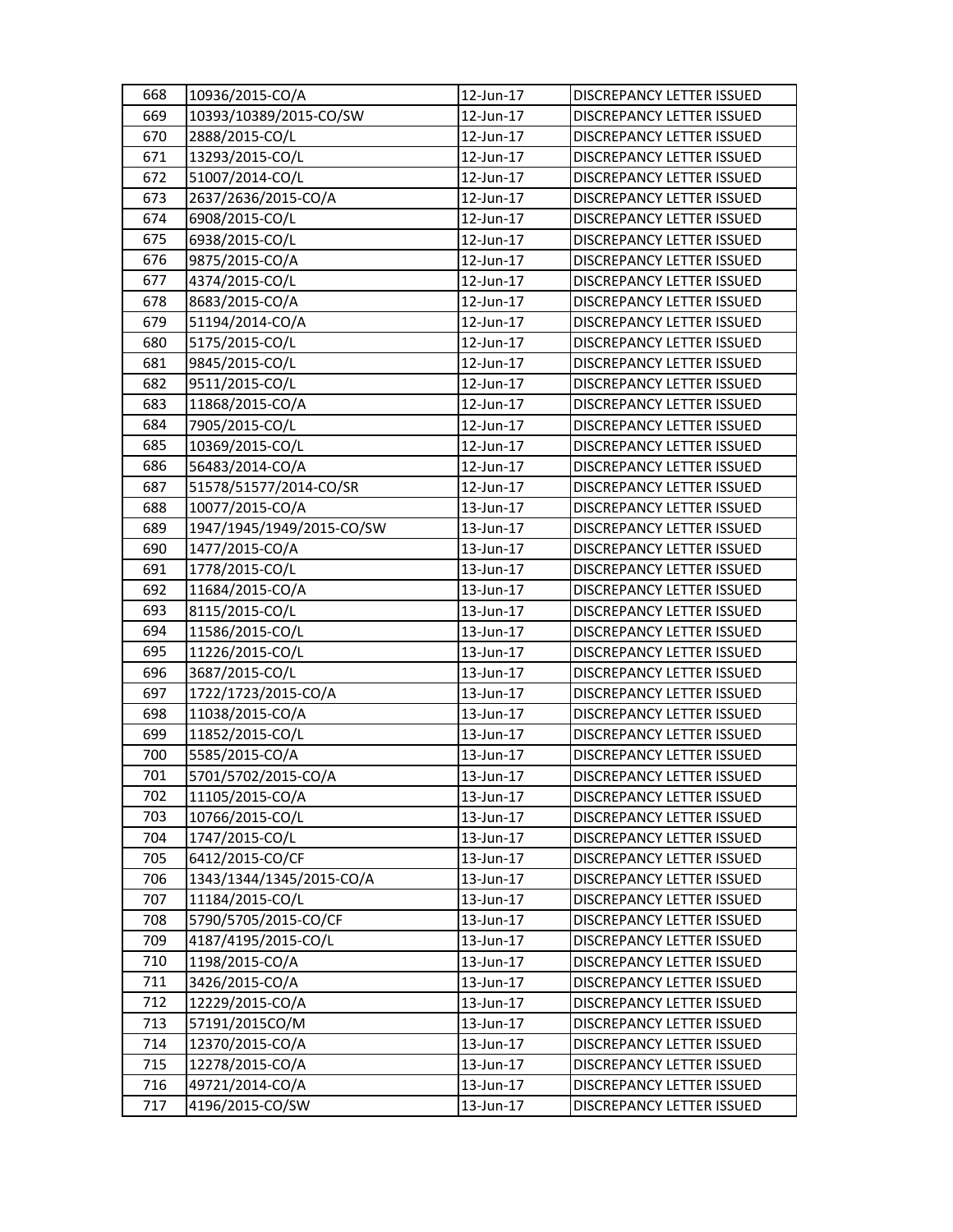|     | 6471/6479/6480/6485/6491/2015-CO/L 13-Jun-17 |           | <b>DISCREPANCY LETTER ISSUED</b> |
|-----|----------------------------------------------|-----------|----------------------------------|
| 718 |                                              |           |                                  |
| 719 | 11461/2015-CO/CF                             | 13-Jun-17 | DISCREPANCY LETTER ISSUED        |
| 720 | 13117/2015-CO/L                              | 13-Jun-17 | DISCREPANCY LETTER ISSUED        |
| 721 | 12861/2015-CO/L                              | 13-Jun-17 | DISCREPANCY LETTER ISSUED        |
| 722 | 4009/2015-CO/A                               | 13-Jun-17 | DISCREPANCY LETTER ISSUED        |
| 723 | 3774/2015-CO/L                               | 13-Jun-17 | <b>DISCREPANCY LETTER ISSUED</b> |
| 724 | 398/2015-CO/SW                               | 13-Jun-17 | DISCREPANCY LETTER ISSUED        |
| 725 | 13640/2015-CO/L                              | 13-Jun-17 | DISCREPANCY LETTER ISSUED        |
| 726 | 52541/52542/2014-CO/A                        | 13-Jun-17 | <b>DISCREPANCY LETTER ISSUED</b> |
| 727 | 43242/43244/43247/2014-COA                   | 13-Jun-17 | <b>DISCREPANCY LETTER ISSUED</b> |
| 728 | 43358/43360/43366/2014-CO/L                  | 13-Jun-17 | <b>DISCREPANCY LETTER ISSUED</b> |
| 729 | 52256/52260/52255/2014-CO/A                  | 13-Jun-17 | DISCREPANCY LETTER ISSUED        |
| 730 | 5752/2015-CO/A                               | 13-Jun-17 | <b>DISCREPANCY LETTER ISSUED</b> |
| 731 | 10702 TO 10711/2015-CO/A                     | 14-Jun-17 | DISCREPANCY LETTER ISSUED        |
| 732 | 8970/2015-CO/L                               | 14-Jun-17 | <b>DISCREPANCY LETTER ISSUED</b> |
| 733 | 43267/2014-CO/A                              | 14-Jun-17 | DISCREPANCY LETTER ISSUED        |
| 734 | 1413/2015-CO/A                               | 14-Jun-17 | DISCREPANCY LETTER ISSUED        |
| 735 | 13259/2015-CO/A                              | 14-Jun-17 | <b>DISCREPANCY LETTER ISSUED</b> |
| 736 | 13342/2015-CO/L                              | 14-Jun-17 | DISCREPANCY LETTER ISSUED        |
| 737 | 11365/2015-CO/L                              | 14-Jun-17 | <b>DISCREPANCY LETTER ISSUED</b> |
| 738 | 1822/1826/2015-CO/L                          | 14-Jun-17 | <b>DISCREPANCY LETTER ISSUED</b> |
| 739 | 11209/2015-CO/L                              | 14-Jun-17 | <b>DISCREPANCY LETTER ISSUED</b> |
| 740 | 924/2015-CO/SW                               | 14-Jun-17 | <b>DISCREPANCY LETTER ISSUED</b> |
| 741 | 3915/2015-CO/L                               | 14-Jun-17 | DISCREPANCY LETTER ISSUED        |
| 742 | 3389/2015-CO/A                               | 14-Jun-17 | <b>DISCREPANCY LETTER ISSUED</b> |
| 743 | 3784/2015-CO/L                               | 14-Jun-17 | DISCREPANCY LETTER ISSUED        |
| 744 | 1242/2015-CO/L                               | 14-Jun-17 | <b>DISCREPANCY LETTER ISSUED</b> |
| 745 | 12342/2015-CO/A                              | 14-Jun-17 | <b>DISCREPANCY LETTER ISSUED</b> |
| 746 | 1876/2015-CO/A                               | 14-Jun-17 | <b>DISCREPANCY LETTER ISSUED</b> |
| 747 | 10275/2015-CO/SW                             | 14-Jun-17 | DISCREPANCY LETTER ISSUED        |
| 748 | 9380/2015-CO/L                               | 14-Jun-17 | DISCREPANCY LETTER ISSUED        |
| 749 | 3529/2015-CO/A                               | 14-Jun-17 | DISCREPANCY LETTER ISSUED        |
| 750 | 1404/2015-CO/L                               | 14-Jun-17 | DISCREPANCY LETTER ISSUED        |
| 751 | 4933/2015-CO/SW                              | 14-Jun-17 | <b>DISCREPANCY LETTER ISSUED</b> |
| 752 | 12926/2015-CO/A                              | 14-Jun-17 | <b>DISCREPANCY LETTER ISSUED</b> |
| 753 | 10305/2015-CO/SR                             | 14-Jun-17 | DISCREPANCY LETTER ISSUED        |
| 754 | 3300/2015-CO/L                               | 14-Jun-17 | DISCREPANCY LETTER ISSUED        |
| 755 | 1250/2015-CO/L                               | 14-Jun-17 | DISCREPANCY LETTER ISSUED        |
| 756 | 11316/2015-CO/L                              | 14-Jun-17 | DISCREPANCY LETTER ISSUED        |
| 757 | 1178/2015-CO/L                               | 14-Jun-17 | DISCREPANCY LETTER ISSUED        |
| 758 | 6659/2015-CO/A                               | 14-Jun-17 | <b>DISCREPANCY LETTER ISSUED</b> |
| 759 | 6873/2015-CO/M                               | 14-Jun-17 | DISCREPANCY LETTER ISSUED        |
| 760 | 4027/2015-CO/L                               | 14-Jun-17 | DISCREPANCY LETTER ISSUED        |
| 761 | 4492/2015-CO/SW                              | 14-Jun-17 | DISCREPANCY LETTER ISSUED        |
| 762 | 8152/2015-CO/SW                              | 14-Jun-17 | DISCREPANCY LETTER ISSUED        |
| 763 | 12279/2015-CO/L                              | 14-Jun-17 | DISCREPANCY LETTER ISSUED        |
| 764 | 2177 & 2178/2176/2015-CO/SW                  | 14-Jun-17 | <b>DISCREPANCY LETTER ISSUED</b> |
| 765 | 2996/2015-CO/L                               | 14-Jun-17 | DISCREPANCY LETTER ISSUED        |
| 766 | 8254/2015-CO/M                               | 14-Jun-17 | DISCREPANCY LETTER ISSUED        |
| 767 | 3071/2015-CO/L                               | 14-Jun-17 | DISCREPANCY LETTER ISSUED        |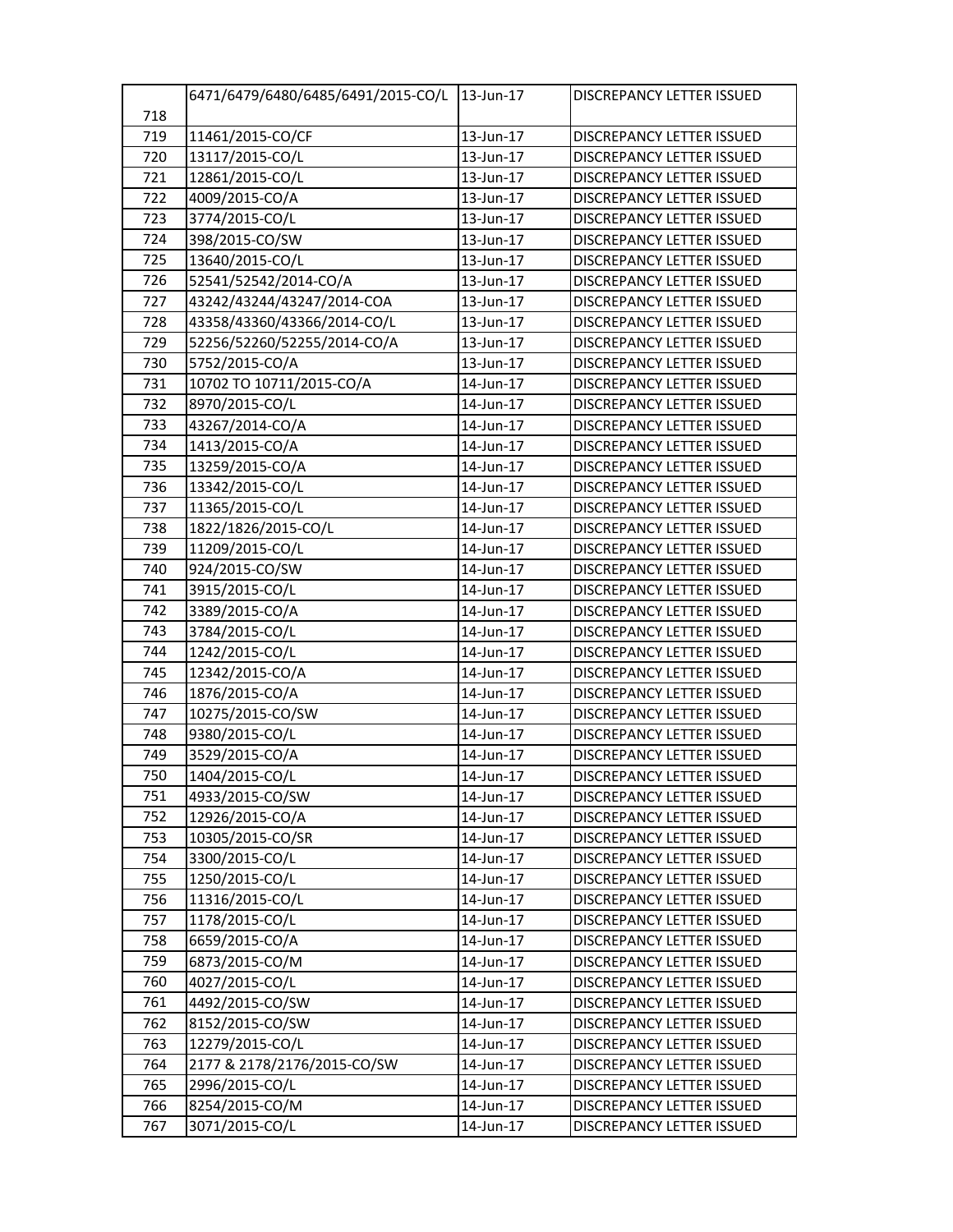| 768 | 2049/2015-CO/L                               | 14-Jun-17 | <b>DISCREPANCY LETTER ISSUED</b> |
|-----|----------------------------------------------|-----------|----------------------------------|
| 769 | 13083/2015-CO/A                              | 14-Jun-17 | <b>DISCREPANCY LETTER ISSUED</b> |
| 770 | 11642/2015-CO/A                              | 14-Jun-17 | <b>DISCREPANCY LETTER ISSUED</b> |
| 771 | 1833/2015-CO/L                               | 14-Jun-17 | DISCREPANCY LETTER ISSUED        |
| 772 | 9793/2015-CO/L                               | 14-Jun-17 | DISCREPANCY LETTER ISSUED        |
| 773 | 10799/2015-CO/M                              | 14-Jun-17 | DISCREPANCY LETTER ISSUED        |
| 774 | 2012/2015-CO/L                               | 14-Jun-17 | DISCREPANCY LETTER ISSUED        |
| 775 | 1415/2015-CO/A                               | 14-Jun-17 | DISCREPANCY LETTER ISSUED        |
| 776 | 1875/2015-CO/SR                              | 14-Jun-17 | DISCREPANCY LETTER ISSUED        |
| 777 | 3054/2015-CO/SW                              | 14-Jun-17 | <b>DISCREPANCY LETTER ISSUED</b> |
| 778 | 1744/2015-CO/L                               | 14-Jun-17 | DISCREPANCY LETTER ISSUED        |
| 779 | 12206/2015-CO/L                              | 14-Jun-17 | <b>DISCREPANCY LETTER ISSUED</b> |
| 780 | 12706/2015-CO/L                              | 14-Jun-17 | DISCREPANCY LETTER ISSUED        |
| 781 | 1376/1368/2015-CO/L                          | 14-Jun-17 | DISCREPANCY LETTER ISSUED        |
| 782 | 1862/2015-CO/CF                              | 14-Jun-17 | DISCREPANCY LETTER ISSUED        |
| 783 | 1887/2015-CO/A                               | 14-Jun-17 | DISCREPANCY LETTER ISSUED        |
| 784 | 12707/12701/2015-CO/L                        | 14-Jun-17 | DISCREPANCY LETTER ISSUED        |
| 785 | 11513/2015-CO/A                              | 14-Jun-17 | DISCREPANCY LETTER ISSUED        |
| 786 | 11755/2015-CO/L                              | 14-Jun-17 | <b>DISCREPANCY LETTER ISSUED</b> |
| 787 | 8715/2015-CO/L                               | 14-Jun-17 | DISCREPANCY LETTER ISSUED        |
| 788 | 11341/2015-CO/SR                             | 14-Jun-17 | <b>DISCREPANCY LETTER ISSUED</b> |
| 789 | 11418/11410/11417/2015-CO/M                  | 14-Jun-17 | <b>DISCREPANCY LETTER ISSUED</b> |
| 790 | 10318/2015-CO/M                              | 14-Jun-17 | DISCREPANCY LETTER ISSUED        |
| 791 | 11871/2015-CO/L                              | 14-Jun-17 | DISCREPANCY LETTER ISSUED        |
| 792 | 9863/2015-CO/L                               | 14-Jun-17 | DISCREPANCY LETTER ISSUED        |
| 793 | 11690/2015-CO/A                              | 14-Jun-17 | DISCREPANCY LETTER ISSUED        |
|     | 3539/3538/3540/3541/3542/2015-CO/A           | 14-Jun-17 | DISCREPANCY LETTER ISSUED        |
| 794 |                                              |           |                                  |
| 795 | 4232/2015-CO/L                               | 14-Jun-17 | DISCREPANCY LETTER ISSUED        |
| 796 | 8341/2015-CO/A                               | 14-Jun-17 | DISCREPANCY LETTER ISSUED        |
| 797 | 3407/2015-CO/L                               | 14-Jun-17 | <b>DISCREPANCY LETTER ISSUED</b> |
| 798 | 51233/2014-CO/SW                             | 14-Jun-17 | DISCREPANCY LETTER ISSUED        |
| 799 | 7930/2015-CO/SR                              | 14-Jun-17 | DISCREPANCY LETTER ISSUED        |
| 800 | 12265/2015-CO/L                              | 14-Jun-17 | <b>DISCREPANCY LETTER ISSUED</b> |
| 801 | 9649/2015-CO/L                               | 14-Jun-17 | DISCREPANCY LETTER ISSUED        |
| 802 | 8759/2015-CO/L                               | 14-Jun-17 | DISCREPANCY LETTER ISSUED        |
|     | 11090/11091/11092/11088/11089/2015-14-Jun-17 |           | DISCREPANCY LETTER ISSUED        |
| 803 | CO/A                                         |           |                                  |
| 804 | 13047/2015-CO/L                              | 14-Jun-17 | DISCREPANCY LETTER ISSUED        |
| 805 | 11406/2015-CO/CF                             | 14-Jun-17 | DISCREPANCY LETTER ISSUED        |
| 806 | 8549/2015-CO/A                               | 14-Jun-17 | DISCREPANCY LETTER ISSUED        |
| 807 | 2787/2015-CO/L                               | 14-Jun-17 | DISCREPANCY LETTER ISSUED        |
| 808 | 2786/2015-CO/L                               | 14-Jun-17 | DISCREPANCY LETTER ISSUED        |
| 809 | 12531/12590/2015-CO/L                        | 14-Jun-17 | DISCREPANCY LETTER ISSUED        |
| 810 | 51486/2014-CO/SW                             | 14-Jun-17 | DISCREPANCY LETTER ISSUED        |
| 811 | 120528/12062/12060/2015-CO/M                 | 14-Jun-17 | DISCREPANCY LETTER ISSUED        |
| 812 | 3797/2015-CO/L                               | 14-Jun-17 | DISCREPANCY LETTER ISSUED        |
| 813 | 5040/5031/2015-CO/L                          | 14-Jun-17 | DISCREPANCY LETTER ISSUED        |
| 814 | 9799/2015-CO/L                               | 14-Jun-17 | DISCREPANCY LETTER ISSUED        |
| 815 | 12141/2015-CO/L                              | 14-Jun-17 | DISCREPANCY LETTER ISSUED        |
| 816 | 12851/2015-CO/A                              | 14-Jun-17 | DISCREPANCY LETTER ISSUED        |
|     |                                              |           |                                  |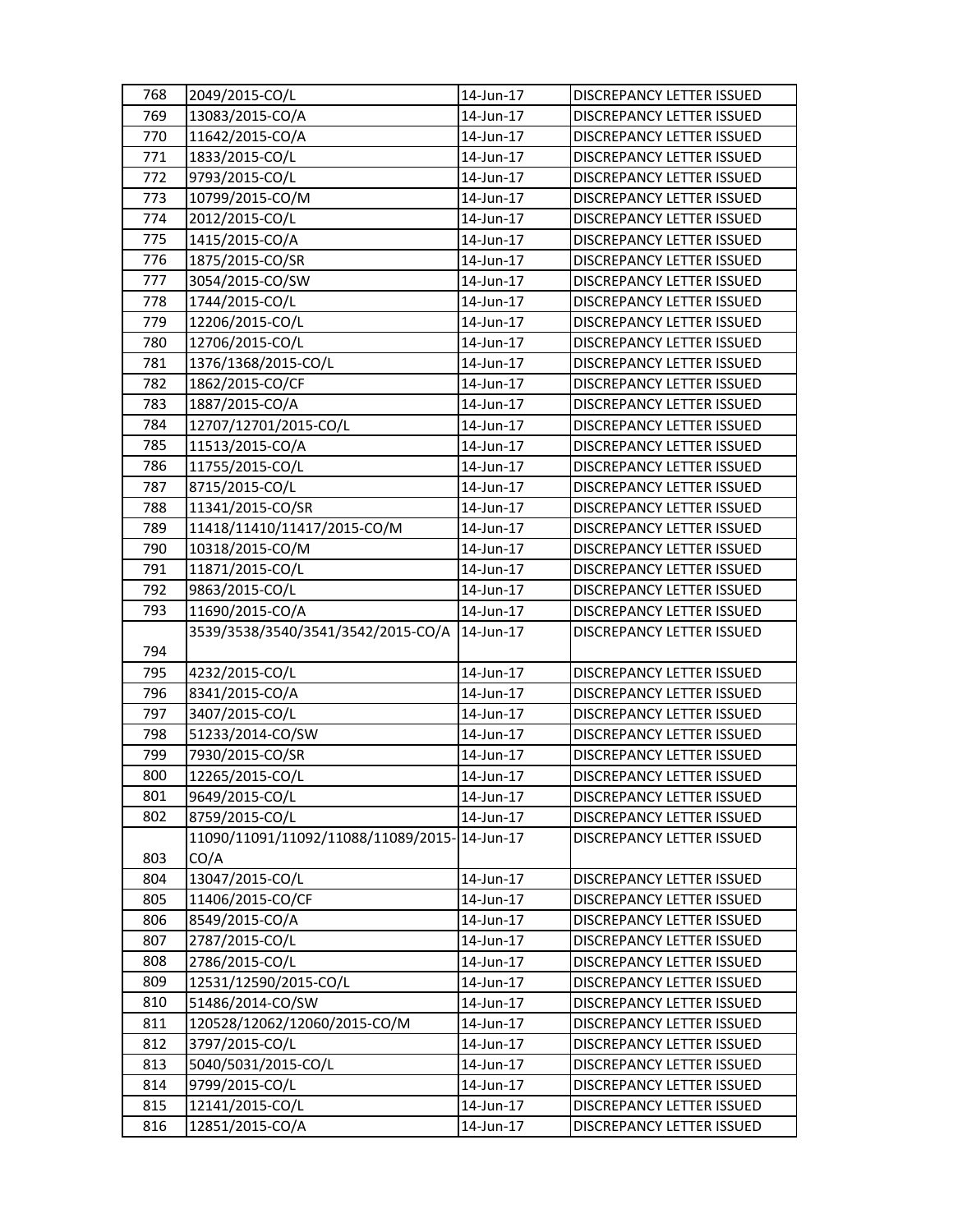| 817 | 12446/2015-CO/L                    | 14-Jun-17 | <b>DISCREPANCY LETTER ISSUED</b> |
|-----|------------------------------------|-----------|----------------------------------|
| 818 | 2464/2015-CO/L                     | 14-Jun-17 | DISCREPANCY LETTER ISSUED        |
| 819 | 3975/3976/3977/3972/2015-CO/SR     | 14-Jun-17 | <b>DISCREPANCY LETTER ISSUED</b> |
| 820 | 8875/2015-CO/L                     | 14-Jun-17 | DISCREPANCY LETTER ISSUED        |
| 821 | 3409/2015-CO/A                     | 14-Jun-17 | DISCREPANCY LETTER ISSUED        |
| 822 | 2737/2015-CO/L                     | 14-Jun-17 | DISCREPANCY LETTER ISSUED        |
| 823 | 7608/2015-CO/L                     | 14-Jun-17 | DISCREPANCY LETTER ISSUED        |
| 824 | 2007/2015-CO/L                     | 14-Jun-17 | DISCREPANCY LETTER ISSUED        |
| 825 | 2398/2015-CO/SW                    | 14-Jun-17 | DISCREPANCY LETTER ISSUED        |
| 826 | 2353/2015-CO/SR                    | 14-Jun-17 | DISCREPANCY LETTER ISSUED        |
| 827 | 2077/2015-CO/SR                    | 14-Jun-17 | DISCREPANCY LETTER ISSUED        |
| 828 | 2006/2015-CO/L                     | 14-Jun-17 | DISCREPANCY LETTER ISSUED        |
| 829 | 8111/2015-CO/L                     | 14-Jun-17 | DISCREPANCY LETTER ISSUED        |
| 830 | 12337/2015-CO/A                    | 14-Jun-17 | DISCREPANCY LETTER ISSUED        |
| 831 | 12334/2015-CO/A                    | 14-Jun-17 | DISCREPANCY LETTER ISSUED        |
| 832 | 537/2015-CO/A                      | 14-Jun-17 | DISCREPANCY LETTER ISSUED        |
| 833 | 2777/2779/2771/2015-CO/SW          | 14-Jun-17 | DISCREPANCY LETTER ISSUED        |
| 834 | 4184/2015-CO/L                     | 14-Jun-17 | <b>DISCREPANCY LETTER ISSUED</b> |
| 835 | 5560/2015-CO/A                     | 14-Jun-17 | <b>DISCREPANCY LETTER ISSUED</b> |
| 836 | 1355/2015-CO/L                     | 14-Jun-17 | DISCREPANCY LETTER ISSUED        |
|     | 13398/13396/13392/13388/13403/1340 | 14-Jun-17 | <b>DISCREPANCY LETTER ISSUED</b> |
|     | 1/13400/13404/13394/13390/13395/20 |           |                                  |
| 837 | 15-CO/SR                           |           |                                  |
| 838 | 9372/2015-CO/A                     | 14-Jun-17 | DISCREPANCY LETTER ISSUED        |
| 839 | 6581/2015-CO/A                     | 14-Jun-17 | DISCREPANCY LETTER ISSUED        |
| 840 | 3877/2015-CO/L                     | 14-Jun-17 | DISCREPANCY LETTER ISSUED        |
| 841 | 4721/2015-CO/L                     | 14-Jun-17 | DISCREPANCY LETTER ISSUED        |
| 842 | 6812/2015-CO/A                     | 14-Jun-17 | DISCREPANCY LETTER ISSUED        |
| 843 | 13337/2015-CO/A                    | 14-Jun-17 | DISCREPANCY LETTER ISSUED        |
| 844 | 1286/2015-CO/L                     | 14-Jun-17 | <b>DISCREPANCY LETTER ISSUED</b> |
| 845 | 1160/2015-CO/A                     | 14-Jun-17 | DISCREPANCY LETTER ISSUED        |
| 846 | 6984/2015-CO/L                     | 14-Jun-17 | DISCREPANCY LETTER ISSUED        |
| 847 | 8919/2015-CO/L                     | 14-Jun-17 | <b>DISCREPANCY LETTER ISSUED</b> |
| 848 | 12512/12516/2015-CO/A              | 14-Jun-17 | DISCREPANCY LETTER ISSUED        |
| 849 | 9521/2015-CO/L                     | 14-Jun-17 | DISCREPANCY LETTER ISSUED        |
| 850 | 2522/2015-CO/L                     | 14-Jun-17 | DISCREPANCY LETTER ISSUED        |
| 851 | 2546/2015-CO/L                     | 14-Jun-17 | DISCREPANCY LETTER ISSUED        |
| 852 | 2811/2015-CO/A                     | 14-Jun-17 | DISCREPANCY LETTER ISSUED        |
| 853 | 12256/2015-CO/A                    | 14-Jun-17 | DISCREPANCY LETTER ISSUED        |
| 854 | 13026/2015-CO/L                    | 14-Jun-17 | DISCREPANCY LETTER ISSUED        |
| 855 | 8528/2015-CO/L                     | 14-Jun-17 | DISCREPANCY LETTER ISSUED        |
| 856 | 571/2015-CO/SR                     | 14-Jun-17 | DISCREPANCY LETTER ISSUED        |
| 857 | 1920/2015-CO/L                     | 14-Jun-17 | DISCREPANCY LETTER ISSUED        |
| 858 | 8509/2015-CO/L                     | 14-Jun-17 | DISCREPANCY LETTER ISSUED        |
| 859 | 12407/2015-CO/L                    | 14-Jun-17 | DISCREPANCY LETTER ISSUED        |
| 860 | 10063/2015-CO/A                    | 14-Jun-17 | DISCREPANCY LETTER ISSUED        |
| 861 | 12940/2015-CO/L                    | 14-Jun-17 | DISCREPANCY LETTER ISSUED        |
| 862 | 8515/2015-CO/CF                    | 14-Jun-17 | DISCREPANCY LETTER ISSUED        |
| 863 | 2755/2015-CO/L                     | 14-Jun-17 | DISCREPANCY LETTER ISSUED        |
|     | 8087/8088/8074/8076/8079/2015-CO/L | 16-Jun-17 | DISCREPANCY LETTER ISSUED        |
| 864 |                                    |           |                                  |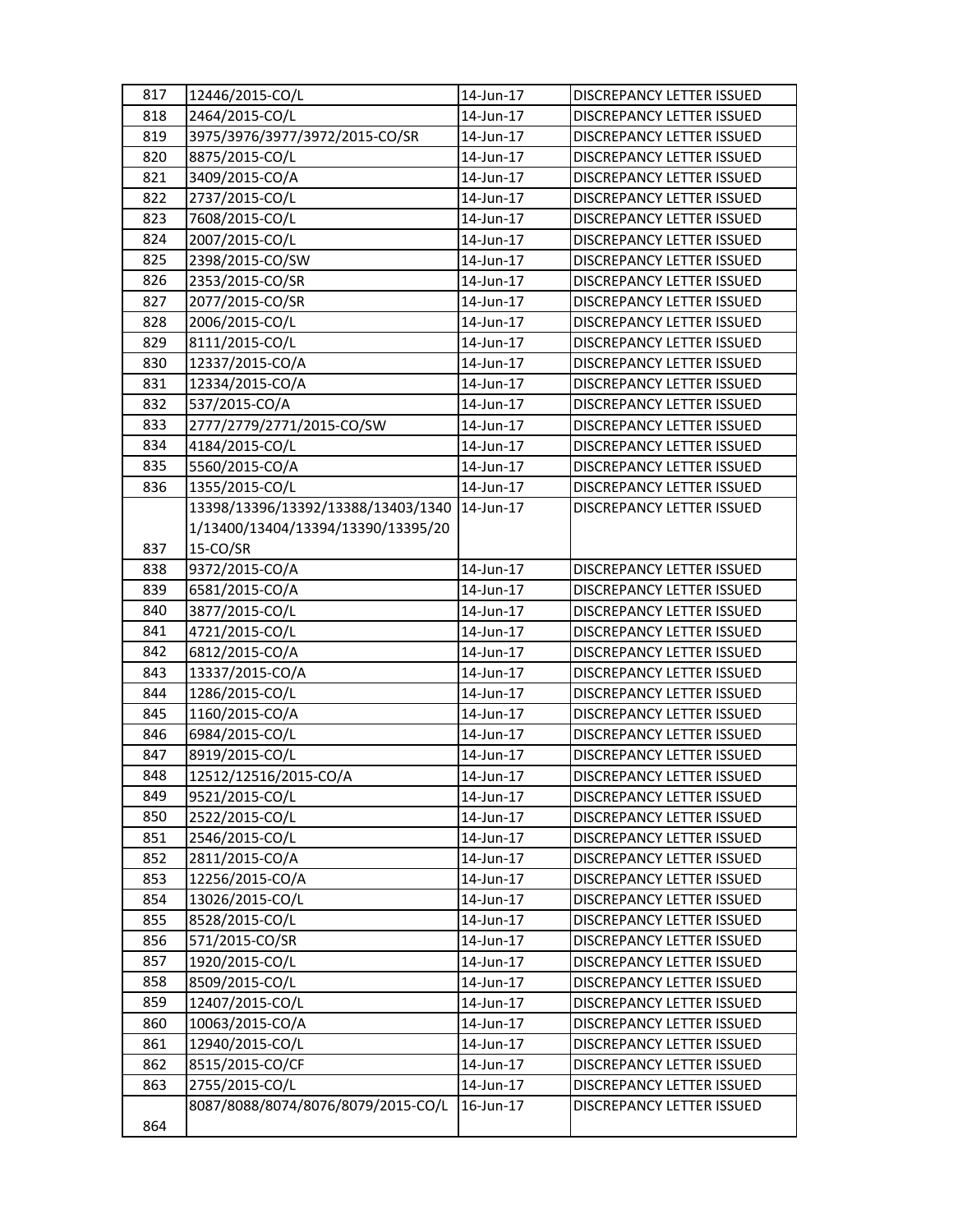| 865 | 11032/2015-CO/A                    | 16-Jun-17              | DISCREPANCY LETTER ISSUED                              |
|-----|------------------------------------|------------------------|--------------------------------------------------------|
| 866 | 9419/2015-CO/L                     | 16-Jun-17              | DISCREPANCY LETTER ISSUED                              |
| 867 | 626/2015-CO/L                      | 16-Jun-17              | DISCREPANCY LETTER ISSUED                              |
| 868 | 9057/2015-CO/L                     | 16-Jun-17              | DISCREPANCY LETTER ISSUED                              |
| 869 | 10330/2015-CO/L                    | 16-Jun-17              | DISCREPANCY LETTER ISSUED                              |
| 870 | 8571/2015-CO/L                     | 16-Jun-17              | <b>DISCREPANCY LETTER ISSUED</b>                       |
| 871 | 1403/2015-CO/CF                    | 16-Jun-17              | DISCREPANCY LETTER ISSUED                              |
| 872 | 9653/2015-CO/L                     | 16-Jun-17              | DISCREPANCY LETTER ISSUED                              |
| 873 | 13132/2015-CO/L                    | 16-Jun-17              | DISCREPANCY LETTER ISSUED                              |
| 874 | 10465/2015-CO/L                    | 16-Jun-17              | DISCREPANCY LETTER ISSUED                              |
| 875 | 7021/2015-CO/A                     | 16-Jun-17              | DISCREPANCY LETTER ISSUED                              |
| 876 | 6718/2015-CO/A                     | 16-Jun-17              | <b>DISCREPANCY LETTER ISSUED</b>                       |
| 877 | 6902/2015-CO/M                     | 16-Jun-17              | DISCREPANCY LETTER ISSUED                              |
| 878 | 3671/2015-CO/L                     | 16-Jun-17              | DISCREPANCY LETTER ISSUED                              |
| 879 | 6959/2015-CO/SR                    | 16-Jun-17              | DISCREPANCY LETTER ISSUED                              |
| 880 | 4333/2015-CO/L                     | 16-Jun-17              | DISCREPANCY LETTER ISSUED                              |
| 881 | 9522/9520/2015-CO/L                | 16-Jun-17              | <b>DISCREPANCY LETTER ISSUED</b>                       |
| 882 | 10262/2015-CO/A                    | 16-Jun-17              | DISCREPANCY LETTER ISSUED                              |
| 883 | 55281/2015-CO/L                    | 16-Jun-17              | DISCREPANCY LETTER ISSUED                              |
| 884 | 10052/2015-CO/M                    | 16-Jun-17              | DISCREPANCY LETTER ISSUED                              |
| 885 | 2866/2015-CO/L                     | 16-Jun-17              | <b>DISCREPANCY LETTER ISSUED</b>                       |
| 886 | 623/2015-CO/L                      | 16-Jun-17              | <b>DISCREPANCY LETTER ISSUED</b>                       |
| 887 | 8382/2015-CO/L                     | 16-Jun-17              | DISCREPANCY LETTER ISSUED                              |
| 888 | 13066/2015-CO/L                    | 16-Jun-17              | DISCREPANCY LETTER ISSUED                              |
| 889 | 9831/2015-CO/L                     | 16-Jun-17              | DISCREPANCY LETTER ISSUED                              |
| 890 | 11775/2015-CO/A                    | 16-Jun-17              | DISCREPANCY LETTER ISSUED                              |
| 891 | 12860/2015-CO/L                    | 16-Jun-17              | DISCREPANCY LETTER ISSUED                              |
| 892 | 6203/2015-CO/A                     | 16-Jun-17              | DISCREPANCY LETTER ISSUED                              |
| 893 | 9209/2015-CO/SR                    | 16-Jun-17              | DISCREPANCY LETTER ISSUED                              |
|     | 12144/12145/12146/12147/2015-CO/L  | 16-Jun-17              | <b>DISCREPANCY LETTER ISSUED</b>                       |
| 894 |                                    |                        |                                                        |
|     | 54661/54666/54669/54671/54672/5465 | 16-Jun-17              | DISCREPANCY LETTER ISSUED                              |
|     | 6/54631/54634/54648/54653/2014-    |                        |                                                        |
| 895 | CO/A                               |                        |                                                        |
| 896 | 5326/2015-CO/L                     | 16-Jun-17              | DISCREPANCY LETTER ISSUED                              |
|     | 9737/9784/9811/9812/9822/2015-CO/A | 16-Jun-17              | DISCREPANCY LETTER ISSUED                              |
| 897 |                                    |                        |                                                        |
| 898 | 12920/2015-CO/A                    | 16-Jun-17              | <b>DISCREPANCY LETTER ISSUED</b>                       |
| 899 | 4988/2015-CO/L                     | 16-Jun-17              | DISCREPANCY LETTER ISSUED                              |
| 900 | 6104/6103/6099/2015-CO/L           | 16-Jun-17              | DISCREPANCY LETTER ISSUED                              |
| 901 | 5531/2015-CO/SR                    | 16-Jun-17              | DISCREPANCY LETTER ISSUED                              |
| 902 | 6565/2015-CO/L                     | 16-Jun-17              | DISCREPANCY LETTER ISSUED                              |
| 903 | 7454/2015-CO/L                     | 16-Jun-17              | DISCREPANCY LETTER ISSUED                              |
| 904 |                                    |                        |                                                        |
| 905 | 8893/2015-CO/SW<br>52454/2014-CO/A | 16-Jun-17<br>16-Jun-17 | DISCREPANCY LETTER ISSUED                              |
| 906 | 10630/2015-CO/L                    | 16-Jun-17              | DISCREPANCY LETTER ISSUED<br>DISCREPANCY LETTER ISSUED |
| 907 | 6459/2015-CO/A                     | 16-Jun-17              |                                                        |
| 908 | 2605/2603/2015-CO/SW               | 16-Jun-17              | DISCREPANCY LETTER ISSUED                              |
| 909 | 11197/2015-CO/L                    | 16-Jun-17              | DISCREPANCY LETTER ISSUED                              |
| 910 |                                    | 16-Jun-17              | DISCREPANCY LETTER ISSUED                              |
| 911 | 8084/2015-CO/L                     | 16-Jun-17              | DISCREPANCY LETTER ISSUED<br>DISCREPANCY LETTER ISSUED |
|     | 3129/2015-CO/A                     |                        |                                                        |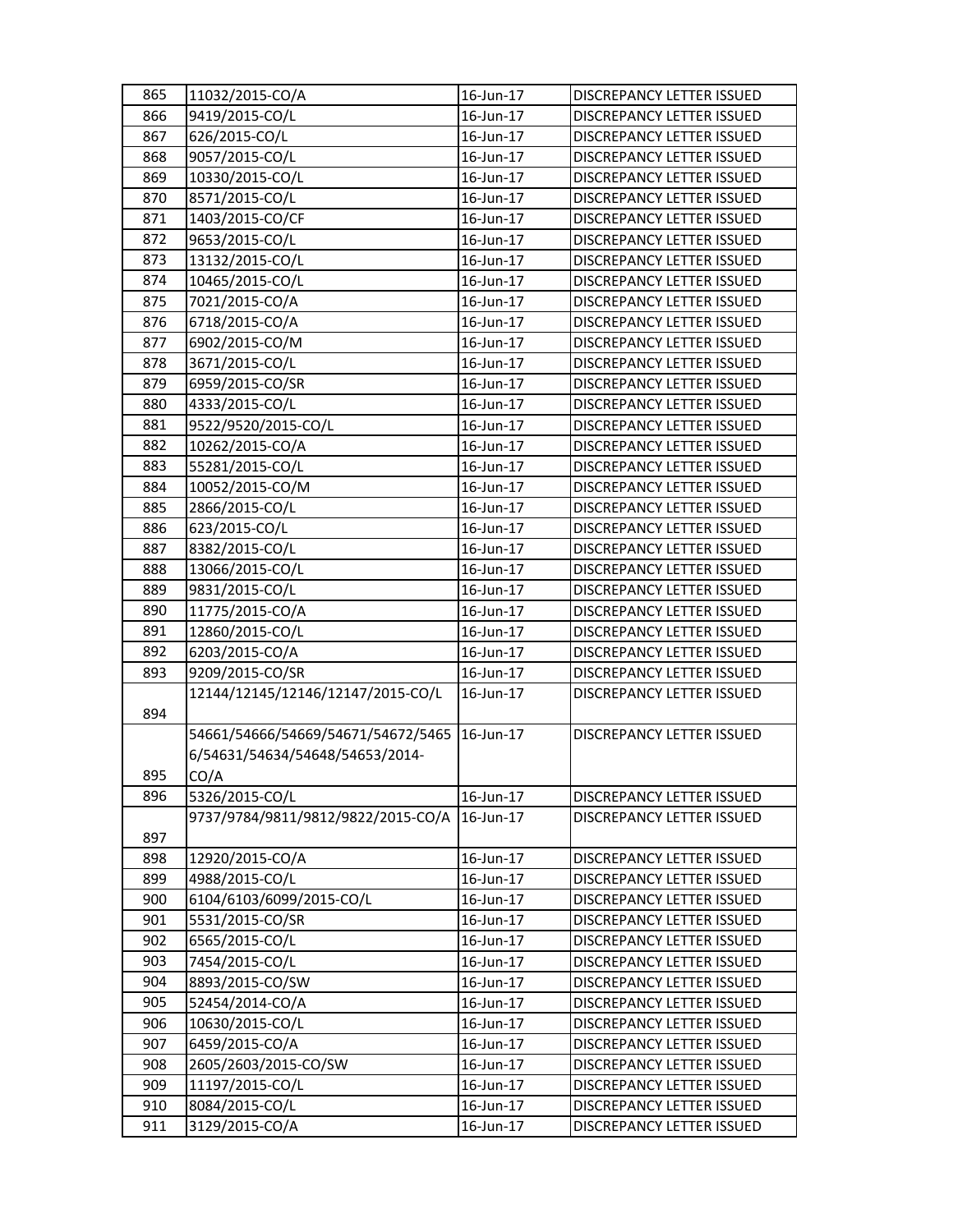| 912 | 11718/2015-CO/SW                             | 16-Jun-17 | <b>DISCREPANCY LETTER ISSUED</b> |
|-----|----------------------------------------------|-----------|----------------------------------|
| 913 | 12285/2015-CO/SW                             | 16-Jun-17 | <b>DISCREPANCY LETTER ISSUED</b> |
| 914 | 1358/2015-CO/L                               | 16-Jun-17 | DISCREPANCY LETTER ISSUED        |
| 915 | 6794/2015-CO/CF                              | 16-Jun-17 | DISCREPANCY LETTER ISSUED        |
|     | 12778/12781/12782/12786/12790/1279           | 16-Jun-17 | <b>DISCREPANCY LETTER ISSUED</b> |
| 916 | 1/12793/12777/2015-CO/A                      |           |                                  |
| 917 | 7786/2015-CO/L                               | 16-Jun-17 | <b>DISCREPANCY LETTER ISSUED</b> |
| 918 | 9510/2015-CO/L                               | 16-Jun-17 | DISCREPANCY LETTER ISSUED        |
|     | 10654/10653/10652/10651/10650/2015-16-Jun-17 |           | DISCREPANCY LETTER ISSUED        |
| 919 | CO/A                                         |           |                                  |
| 920 | 2752/2015-CO/A                               | 16-Jun-17 | DISCREPANCY LETTER ISSUED        |
| 921 | 52096/2014-CO/SW                             | 16-Jun-17 | DISCREPANCY LETTER ISSUED        |
| 922 | 9439/2015-CO/L                               | 16-Jun-17 | DISCREPANCY LETTER ISSUED        |
| 923 | 12904/2015-CO/A                              | 16-Jun-17 | DISCREPANCY LETTER ISSUED        |
| 924 | 6202/2015-CO/A                               | 16-Jun-17 | DISCREPANCY LETTER ISSUED        |
| 925 | 12149/2015-CO/A                              | 16-Jun-17 | <b>DISCREPANCY LETTER ISSUED</b> |
| 926 | 12254/2015-CO/A                              | 16-Jun-17 | DISCREPANCY LETTER ISSUED        |
| 927 | 12156/2015-CO/L                              | 16-Jun-17 | DISCREPANCY LETTER ISSUED        |
| 928 | 6419/2015-CO/CF                              | 16-Jun-17 | <b>DISCREPANCY LETTER ISSUED</b> |
| 929 | 8855/8858/8860/8853/2015-CO/A                | 16-Jun-17 | DISCREPANCY LETTER ISSUED        |
|     | 9212/9214/9216/9217/9218/9219/2015-16-Jun-17 |           | DISCREPANCY LETTER ISSUED        |
| 930 | CO/A                                         |           |                                  |
| 931 | 5381/5385/2015-CO/L                          | 16-Jun-17 | DISCREPANCY LETTER ISSUED        |
| 932 | 13646/2015-CO/L                              | 16-Jun-17 | DISCREPANCY LETTER ISSUED        |
| 933 | 701/2015-CO/L                                | 16-Jun-17 | DISCREPANCY LETTER ISSUED        |
| 934 | 136/2015-CO/L                                | 16-Jun-17 | DISCREPANCY LETTER ISSUED        |
| 935 | 133/2015-CO/L                                | 16-Jun-17 | DISCREPANCY LETTER ISSUED        |
| 936 | 8210/2015-CO/L                               | 16-Jun-17 | DISCREPANCY LETTER ISSUED        |
| 937 | 9889/2015-CO/A                               | 16-Jun-17 | DISCREPANCY LETTER ISSUED        |
| 938 | 7080/2015-CO/L                               | 16-Jun-17 | <b>DISCREPANCY LETTER ISSUED</b> |
| 939 | 12871/2015-CO/L                              | 16-Jun-17 | DISCREPANCY LETTER ISSUED        |
| 940 | 1387/2015-CO/A                               | 16-Jun-17 | <b>DISCREPANCY LETTER ISSUED</b> |
| 941 | 6144/2015-CO/A                               | 16-Jun-17 | DISCREPANCY LETTER ISSUED        |
| 942 | 12217/2015-CO/L                              | 16-Jun-17 | DISCREPANCY LETTER ISSUED        |
|     | 2259/2261/2269/2270/2271/2275/2273           | 16-Jun-17 | DISCREPANCY LETTER ISSUED        |
| 943 | /2252/2015-CO/L                              |           |                                  |
| 944 | 7018/2015-CO/SW                              | 16-Jun-17 | DISCREPANCY LETTER ISSUED        |
| 945 | 8883/2015-CO/A                               | 16-Jun-17 | DISCREPANCY LETTER ISSUED        |
| 946 | 10107/2015-CO/A                              | 16-Jun-17 | DISCREPANCY LETTER ISSUED        |
| 947 | 9140/2015-CO/A                               | 16-Jun-17 | DISCREPANCY LETTER ISSUED        |
| 948 | 8593/2015-CO/A                               | 16-Jun-17 | DISCREPANCY LETTER ISSUED        |
| 949 | 51432/2014-CO/SW                             | 16-Jun-17 | DISCREPANCY LETTER ISSUED        |
| 950 | 889/2015-CO/L                                | 16-Jun-17 | DISCREPANCY LETTER ISSUED        |
| 951 | 47438/2014-CO/SW                             | 16-Jun-17 | DISCREPANCY LETTER ISSUED        |
| 952 | 11965/2015-CO/M                              | 16-Jun-17 | DISCREPANCY LETTER ISSUED        |
| 953 | 10545/2015-CO/L                              | 16-Jun-17 | DISCREPANCY LETTER ISSUED        |
| 954 | 9777/2015-CO/A                               | 16-Jun-17 | DISCREPANCY LETTER ISSUED        |
| 955 | 3127/2015-CO/A                               | 16-Jun-17 | DISCREPANCY LETTER ISSUED        |
| 956 | 11407/2015-CO/L                              | 16-Jun-17 | DISCREPANCY LETTER ISSUED        |
| 957 | 846/2015-CO/L                                | 16-Jun-17 | DISCREPANCY LETTER ISSUED        |
| 958 | 3843/2015-CO/A                               | 16-Jun-17 | DISCREPANCY LETTER ISSUED        |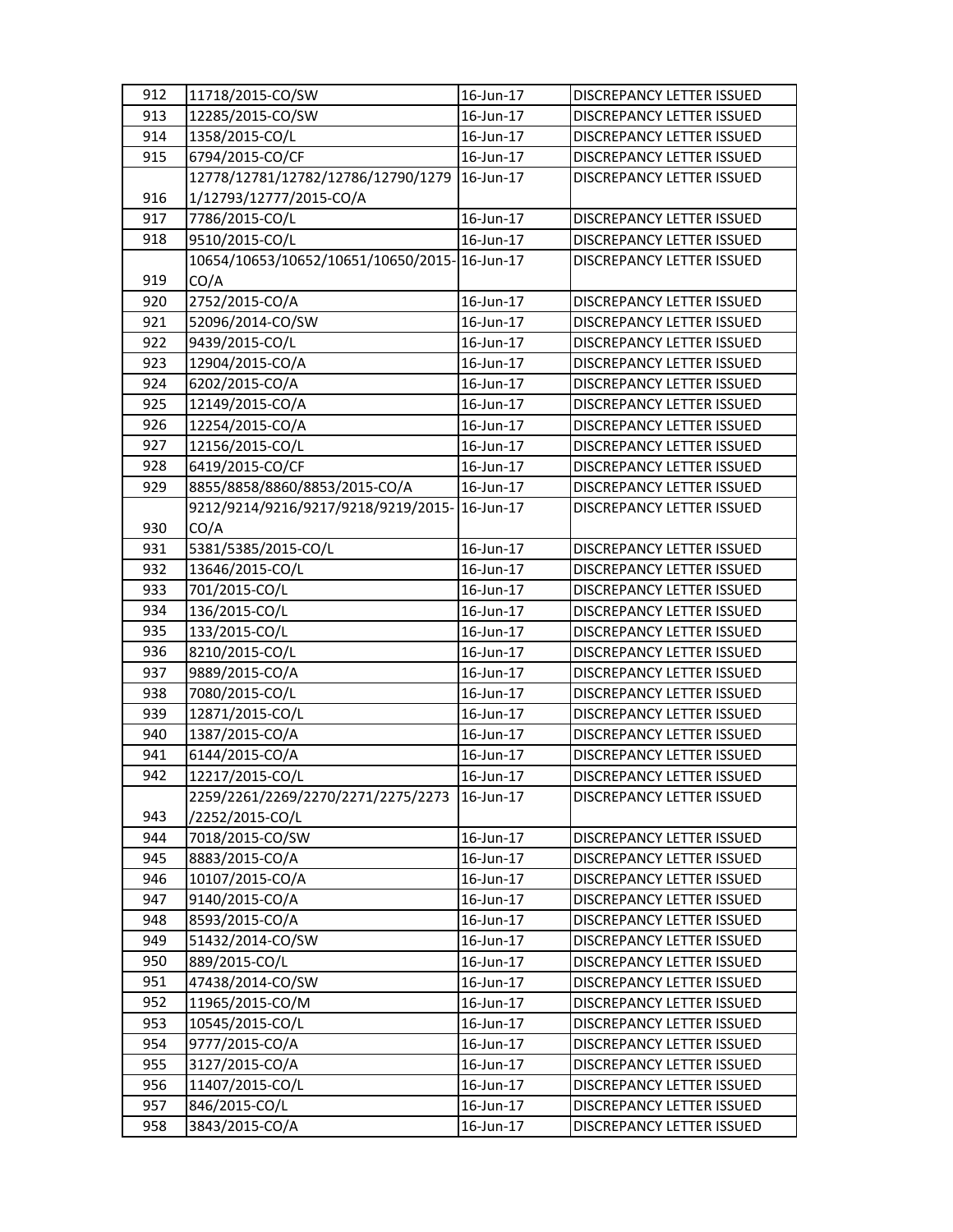| 959  | 4218/2015-CO/A                               | 16-Jun-17 | <b>DISCREPANCY LETTER ISSUED</b> |
|------|----------------------------------------------|-----------|----------------------------------|
| 960  | 3131/2015-CO/A                               | 16-Jun-17 | <b>DISCREPANCY LETTER ISSUED</b> |
| 961  | 11828/2015-CO/A                              | 16-Jun-17 | <b>DISCREPANCY LETTER ISSUED</b> |
| 962  | 880/2015-CO/A                                | 16-Jun-17 | DISCREPANCY LETTER ISSUED        |
| 963  | 9409/2015-CO/A                               | 16-Jun-17 | DISCREPANCY LETTER ISSUED        |
| 964  | 9945/2015-CO/L                               | 16-Jun-17 | DISCREPANCY LETTER ISSUED        |
| 965  | 10325/2015-CO/L                              | 16-Jun-17 | DISCREPANCY LETTER ISSUED        |
| 966  | 2364/2015-CO/L                               | 16-Jun-17 | DISCREPANCY LETTER ISSUED        |
| 967  | 11182/11176/11181/2015-CO/L                  | 16-Jun-17 | DISCREPANCY LETTER ISSUED        |
| 968  | 3292/2015-CO/L                               | 16-Jun-17 | DISCREPANCY LETTER ISSUED        |
| 969  | 9749/2013-CO/A                               | 16-Jun-17 | <b>DISCREPANCY LETTER ISSUED</b> |
| 970  | 9094/2015-CO/SW                              | 16-Jun-17 | DISCREPANCY LETTER ISSUED        |
| 971  | 10897/2015-CO/L                              | 16-Jun-17 | DISCREPANCY LETTER ISSUED        |
| 972  | 12163/2015-CO/L                              | 16-Jun-17 | DISCREPANCY LETTER ISSUED        |
| 973  | 5567/2014-CO/SW                              | 16-Jun-17 | DISCREPANCY LETTER ISSUED        |
| 974  | 6437/2015-CO/A                               | 16-Jun-17 | DISCREPANCY LETTER ISSUED        |
| 975  | 1604/2015-CO/SW                              | 16-Jun-17 | DISCREPANCY LETTER ISSUED        |
| 976  | 845/2015-CO/A                                | 16-Jun-17 | DISCREPANCY LETTER ISSUED        |
| 977  | 883/2015-CO/M                                | 16-Jun-17 | <b>DISCREPANCY LETTER ISSUED</b> |
| 978  | 2595/2015-CO/L                               | 16-Jun-17 | DISCREPANCY LETTER ISSUED        |
| 979  | 3345/2015-CO/L                               | 16-Jun-17 | DISCREPANCY LETTER ISSUED        |
| 980  | 2813/2015-CO/A                               | 16-Jun-17 | DISCREPANCY LETTER ISSUED        |
| 981  | 726/2015-CO/CF                               | 16-Jun-17 | DISCREPANCY LETTER ISSUED        |
| 982  | 3258/3255/2015-CO/SW                         | 16-Jun-17 | DISCREPANCY LETTER ISSUED        |
| 983  | 8674/2015-CO/CF                              | 16-Jun-17 | DISCREPANCY LETTER ISSUED        |
| 984  | 8729/2015-CO/SR                              | 16-Jun-17 | DISCREPANCY LETTER ISSUED        |
| 985  | 51467/2014-CO/L                              | 16-Jun-17 | DISCREPANCY LETTER ISSUED        |
| 986  | 1091/2015-CO/L                               | 16-Jun-17 | DISCREPANCY LETTER ISSUED        |
| 987  | 976/2015-CO/L                                | 16-Jun-17 | DISCREPANCY LETTER ISSUED        |
| 988  | 7908/2015-CO/SW                              | 16-Jun-17 | DISCREPANCY LETTER ISSUED        |
| 989  | 3126/2015-CO/A                               | 16-Jun-17 | DISCREPANCY LETTER ISSUED        |
| 990  | 10249/2015-CO/L                              | 16-Jun-17 | DISCREPANCY LETTER ISSUED        |
|      | 8171/8170/8172/8173/8169/8164/2015-16-Jun-17 |           | DISCREPANCY LETTER ISSUED        |
| 991  | CO/L                                         |           |                                  |
| 992  | 10517/10518/2015-CO/A                        | 16-Jun-17 | DISCREPANCY LETTER ISSUED        |
| 993  | 497/2015-CO/L                                | 16-Jun-17 | <b>DISCREPANCY LETTER ISSUED</b> |
| 994  | 310/2015-CO/L                                | 16-Jun-17 | DISCREPANCY LETTER ISSUED        |
| 995  | 11523/2015-CO/L                              | 16-Jun-17 | <b>DISCREPANCY LETTER ISSUED</b> |
|      | 4474/4620/4626/4624/4648/2015-CO/L           | 16-Jun-17 | DISCREPANCY LETTER ISSUED        |
| 996  |                                              |           |                                  |
| 997  | 10807/2015-CO/M                              | 16-Jun-17 | DISCREPANCY LETTER ISSUED        |
| 998  | 8998/2015-CO/A                               | 16-Jun-17 | DISCREPANCY LETTER ISSUED        |
| 999  | 4701/2015-CO/SW                              | 16-Jun-17 | DISCREPANCY LETTER ISSUED        |
|      | 12950/12958/12951/12949/2015-CO/A            | 16-Jun-17 | <b>DISCREPANCY LETTER ISSUED</b> |
| 1000 |                                              |           |                                  |
| 1001 | 5955/2015-CO/L                               | 16-Jun-17 | DISCREPANCY LETTER ISSUED        |
| 1002 | 6118/2015-CO/A                               | 16-Jun-17 | DISCREPANCY LETTER ISSUED        |
| 1003 | 13081/2015-CO/A                              | 16-Jun-17 | DISCREPANCY LETTER ISSUED        |
| 1004 | 8737/8731/2015-CO/L                          | 16-Jun-17 | DISCREPANCY LETTER ISSUED        |
| 1005 | 2526/2015-CO/SR                              | 16-Jun-17 | DISCREPANCY LETTER ISSUED        |
| 1006 | 2749/2015-CO/L                               | 16-Jun-17 | DISCREPANCY LETTER ISSUED        |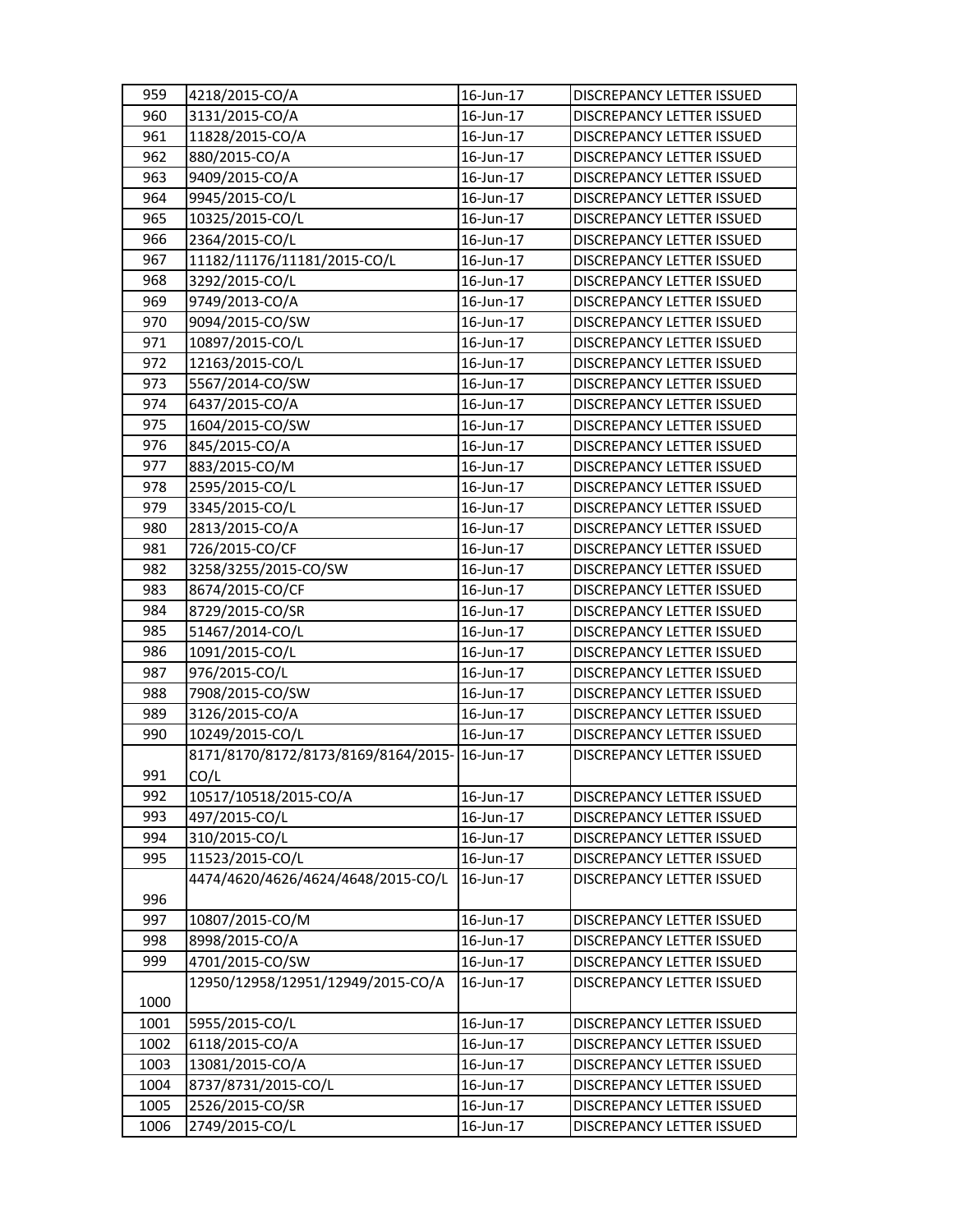| 1007 | 11499/11496/2015-CO/A              | 16-Jun-17 | DISCREPANCY LETTER ISSUED        |
|------|------------------------------------|-----------|----------------------------------|
| 1008 | 10541/2015-CO/L                    | 16-Jun-17 | <b>DISCREPANCY LETTER ISSUED</b> |
| 1009 | 10878/2015-CO/L                    | 16-Jun-17 | DISCREPANCY LETTER ISSUED        |
| 1010 | 11766/2015-CO/A                    | 16-Jun-17 | DISCREPANCY LETTER ISSUED        |
| 1011 | 8773/2015-CO/A                     | 16-Jun-17 | DISCREPANCY LETTER ISSUED        |
| 1012 | 3974/2015-CO/L                     | 16-Jun-17 | DISCREPANCY LETTER ISSUED        |
| 1013 | 7214/2015-CO/M                     | 16-Jun-17 | DISCREPANCY LETTER ISSUED        |
|      | 56247/5532/56243/56857/56250/57204 | 16-Jun-17 | DISCREPANCY LETTER ISSUED        |
| 1014 | /57203/2015-CO/A                   |           |                                  |
| 1015 | 52461/2014-CO/L                    | 16-Jun-17 | DISCREPANCY LETTER ISSUED        |
| 1016 | 52125/2014-CO/L                    | 16-Jun-17 | DISCREPANCY LETTER ISSUED        |
| 1017 | 6341/2015-CO/A                     | 16-Jun-17 | <b>DISCREPANCY LETTER ISSUED</b> |
| 1018 | 55497/2014-CO/L                    | 16-Jun-17 | DISCREPANCY LETTER ISSUED        |
| 1019 | 399/2015-CO/SW                     | 16-Jun-17 | DISCREPANCY LETTER ISSUED        |
| 1020 | 52337/2014-CO/A                    | 16-Jun-17 | DISCREPANCY LETTER ISSUED        |
| 1021 | 9294/2015-CO/L                     | 16-Jun-17 | DISCREPANCY LETTER ISSUED        |
| 1022 | 672/2015-CO/SR                     | 16-Jun-17 | DISCREPANCY LETTER ISSUED        |
| 1023 | 52432/52436/2014-CO/L              | 16-Jun-17 | DISCREPANCY LETTER ISSUED        |
|      | 2255/2256/2262/2265/2266/2267/2268 | 16-Jun-17 | DISCREPANCY LETTER ISSUED        |
| 1024 | /2253/2015-CO/L                    |           |                                  |
| 1025 | 7383/2015-CO/M                     | 16-Jun-17 | <b>DISCREPANCY LETTER ISSUED</b> |
| 1026 | 5867/2015-CO/SW                    | 16-Jun-17 | <b>DISCREPANCY LETTER ISSUED</b> |
| 1027 | 1879/2015-CO/L                     | 16-Jun-17 | DISCREPANCY LETTER ISSUED        |
| 1028 | 56454/2014-CO/L                    | 16-Jun-17 | DISCREPANCY LETTER ISSUED        |
|      | 51857/51858/581854/51851/2014-CO/L | 16-Jun-17 | DISCREPANCY LETTER ISSUED        |
| 1029 |                                    |           |                                  |
| 1030 | 48128/2014-CO/M                    | 16-Jun-17 | DISCREPANCY LETTER ISSUED        |
| 1031 | 10282/10281/2015-CO/A              | 16-Jun-17 | DISCREPANCY LETTER ISSUED        |
|      | 1805/1820/1817/1824/2015-CO/SW,    | 16-Jun-17 | <b>DISCREPANCY LETTER ISSUED</b> |
| 1032 | 1827/1832/1830/2015-CO/CF          |           |                                  |
| 1033 | 12150/2015-CO/A                    | 16-Jun-17 | <b>DISCREPANCY LETTER ISSUED</b> |
| 1034 | 13182/13179/2015-CO/A              | 16-Jun-17 | DISCREPANCY LETTER ISSUED        |
|      | 8157/8179/8180/8182/8158/2015-CO/L | 16-Jun-17 | DISCREPANCY LETTER ISSUED        |
| 1035 |                                    |           |                                  |
| 1036 | 6945/2015-CO/SW                    | 16-Jun-17 | DISCREPANCY LETTER ISSUED        |
|      | 8311/8312/8313/8314/8315/8324/8310 | 16-Jun-17 | DISCREPANCY LETTER ISSUED        |
| 1037 | /2015-CO/L                         |           |                                  |
| 1038 | 13131/2015-CO/L                    | 16-Jun-17 | DISCREPANCY LETTER ISSUED        |
| 1039 | 12996/2015-CO/SW                   | 16-Jun-17 | DISCREPANCY LETTER ISSUED        |
| 1040 | 4484/4482/2015-CO/SW               | 16-Jun-17 | DISCREPANCY LETTER ISSUED        |
| 1041 | 12165/2015-CO/L                    | 16-Jun-17 | DISCREPANCY LETTER ISSUED        |
| 1042 | 7824/7825/7821/2015-CO/L           | 16-Jun-17 | DISCREPANCY LETTER ISSUED        |
| 1043 | 6123/2015-CO/L                     | 16-Jun-17 | DISCREPANCY LETTER ISSUED        |
|      | 4141/4143/4144/4146/4139/2015-     | 20-Jun-17 | DISCREPANCY LETTER ISSUED        |
| 1044 | CO/SW                              |           |                                  |
| 1045 | 1185/2015-CO/L                     | 20-Jun-17 | DISCREPANCY LETTER ISSUED        |
| 1046 | 1308/1313/2015-CO/A                | 20-Jun-17 | DISCREPANCY LETTER ISSUED        |
| 1047 | 4477/4478/2015-CO/L                | 20-Jun-17 | DISCREPANCY LETTER ISSUED        |
| 1048 | 11163/2015-CO/A                    | 20-Jun-17 | DISCREPANCY LETTER ISSUED        |
| 1049 | 10340/2015-CO/L                    | 20-Jun-17 | DISCREPANCY LETTER ISSUED        |
| 1050 | 8481/2015-CO/L                     | 20-Jun-17 | DISCREPANCY LETTER ISSUED        |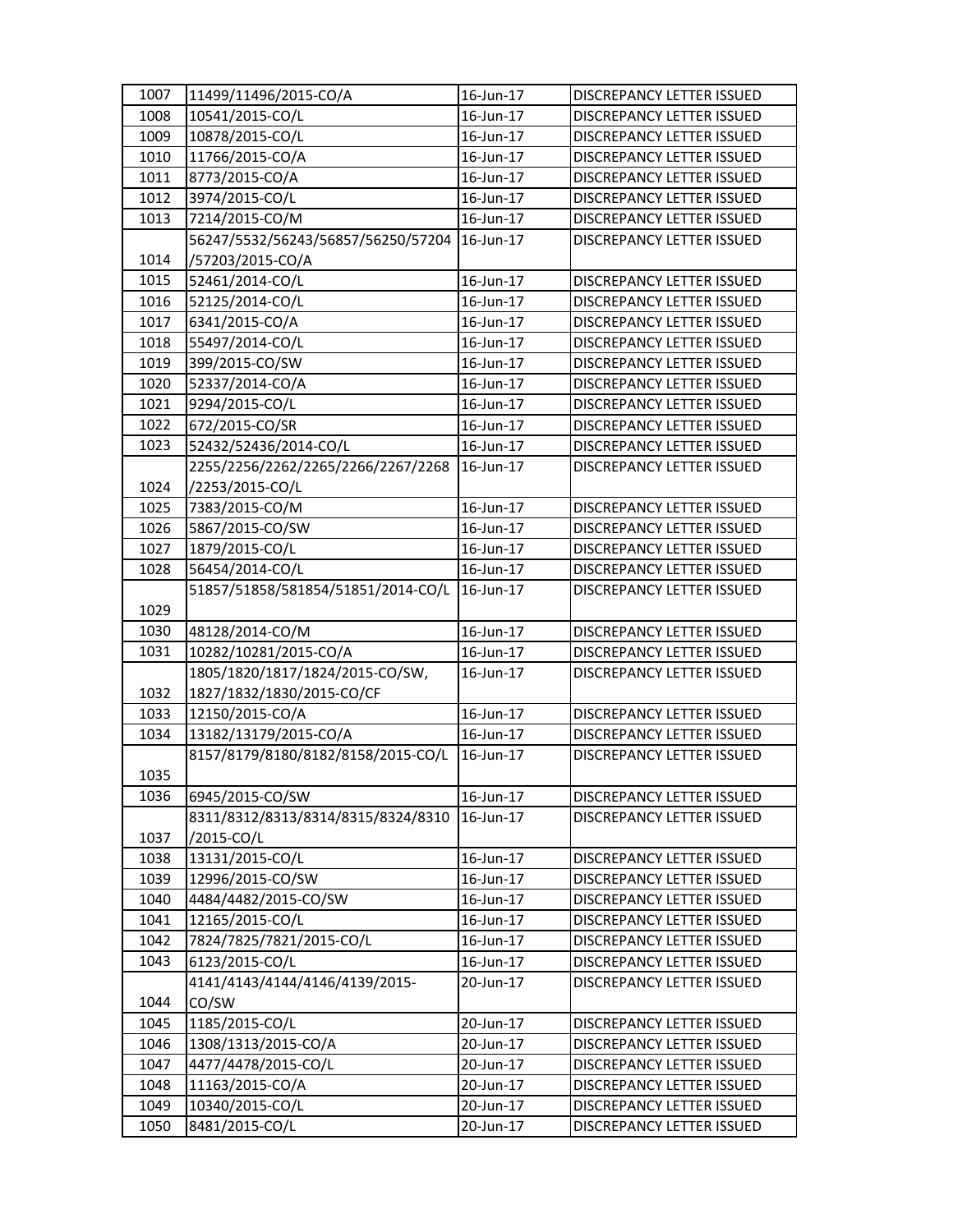| 1051 | 5956/2015-CO/A                               | 20-Jun-17 | DISCREPANCY LETTER ISSUED        |
|------|----------------------------------------------|-----------|----------------------------------|
| 1052 | 722/2016-CO/SW                               | 20-Jun-17 | DISCREPANCY LETTER ISSUED        |
| 1053 | 3760/2015-CO/SW                              | 20-Jun-17 | DISCREPANCY LETTER ISSUED        |
| 1054 | 3794/2015-CO/SW                              | 20-Jun-17 | DISCREPANCY LETTER ISSUED        |
| 1055 | 640/2015-CO/SW                               | 20-Jun-17 | DISCREPANCY LETTER ISSUED        |
| 1056 | 5506/2015-CO/A                               | 20-Jun-17 | DISCREPANCY LETTER ISSUED        |
| 1057 | 5332/2015-CO/A                               | 20-Jun-17 | DISCREPANCY LETTER ISSUED        |
| 1058 | 1293/2015-CO/L                               | 20-Jun-17 | DISCREPANCY LETTER ISSUED        |
| 1059 | 51967/2014-CO/L                              | 20-Jun-17 | <b>DISCREPANCY LETTER ISSUED</b> |
| 1060 | 51955/2014-CO/L                              | 20-Jun-17 | DISCREPANCY LETTER ISSUED        |
| 1061 | 51935/2014-CO/L                              | 21-Jun-17 | <b>DISCREPANCY LETTER ISSUED</b> |
|      | 52507/52511/52514/52505/2014-                | 21-Jun-17 | DISCREPANCY LETTER ISSUED        |
| 1062 | CO/SW                                        |           |                                  |
| 1063 | 5499/2015-CO/L                               | 21-Jun-17 | DISCREPANCY LETTER ISSUED        |
| 1064 | 471/472/2015-CO/L                            | 21-Jun-17 | DISCREPANCY LETTER ISSUED        |
| 1065 | 7782/2015-CO/L                               | 21-Jun-17 | DISCREPANCY LETTER ISSUED        |
| 1066 | 890/2015-CO/SR                               | 21-Jun-17 | DISCREPANCY LETTER ISSUED        |
| 1067 | 56362/2014-CO/SW                             | 21-Jun-17 | DISCREPANCY LETTER ISSUED        |
| 1068 | 1548/2015-CO/SW                              | 21-Jun-17 | DISCREPANCY LETTER ISSUED        |
| 1069 | 1491/2014-CO/SW                              | 21-Jun-17 | DISCREPANCY LETTER ISSUED        |
| 1070 | 52082/2014-CO/SW                             | 21-Jun-17 | DISCREPANCY LETTER ISSUED        |
| 1071 | 2606/2015-CO/SW                              | 21-Jun-17 | <b>DISCREPANCY LETTER ISSUED</b> |
| 1072 | 5720/2015-CO/L                               | 21-Jun-17 | DISCREPANCY LETTER ISSUED        |
| 1073 | 5989/6030/2015-CO/A                          | 21-Jun-17 | DISCREPANCY LETTER ISSUED        |
| 1074 | 9958/2015-CO/L                               | 21-Jun-17 | DISCREPANCY LETTER ISSUED        |
| 1075 | 3548/2015-CO/L                               | 21-Jun-17 | DISCREPANCY LETTER ISSUED        |
| 1076 | 6719/2015-CO/L                               | 21-Jun-17 | DISCREPANCY LETTER ISSUED        |
| 1077 | 5128/5129/2015-CO/L                          | 21-Jun-17 | DISCREPANCY LETTER ISSUED        |
| 1078 | 6720/2015-CO/L                               | 21-Jun-17 | DISCREPANCY LETTER ISSUED        |
| 1079 | 4991/2015-CO/L                               | 21-Jun-17 | DISCREPANCY LETTER ISSUED        |
| 1080 | 5177/2015-CO/A                               | 21-Jun-17 | DISCREPANCY LETTER ISSUED        |
| 1081 | 5812/2015-CO/A                               | 21-Jun-17 | DISCREPANCY LETTER ISSUED        |
| 1082 | 11955/2015-CO/L                              | 21-Jun-17 | DISCREPANCY LETTER ISSUED        |
| 1083 | 12328/2015-CO/A                              | 21-Jun-17 | DISCREPANCY LETTER ISSUED        |
| 1084 | 7869/2015-CO/L                               | 21-Jun-17 | DISCREPANCY LETTER ISSUED        |
| 1085 | 13156/2015-CO/L                              | 21-Jun-17 | DISCREPANCY LETTER ISSUED        |
| 1086 | 1262/1263/1270/1271/2015-CO/A                | 21-Jun-17 | DISCREPANCY LETTER ISSUED        |
| 1087 | 4114/2015-CO/SW                              | 21-Jun-17 | DISCREPANCY LETTER ISSUED        |
| 1088 | 5919/2014-CO/L                               | 21-Jun-17 | DISCREPANCY LETTER ISSUED        |
| 1089 | 51961/2014-CO/L                              | 21-Jun-17 | DISCREPANCY LETTER ISSUED        |
| 1090 | 3327/2015-CO/L                               | 21-Jun-17 | DISCREPANCY LETTER ISSUED        |
| 1091 | 4304/2015-CO/L                               | 21-Jun-17 | DISCREPANCY LETTER ISSUED        |
| 1092 | 5113/2015-CO/L                               | 21-Jun-17 | DISCREPANCY LETTER ISSUED        |
| 1093 | 50697/2014-CO/L                              | 21-Jun-17 | DISCREPANCY LETTER ISSUED        |
| 1094 | 5903/2015-CO/L                               | 21-Jun-17 | DISCREPANCY LETTER ISSUED        |
| 1095 | 43304/2014-CO/L                              | 21-Jun-17 | DISCREPANCY LETTER ISSUED        |
| 1096 | 6074/6078/2015-CO/A                          | 21-Jun-17 | DISCREPANCY LETTER ISSUED        |
|      | 10666/10667/10668/10669/10670/2015-21-Jun-17 |           | DISCREPANCY LETTER ISSUED        |
| 1097 | CO/A                                         |           |                                  |
| 1098 | 50773/50774/2014-CO/SW                       | 21-Jun-17 | DISCREPANCY LETTER ISSUED        |
| 1099 | 50696/50698/50699/2014-CO/L                  | 21-Jun-17 | DISCREPANCY LETTER ISSUED        |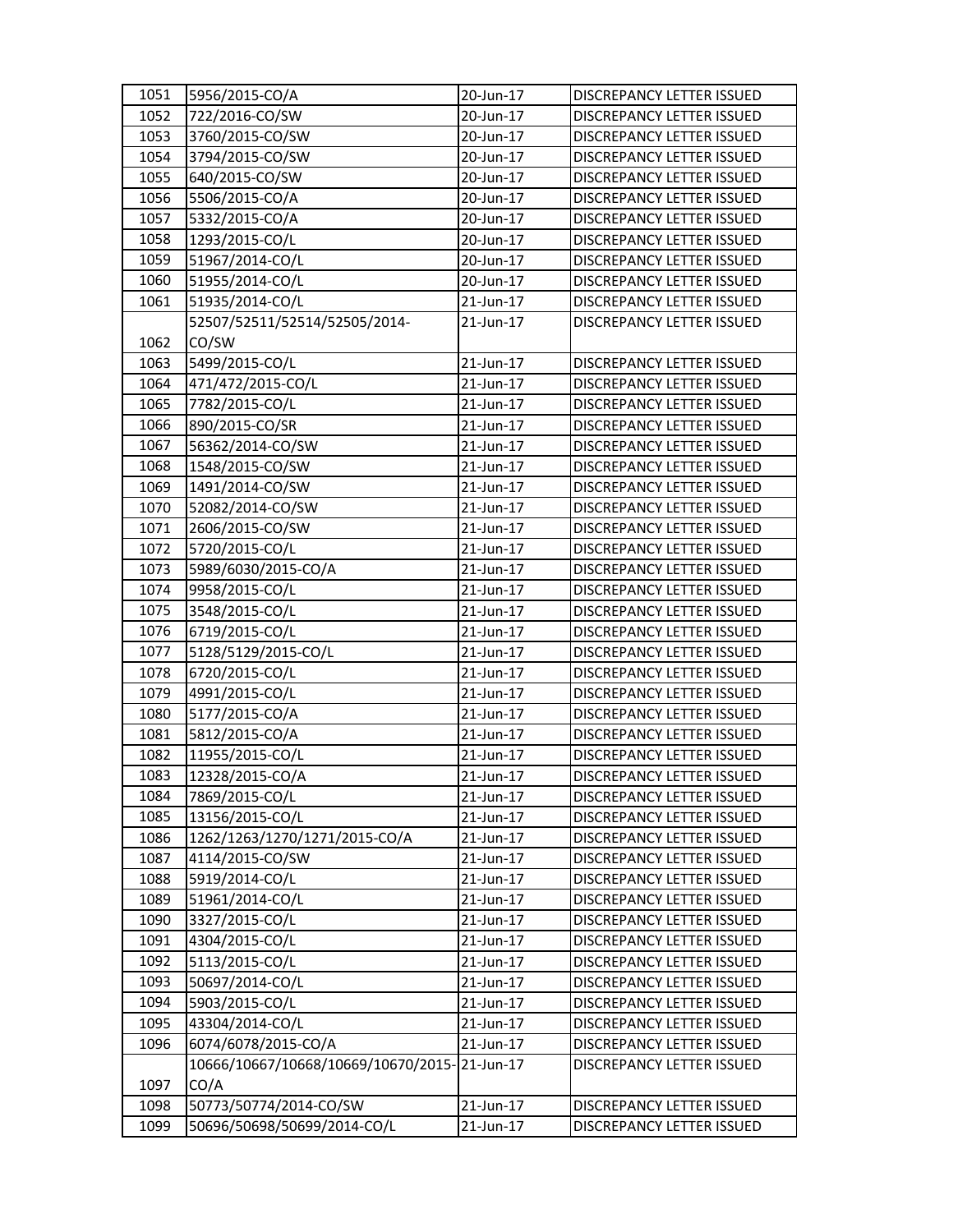| 1100 | 8678/8699/2015-CO/SR               | 21-Jun-17 | DISCREPANCY LETTER ISSUED        |
|------|------------------------------------|-----------|----------------------------------|
| 1101 | 4615/2015-CO/L                     | 21-Jun-17 | <b>DISCREPANCY LETTER ISSUED</b> |
| 1102 | 57062/2014-CO/SW                   | 21-Jun-17 | DISCREPANCY LETTER ISSUED        |
| 1103 | 5979/2015-CO/L                     | 21-Jun-17 | DISCREPANCY LETTER ISSUED        |
| 1104 | 10423/10426/10431/2015-CO/SW       | 21-Jun-17 | DISCREPANCY LETTER ISSUED        |
| 1105 | 5338/2015-CO/L                     | 21-Jun-17 | DISCREPANCY LETTER ISSUED        |
| 1106 | 5610/2015-CO/L                     | 21-Jun-17 | DISCREPANCY LETTER ISSUED        |
| 1107 | 6837/2015-CO/L                     | 21-Jun-17 | DISCREPANCY LETTER ISSUED        |
| 1108 | 5527/2015-CO/M                     | 21-Jun-17 | DISCREPANCY LETTER ISSUED        |
| 1109 | 8304/2015-CO/L                     | 21-Jun-17 | DISCREPANCY LETTER ISSUED        |
| 1110 | 1096/2015-CO/L                     | 21-Jun-17 | DISCREPANCY LETTER ISSUED        |
| 1111 | 1825/1829/2015-CO/L                | 21-Jun-17 | DISCREPANCY LETTER ISSUED        |
| 1112 | 4681/2015-CO/L                     | 21-Jun-17 | DISCREPANCY LETTER ISSUED        |
| 1113 | 9802/2015-CO/L                     | 21-Jun-17 | DISCREPANCY LETTER ISSUED        |
| 1114 | 5635/2015-CO/L                     | 21-Jun-17 | DISCREPANCY LETTER ISSUED        |
| 1115 | 6392/2015-CO/A                     | 21-Jun-17 | <b>DISCREPANCY LETTER ISSUED</b> |
| 1116 | 4317/2015-CO/L                     | 21-Jun-17 | DISCREPANCY LETTER ISSUED        |
| 1117 | 9147/9148/2015-CO/L                | 21-Jun-17 | DISCREPANCY LETTER ISSUED        |
| 1118 | 10322/2015-CO/L                    | 21-Jun-17 | DISCREPANCY LETTER ISSUED        |
|      | 4345/4350/4359/4362/4363/2015-CO/L | 21-Jun-17 | <b>DISCREPANCY LETTER ISSUED</b> |
| 1119 |                                    |           |                                  |
| 1120 | 1874/2015-CO/A                     | 21-Jun-17 | DISCREPANCY LETTER ISSUED        |
| 1121 | 9825/2015-CO/A                     | 21-Jun-17 | DISCREPANCY LETTER ISSUED        |
| 1122 | 5557/2015-CO/A                     | 21-Jun-17 | DISCREPANCY LETTER ISSUED        |
| 1123 | 1897/2015-CO/L                     | 21-Jun-17 | DISCREPANCY LETTER ISSUED        |
| 1124 | 1084/2015-CO/L                     | 21-Jun-17 | DISCREPANCY LETTER ISSUED        |
| 1125 | 9721/2015-CO/M                     | 21-Jun-17 | DISCREPANCY LETTER ISSUED        |
| 1126 | 2956/2015-CO/A                     | 21-Jun-17 | DISCREPANCY LETTER ISSUED        |
| 1127 | 336/2015-CO/L                      | 21-Jun-17 | DISCREPANCY LETTER ISSUED        |
| 1128 | 12855/2015-CO/L                    | 21-Jun-17 | DISCREPANCY LETTER ISSUED        |
| 1129 | 7496/2015-CO/L                     | 21-Jun-17 | <b>DISCREPANCY LETTER ISSUED</b> |
| 1130 | 7091/2015-CO/A                     | 21-Jun-17 | DISCREPANCY LETTER ISSUED        |
| 1131 | 5435/5462/2015-CO/L                | 21-Jun-17 | DISCREPANCY LETTER ISSUED        |
| 1132 | 13001/2015-CO/SW                   | 21-Jun-17 | <b>DISCREPANCY LETTER ISSUED</b> |
| 1133 | 8495/2015-CO/L                     | 21-Jun-17 | DISCREPANCY LETTER ISSUED        |
| 1134 | 5020/2015-CO/L                     | 21-Jun-17 | DISCREPANCY LETTER ISSUED        |
| 1135 | 4583/2015-CO/SW                    | 21-Jun-17 | DISCREPANCY LETTER ISSUED        |
| 1136 | 5550/2015-CO/L                     | 21-Jun-17 | DISCREPANCY LETTER ISSUED        |
| 1137 | 6225/2015-CO/L                     | 21-Jun-17 | DISCREPANCY LETTER ISSUED        |
| 1138 | 89/2015-CO/CF                      | 21-Jun-17 | DISCREPANCY LETTER ISSUED        |
| 1139 | 7937/2015-CO/L                     | 21-Jun-17 | DISCREPANCY LETTER ISSUED        |
| 1140 | 12326/2015-CO/A                    | 21-Jun-17 | DISCREPANCY LETTER ISSUED        |
| 1141 | 3661/2015-CO/SW                    | 21-Jun-17 | DISCREPANCY LETTER ISSUED        |
| 1142 | 847/2015-CO/A                      | 21-Jun-17 | DISCREPANCY LETTER ISSUED        |
| 1143 | 9395/2015-CO/L                     | 21-Jun-17 | DISCREPANCY LETTER ISSUED        |
| 1144 | 11872/11873/2015-CO/M              | 21-Jun-17 | DISCREPANCY LETTER ISSUED        |
| 1145 | 811/2015-CO/L                      | 21-Jun-17 | DISCREPANCY LETTER ISSUED        |
| 1146 | 928/929/2015-CO/M                  | 21-Jun-17 | DISCREPANCY LETTER ISSUED        |
| 1147 | 6096/2015-CO/L                     | 21-Jun-17 | DISCREPANCY LETTER ISSUED        |
| 1148 | 1101/1102/1103/1104/2015-CO/L      | 21-Jun-17 | DISCREPANCY LETTER ISSUED        |
| 1149 | 11827/2015-CO/A                    | 21-Jun-17 | DISCREPANCY LETTER ISSUED        |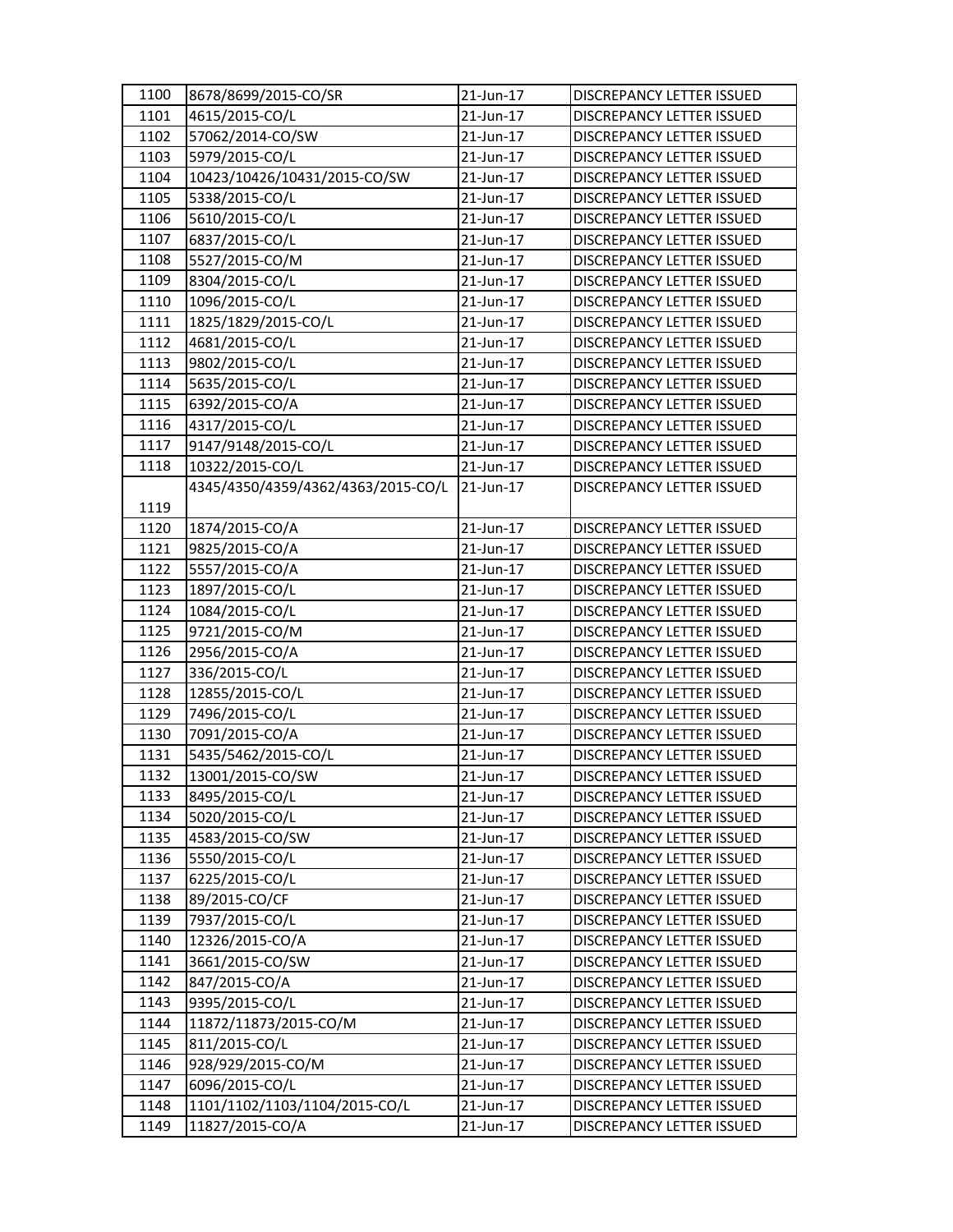| 1150 | 2407/2015-CO/L                               | 21-Jun-17 | <b>DISCREPANCY LETTER ISSUED</b> |
|------|----------------------------------------------|-----------|----------------------------------|
| 1151 | 829/2015-CO/L                                | 21-Jun-17 | DISCREPANCY LETTER ISSUED        |
| 1152 | 799/798/2015-CO/L                            | 21-Jun-17 | DISCREPANCY LETTER ISSUED        |
| 1153 | 8189/2015-CO/A                               | 21-Jun-17 | DISCREPANCY LETTER ISSUED        |
| 1154 | 8877/9169/2015-CO/A                          | 21-Jun-17 | DISCREPANCY LETTER ISSUED        |
| 1155 | 6363/2015-CO/L                               | 21-Jun-17 | DISCREPANCY LETTER ISSUED        |
| 1156 | 9123/2015-CO/L                               | 21-Jun-17 | DISCREPANCY LETTER ISSUED        |
| 1157 | 8199/2015-CO/A                               | 21-Jun-17 | DISCREPANCY LETTER ISSUED        |
| 1158 | 2386/2385/2016-CO/A                          | 21-Jun-17 | DISCREPANCY LETTER ISSUED        |
| 1159 | 9677/9671/2015-CO/A                          | 21-Jun-17 | DISCREPANCY LETTER ISSUED        |
| 1160 | 11544/2015-CO/CF                             | 21-Jun-17 | DISCREPANCY LETTER ISSUED        |
| 1161 | 53099/2015-CO/L                              | 21-Jun-17 | DISCREPANCY LETTER ISSUED        |
| 1162 | 11839/2015-CO/L                              | 21-Jun-17 | DISCREPANCY LETTER ISSUED        |
|      | 55323/56093/56238/56854/56855/5531           | 21-Jun-17 | DISCREPANCY LETTER ISSUED        |
| 1163 | 7/55318/57183/57184/2014-CO/A                |           |                                  |
| 1164 | 10117/2015-CO/SW                             | 21-Jun-17 | DISCREPANCY LETTER ISSUED        |
| 1165 | 12732/2015-CO/A                              | 21-Jun-17 | DISCREPANCY LETTER ISSUED        |
| 1166 | 13184/2015-CO/A                              | 21-Jun-17 | DISCREPANCY LETTER ISSUED        |
| 1167 | 8176/2015-CO/L                               | 21-Jun-17 | DISCREPANCY LETTER ISSUED        |
| 1168 | 6048/6047/2015-CO/A                          | 21-Jun-17 | DISCREPANCY LETTER ISSUED        |
| 1169 | 4821/2015-CO/SW                              | 21-Jun-17 | DISCREPANCY LETTER ISSUED        |
|      | 10634/10559/10560/10561/10562/1063           | 27-Jun-17 | <b>DISCREPANCY LETTER ISSUED</b> |
| 1170 | 1/10633/2015-CO/A                            |           |                                  |
| 1171 | 5083/2015-CO/A                               | 27-Jun-17 | DISCREPANCY LETTER ISSUED        |
| 1172 | 6280/2015-CO/L                               | 27-Jun-17 | DISCREPANCY LETTER ISSUED        |
| 1173 | 11794/2015-CO/A                              | 27-Jun-17 | DISCREPANCY LETTER ISSUED        |
| 1174 | 6547/2015-CO/L                               | 27-Jun-17 | DISCREPANCY LETTER ISSUED        |
| 1175 | 5505/2015-CO/A                               | 27-Jun-17 | DISCREPANCY LETTER ISSUED        |
| 1176 | 1545/2010-CO/L                               | 27-Jun-17 | DISCREPANCY LETTER ISSUED        |
| 1177 | 47036/2014-CO/SW                             | 27-Jun-17 | DISCREPANCY LETTER ISSUED        |
| 1178 | 53369/53370/2014-CO/L                        | 27-Jun-17 | DISCREPANCY LETTER ISSUED        |
|      | 43938/43940/43943/43942/43941/2014-27-Jun-17 |           | DISCREPANCY LETTER ISSUED        |
| 1179 | CO/CF                                        |           |                                  |
| 1180 | 47854/2014-CO/L                              | 27-Jun-17 | <b>DISCREPANCY LETTER ISSUED</b> |
| 1181 | 43902/2014-CO/L                              | 27-Jun-17 | DISCREPANCY LETTER ISSUED        |
| 1182 | 53533/53534//2014-CO/SW                      | 28-Jun-17 | DISCREPANCY LETTER ISSUED        |
|      | 52879/52880/52882/52884/52885/5288           | 28-Jun-17 | DISCREPANCY LETTER ISSUED        |
| 1183 | 6/52878/2014-CO/SW                           |           |                                  |
| 1184 | 52664/2014-CO/SW                             | 28-Jun-17 | DISCREPANCY LETTER ISSUED        |
| 1185 | 1473/2015-CO/SW                              | 28-Jun-17 | DISCREPANCY LETTER ISSUED        |
| 1186 | 1505/1500/2014-CO/SW                         | 28-Jun-17 | DISCREPANCY LETTER ISSUED        |
| 1187 | 11917/11911/11770/2015-CO/SW                 | 28-Jun-17 | DISCREPANCY LETTER ISSUED        |
| 1188 | 54389/2014-CO/SW                             | 28-Jun-17 | DISCREPANCY LETTER ISSUED        |
| 1189 | 3014/3015/2015-CO/L                          | 28-Jun-17 | DISCREPANCY LETTER ISSUED        |
| 1190 | 4121/2015-CO/SW                              | 28-Jun-17 | DISCREPANCY LETTER ISSUED        |
| 1191 | 54903/2014-CO/SW                             | 28-Jun-17 | DISCREPANCY LETTER ISSUED        |
| 1192 | 56361/2014-CO/SW                             | 28-Jun-17 | DISCREPANCY LETTER ISSUED        |
| 1193 | 5587/2015-CO/SW                              | 28-Jun-17 | DISCREPANCY LETTER ISSUED        |
| 1194 | 48300/2014-CO/L                              | 28-Jun-17 | DISCREPANCY LETTER ISSUED        |
| 1195 | 53422/2014-CO/SW                             | 28-Jun-17 | DISCREPANCY LETTER ISSUED        |
| 1196 | 7966/2015-CO/SW                              | 28-Jun-17 | DISCREPANCY LETTER ISSUED        |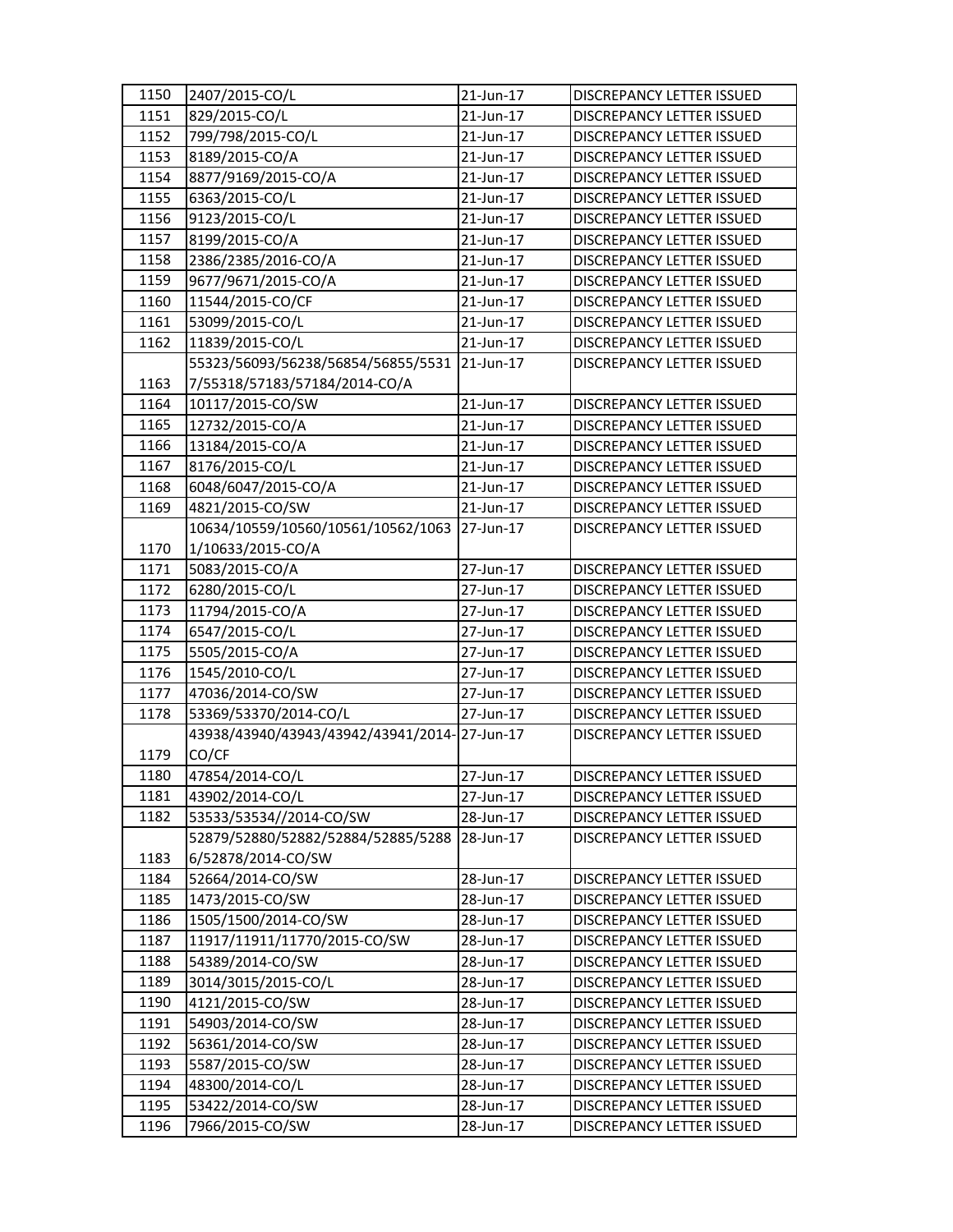| 1197 | 9162/9163/9161/2015-CO/M                     | 28-Jun-17 | DISCREPANCY LETTER ISSUED                              |
|------|----------------------------------------------|-----------|--------------------------------------------------------|
| 1198 | 7061/2015-CO/SW                              | 28-Jun-17 | DISCREPANCY LETTER ISSUED                              |
| 1199 | 56387/2014-CO/SW                             | 28-Jun-17 | DISCREPANCY LETTER ISSUED                              |
| 1200 | 52256/52260/52255/2014-CO/A                  | 28-Jun-17 | DISCREPANCY LETTER ISSUED                              |
| 1201 | 11336/2012-CO/SW                             | 28-Jun-17 | DISCREPANCY LETTER ISSUED                              |
| 1202 | 50526/2014-CO/L                              | 28-Jun-17 | DISCREPANCY LETTER ISSUED                              |
|      | 3346/3351/3337/3339/3352/3350/2015-28-Jun-17 |           | DISCREPANCY LETTER ISSUED                              |
| 1203 | CO/L                                         |           |                                                        |
| 1204 | 3308/2015-CO/L                               | 28-Jun-17 | DISCREPANCY LETTER ISSUED                              |
| 1205 | 10328/2015-CO/L                              | 28-Jun-17 | DISCREPANCY LETTER ISSUED                              |
| 1206 | 54136/2014-CO/SW                             | 30-Jun-17 | DISCREPANCY LETTER ISSUED                              |
| 1207 | 6073/2015-CO/SW                              | 30-Jun-17 | DISCREPANCY LETTER ISSUED                              |
| 1208 | 51053/2014-CO/SW                             | 30-Jun-17 | DISCREPANCY LETTER ISSUED                              |
|      | 55827/55829/55830/55831/55824/2014-30-Jun-17 |           | DISCREPANCY LETTER ISSUED                              |
| 1209 | CO/SW                                        |           |                                                        |
| 1210 | 4970/2015-CO/SW                              | 30-Jun-17 | DISCREPANCY LETTER ISSUED                              |
| 1211 | 54301/2014-CO/SW                             | 30-Jun-17 | DISCREPANCY LETTER ISSUED                              |
| 1212 | 7796/2012-CO/A                               | 30-Jun-17 | <b>DISCREPANCY LETTER ISSUED</b>                       |
| 1213 | 3172/2013-CO/SW                              | 30-Jun-17 | DISCREPANCY LETTER ISSUED                              |
| 1214 | 7838/2015-CO/SW                              | 30-Jun-17 | DISCREPANCY LETTER ISSUED                              |
| 1215 | 4168/4181/4166/2015-CO/SW                    | 30-Jun-17 | DISCREPANCY LETTER ISSUED                              |
| 1216 | 52681/2014-CO/SW                             | 30-Jun-17 | DISCREPANCY LETTER ISSUED                              |
| 1217 | 54567/54618/54565/2014-CO/SW                 | 30-Jun-17 | DISCREPANCY LETTER ISSUED                              |
| 1218 | 52508/2014-CO/SW                             | 30-Jun-17 | DISCREPANCY LETTER ISSUED                              |
| 1219 | 802/2015-CO/SW                               | 30-Jun-17 | DISCREPANCY LETTER ISSUED                              |
| 1220 | 1796/2015-CO/SW                              | 30-Jun-17 | DISCREPANCY LETTER ISSUED                              |
| 1221 | 51104/2014-CO/L                              | 30-Jun-17 | DISCREPANCY LETTER ISSUED                              |
| 1222 | 3254/2015-CO/SW                              | 30-Jun-17 | DISCREPANCY LETTER ISSUED                              |
| 1223 | 5077/2015-CO/L                               | 4-Jun-17  | DISCREPANCY LETTER ISSUED                              |
| 1224 | 7407/2015-CO/L                               | 4-Jun-17  | DISCREPANCY LETTER ISSUED                              |
| 1225 | 4682/2015-CO/L                               | 4-Jun-17  | <b>DISCREPANCY LETTER ISSUED</b>                       |
| 1226 | 2399/2015-CO/L                               | 4-Jun-17  | DISCREPANCY LETTER ISSUED                              |
| 1227 | 9145/2015-CO/L                               | 4-Jun-17  | DISCREPANCY LETTER ISSUED                              |
| 1228 | 5847/5850/2015-CO/L                          | 4-Jun-17  | <b>DISCREPANCY LETTER ISSUED</b>                       |
| 1229 | 8095/2015-CO/L                               | 4-Jun-17  | DISCREPANCY LETTER ISSUED                              |
| 1230 | 6130/2015-CO/L                               | 4-Jun-17  | DISCREPANCY LETTER ISSUED                              |
| 1231 | 12552/2015-CO/L                              | 4-Jun-17  | DISCREPANCY LETTER ISSUED                              |
| 1232 | 8489/8488/2015-CO/L                          | 4-Jun-17  | DISCREPANCY LETTER ISSUED                              |
| 1233 | 8869/8841/8866/2015-CO/A                     | 4-Jun-17  | DISCREPANCY LETTER ISSUED                              |
| 1234 | 6633/6631/2015-CO/L                          | 4-Jun-17  | DISCREPANCY LETTER ISSUED                              |
| 1235 | 11168/11164/2015-CO/A                        | 4-Jun-17  | DISCREPANCY LETTER ISSUED                              |
| 1236 | 13304/2015-CO/A                              | 4-Jun-17  | DISCREPANCY LETTER ISSUED                              |
| 1237 | 5327/2015-CO/A                               | 4-Jun-17  | DISCREPANCY LETTER ISSUED                              |
| 1238 | 4033/4032/2015-CO/A                          | 4-Jun-17  |                                                        |
| 1239 | 3813/2015-CO/L                               | 4-Jun-17  | DISCREPANCY LETTER ISSUED<br>DISCREPANCY LETTER ISSUED |
| 1240 | 3634/2015-CO/A                               | 4-Jun-17  | DISCREPANCY LETTER ISSUED                              |
| 1241 | 1137/2015-CO/M                               | 4-Jun-17  | DISCREPANCY LETTER ISSUED                              |
| 1242 | 12799/2015-CO/L                              | 4-Jun-17  | DISCREPANCY LETTER ISSUED                              |
| 1243 | 11351/11350/2015-CO/A                        | 4-Jun-17  | DISCREPANCY LETTER ISSUED                              |
| 1244 | 4110/4117/4131/4107/2015-CO/L                | 4-Jun-17  | DISCREPANCY LETTER ISSUED                              |
| 1245 | 990/2015-CO/L                                | 4-Jun-17  | DISCREPANCY LETTER ISSUED                              |
|      |                                              |           |                                                        |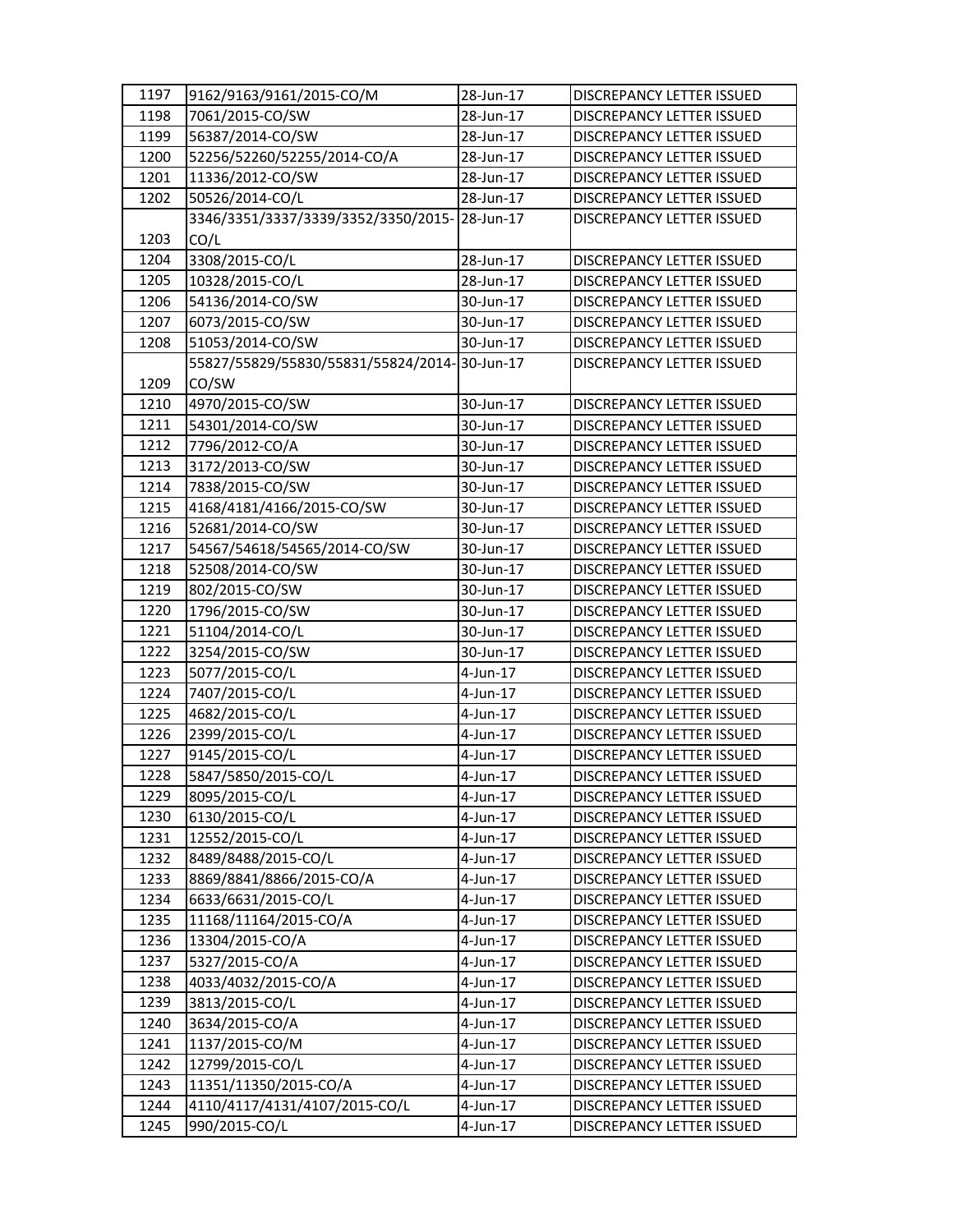| 1246 | 2861/2015-CO/L                               | $4$ -Jun-17 | <b>DISCREPANCY LETTER ISSUED</b> |
|------|----------------------------------------------|-------------|----------------------------------|
| 1247 | 8114/2015-CO/L                               | 4-Jun-17    | DISCREPANCY LETTER ISSUED        |
| 1248 | 675/2015-CO/A                                | 4-Jun-17    | <b>DISCREPANCY LETTER ISSUED</b> |
| 1249 | 4962/2015-CO/A                               | 4-Jun-17    | DISCREPANCY LETTER ISSUED        |
| 1250 | 12315/2015-CO/L                              | 4-Jun-17    | DISCREPANCY LETTER ISSUED        |
| 1251 | 12176/2015-CO/A                              | 4-Jun-17    | DISCREPANCY LETTER ISSUED        |
|      | 4049/4048/4057/4052/4046/4045/4060           | 4-Jun-17    | DISCREPANCY LETTER ISSUED        |
|      | /4058/4056/4055/4054/4053/4051/404           |             |                                  |
| 1252 | 7/4059/2015-CO/A                             |             |                                  |
| 1253 | 673/2015-CO/SW                               | 4-Jun-17    | DISCREPANCY LETTER ISSUED        |
| 1254 | 3234/3228 TO 3230/2015-CO/L                  | $4$ -Jun-17 | DISCREPANCY LETTER ISSUED        |
| 1255 | 2633/2635/2015-CO/A                          | 4-Jun-17    | DISCREPANCY LETTER ISSUED        |
|      | 12125/12126/12129/12130/12132/1211           | 4-Jun-17    | DISCREPANCY LETTER ISSUED        |
| 1256 | 7/2015-CO/SW                                 |             |                                  |
|      | 2033/2042/2046/2027/2030/2015-CO/L           | 4-Jun-17    | DISCREPANCY LETTER ISSUED        |
| 1257 |                                              |             |                                  |
| 1258 | 7582/2015-CO/L                               | 4-Jun-17    | <b>DISCREPANCY LETTER ISSUED</b> |
|      | 1546/1556/1560/1561/1562/2015-               | $4$ -Jun-17 | DISCREPANCY LETTER ISSUED        |
| 1259 | CO/SW                                        |             |                                  |
| 1260 | 2816/2015-CO/A                               | $4$ -Jun-17 | DISCREPANCY LETTER ISSUED        |
| 1261 | 6907/2015-CO/L                               | 4-Jun-17    | <b>DISCREPANCY LETTER ISSUED</b> |
|      | 5428/5429/5431/5432/5433/5427/2015-14-Jun-17 |             | DISCREPANCY LETTER ISSUED        |
|      | CO/SR                                        |             |                                  |
| 1262 |                                              | 4-Jun-17    |                                  |
| 1263 | 3830/3829/2015-CO/A                          |             | DISCREPANCY LETTER ISSUED        |
| 1264 | 3880/2015-CO/SW                              | 4-Jun-17    | DISCREPANCY LETTER ISSUED        |
| 1265 | 11235/2013-CO/SW                             | 4-Jun-17    | DISCREPANCY LETTER ISSUED        |
| 1266 | 8475/2015-CO/M                               | 4-Jun-17    | DISCREPANCY LETTER ISSUED        |
| 1267 | 6841/6840/2015-CO/A                          | 4-Jun-17    | DISCREPANCY LETTER ISSUED        |
| 1268 | 12399/12406/12397/2015-CO/L                  | $5$ -Jul-17 | DISCREPANCY LETTER ISSUED        |
| 1269 | 49567/49565/49566/2014-CO/SW                 | $5$ -Jul-17 | DISCREPANCY LETTER ISSUED        |
| 1270 | 5659/2015-CO/SW                              | 5-Jul-17    | DISCREPANCY LETTER ISSUED        |
| 1271 | 11327/11330/11326/2015-CO/A                  | 5-Jul-17    | DISCREPANCY LETTER ISSUED        |
| 1272 | 9146/2015-CO/M                               | $5$ -Jul-17 | DISCREPANCY LETTER ISSUED        |
| 1273 | 2891/2015-CO/SW                              | 5-Jul-17    | DISCREPANCY LETTER ISSUED        |
| 1274 | 51573/2014-CO/SW                             | 5-Jul-17    | DISCREPANCY LETTER ISSUED        |
| 1275 | 51584/2014-CO/SW                             | 5-Jul-17    | DISCREPANCY LETTER ISSUED        |
| 1276 | 1318/2015-CO/SW                              | 5-Jul-17    | DISCREPANCY LETTER ISSUED        |
| 1277 | 8596/8595/2015-CO/SR                         | 5-Jul-17    | DISCREPANCY LETTER ISSUED        |
| 1278 | 4220/2015-CO/A                               | 5-Jul-17    | DISCREPANCY LETTER ISSUED        |
| 1279 | 10698 TO 10701/10697/2015-CO/A               | 5-Jul-17    | DISCREPANCY LETTER ISSUED        |
|      | 12708/12488/12649/12639/2015-CO/L            | $5$ -Jul-17 | <b>DISCREPANCY LETTER ISSUED</b> |
| 1280 |                                              |             |                                  |
| 1281 | 90/92/95/97/88/2015-CO/L                     | 5-Jul-17    | DISCREPANCY LETTER ISSUED        |
| 1282 | 5119/5124/5118/2015-CO/SR                    | 5-Jul-17    | DISCREPANCY LETTER ISSUED        |
| 1283 | 12110/2015-CO/A                              | 5-Jul-17    | DISCREPANCY LETTER ISSUED        |
| 1284 | 4272/2015-CO/A                               | 5-Jul-17    | DISCREPANCY LETTER ISSUED        |
| 1285 | 265/2015-CO/SW                               | 5-Jul-17    | DISCREPANCY LETTER ISSUED        |
| 1286 | 805/807/808/810/804/2015-CO/M                | 5-Jul-17    | DISCREPANCY LETTER ISSUED        |
| 1287 | 7411/2015-CO/A                               | 5-Jul-17    | DISCREPANCY LETTER ISSUED        |
| 1288 | 3060/2015-CO/L                               | 5-Jul-17    | DISCREPANCY LETTER ISSUED        |
| 1289 | 5034/2015-CO/SR                              | 5-Jul-17    | DISCREPANCY LETTER ISSUED        |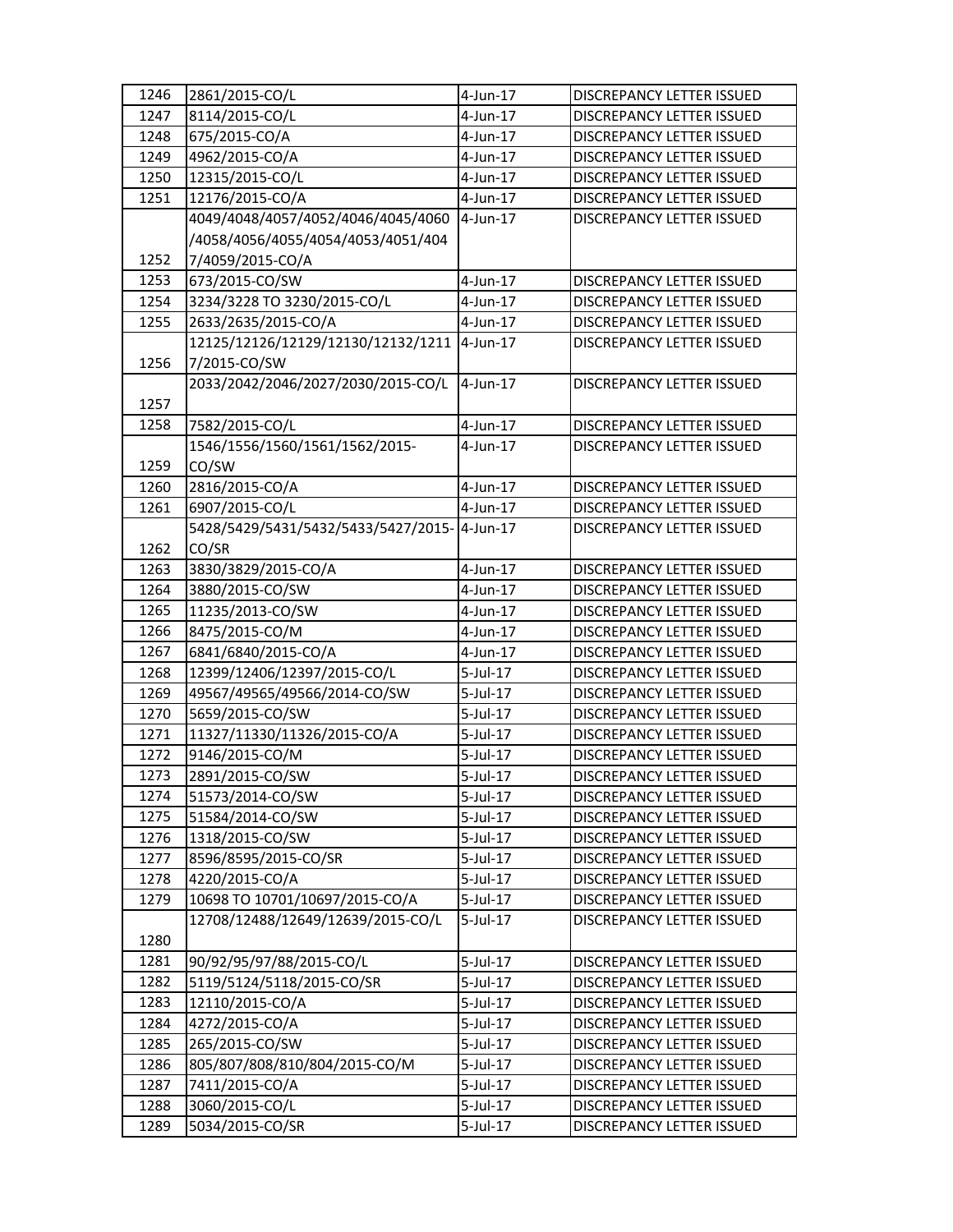| 1290 | 55698/2014-CO/L                    | $5$ -Jul-17 | DISCREPANCY LETTER ISSUED        |
|------|------------------------------------|-------------|----------------------------------|
| 1291 | 45844/2014-CO/L                    | 5-Jul-17    | DISCREPANCY LETTER ISSUED        |
| 1292 | 55023/2014-CO/L                    | 5-Jul-17    | <b>DISCREPANCY LETTER ISSUED</b> |
| 1293 | 8417/2015-CO/L                     | 5-Jul-17    | DISCREPANCY LETTER ISSUED        |
| 1294 | 10253/2015-CO/L                    | 5-Jul-17    | DISCREPANCY LETTER ISSUED        |
| 1295 | 11314/2015-CO/A                    | 5-Jul-17    | DISCREPANCY LETTER ISSUED        |
| 1296 | 48307/2014-CO/A                    | 5-Jul-17    | DISCREPANCY LETTER ISSUED        |
| 1297 | 4729/2015-CO/CF                    | 5-Jul-17    | DISCREPANCY LETTER ISSUED        |
| 1298 | 49748/2014-CO/L                    | 5-Jul-17    | <b>DISCREPANCY LETTER ISSUED</b> |
| 1299 | 7651/2015-CO/L                     | 5-Jul-17    | DISCREPANCY LETTER ISSUED        |
| 1300 | 12068/2015-CO/SW                   | 5-Jul-17    | DISCREPANCY LETTER ISSUED        |
| 1301 | 6564/6562/2015-CO/A                | 5-Jul-17    | DISCREPANCY LETTER ISSUED        |
| 1302 | 12326/2015-CO/A                    | 5-Jul-17    | DISCREPANCY LETTER ISSUED        |
| 1303 | 12616/2015-CO/A                    | 5-Jul-17    | DISCREPANCY LETTER ISSUED        |
| 1304 | 3130/2015-CO/A                     | $5$ -Jul-17 | DISCREPANCY LETTER ISSUED        |
| 1305 | 5198/2015-CO/L                     | 5-Jul-17    | DISCREPANCY LETTER ISSUED        |
| 1306 | 1706/2015-CO/A                     | 5-Jul-17    | DISCREPANCY LETTER ISSUED        |
| 1307 | 1708/2015-CO/L                     | 5-Jul-17    | DISCREPANCY LETTER ISSUED        |
| 1308 | 49269/2014-CO/A                    | $5$ -Jul-17 | DISCREPANCY LETTER ISSUED        |
| 1309 | 52569/2014-CO/A                    | 5-Jul-17    | DISCREPANCY LETTER ISSUED        |
| 1310 | 46728/2014-CO/A                    | 5-Jul-17    | DISCREPANCY LETTER ISSUED        |
| 1311 | 45829/45832/2014-CO/A              | $5$ -Jul-17 | <b>DISCREPANCY LETTER ISSUED</b> |
| 1312 | 50471/2014-CO/A                    | 5-Jul-17    | DISCREPANCY LETTER ISSUED        |
| 1313 | 13700/2015-CO/A                    | 5-Jul-17    | DISCREPANCY LETTER ISSUED        |
| 1314 | 8848/2015-CO/A                     | 5-Jul-17    | DISCREPANCY LETTER ISSUED        |
| 1315 | 12332/2015-CO/A                    | 5-Jul-17    | DISCREPANCY LETTER ISSUED        |
| 1316 | 3072/2015-CO/L                     | $5$ -Jul-17 | DISCREPANCY LETTER ISSUED        |
| 1317 | 2408/2015-CO/SW                    | 5-Jul-17    | DISCREPANCY LETTER ISSUED        |
| 1318 | 8723/2015-CO/L                     | 5-Jul-17    | DISCREPANCY LETTER ISSUED        |
| 1319 | 948/949/884/2015-CO/M              | 5-Jul-17    | DISCREPANCY LETTER ISSUED        |
| 1320 | 8888/2015-CO/A                     | 5-Jul-17    | DISCREPANCY LETTER ISSUED        |
| 1321 | 10991/2015-CO/A                    | 5-Jul-17    | DISCREPANCY LETTER ISSUED        |
| 1322 | 8714/2015-CO/SR                    | 5-Jul-17    | DISCREPANCY LETTER ISSUED        |
| 1323 | 2406/2015-CO/A                     | $5$ -Jul-17 | <b>DISCREPANCY LETTER ISSUED</b> |
| 1324 | 11993/2015-CO/A                    | 5-Jul-17    | DISCREPANCY LETTER ISSUED        |
| 1325 | 13203/2015-CO/A                    | 5-Jul-17    | DISCREPANCY LETTER ISSUED        |
| 1326 | 2681/2015-CO/A                     | 5-Jul-17    | DISCREPANCY LETTER ISSUED        |
| 1327 | 11916/2015-CO/L                    | 5-Jul-17    | DISCREPANCY LETTER ISSUED        |
| 1328 | 13193/2015-CO/L                    | 5-Jul-17    | DISCREPANCY LETTER ISSUED        |
| 1329 | 3818/2015-CO/A                     | 5-Jul-17    | DISCREPANCY LETTER ISSUED        |
| 1330 | 5750/2015-CO/L                     | 5-Jul-17    | DISCREPANCY LETTER ISSUED        |
| 1331 | 2731/2015-CO/A                     | 5-Jul-17    | DISCREPANCY LETTER ISSUED        |
| 1332 | 1582/2015-CO/A                     | 5-Jul-17    | DISCREPANCY LETTER ISSUED        |
| 1333 | 2116/2015-CO/SW                    | 5-Jul-17    | DISCREPANCY LETTER ISSUED        |
| 1334 | 8082/2015-CO/L                     | 5-Jul-17    | DISCREPANCY LETTER ISSUED        |
|      | 6968/7218/8021/8103/8108/8151/8209 | $5$ -Jul-17 | DISCREPANCY LETTER ISSUED        |
| 1335 | /8211/8215/2015-CO/L               |             |                                  |
| 1336 | 475/2015-CO/L                      | 5-Jul-17    | DISCREPANCY LETTER ISSUED        |
| 1337 | 1147/1148/2015-CO/L                | 5-Jul-17    | DISCREPANCY LETTER ISSUED        |
| 1338 | 11833/2015-CO/A                    | 5-Jul-17    | DISCREPANCY LETTER ISSUED        |
| 1339 | 10221/2015-CO/SW                   | 5-Jul-17    | DISCREPANCY LETTER ISSUED        |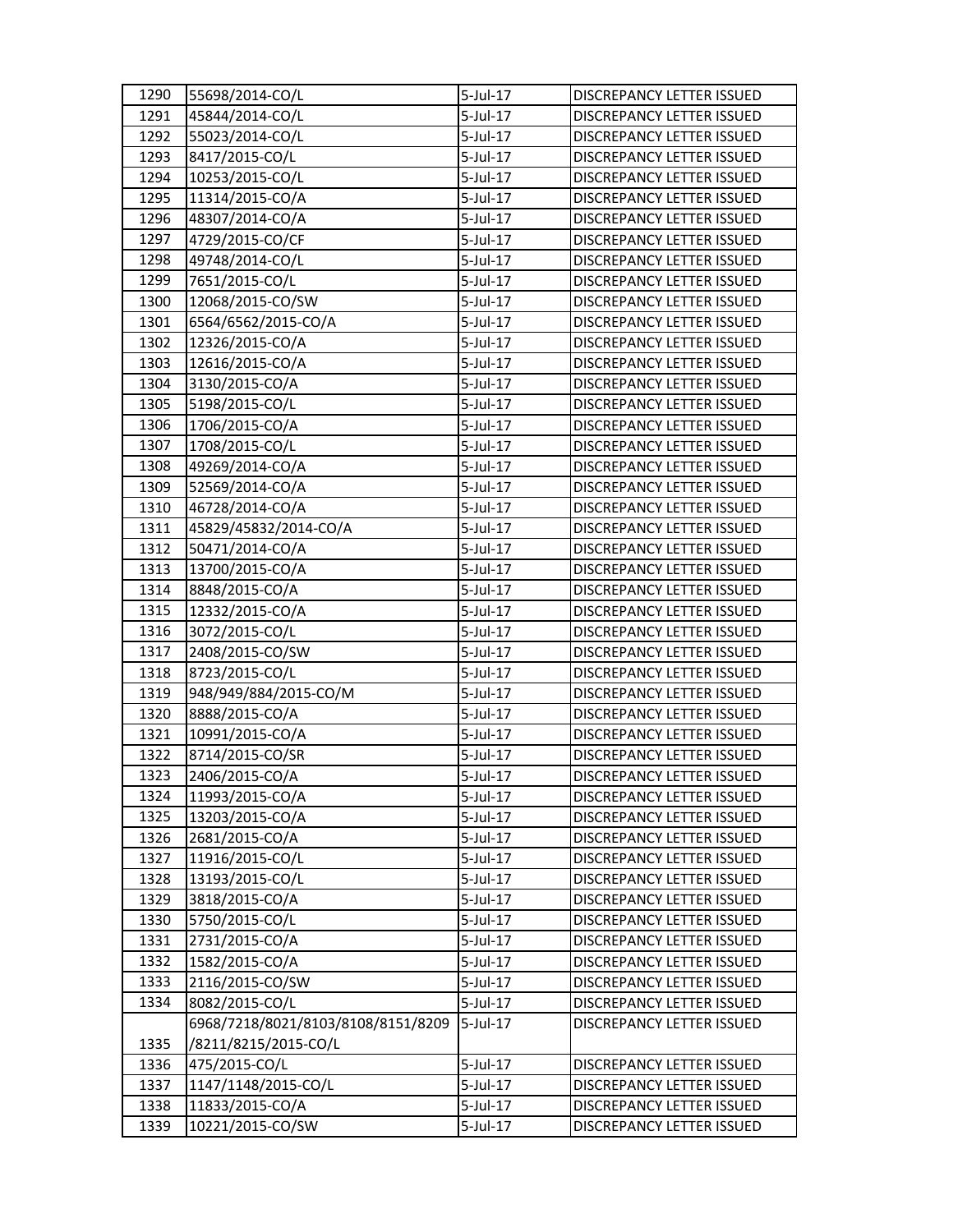| 1340 | 12199/2015-CO/A                | $5$ -Jul-17 | DISCREPANCY LETTER ISSUED        |
|------|--------------------------------|-------------|----------------------------------|
| 1341 | 2952/3003/2015-CO/L            | 5-Jul-17    | DISCREPANCY LETTER ISSUED        |
| 1342 | 2832/2015-CO/SR                | 5-Jul-17    | DISCREPANCY LETTER ISSUED        |
| 1343 | 12762/2015-CO/L                | 5-Jul-17    | DISCREPANCY LETTER ISSUED        |
| 1344 | 12643/12688/2015-CO/L          | 5-Jul-17    | DISCREPANCY LETTER ISSUED        |
| 1345 | 6142/6143/2015-CO/L            | 5-Jul-17    | DISCREPANCY LETTER ISSUED        |
| 1346 | 5875/5878/2015-CO/L            | 5-Jul-17    | DISCREPANCY LETTER ISSUED        |
| 1347 | 13561/2015-CO/L                | $5$ -Jul-17 | DISCREPANCY LETTER ISSUED        |
| 1348 | 5622/2015-CO/L                 | $5$ -Jul-17 | DISCREPANCY LETTER ISSUED        |
| 1349 | 13152/13154/13151/2015-CO/L    | 5-Jul-17    | DISCREPANCY LETTER ISSUED        |
| 1350 | 3121/2015-CO/L                 | 5-Jul-17    | DISCREPANCY LETTER ISSUED        |
| 1351 | 6836/2015-CO/A                 | 5-Jul-17    | DISCREPANCY LETTER ISSUED        |
| 1352 | 6450/2015-CO/L                 | 5-Jul-17    | DISCREPANCY LETTER ISSUED        |
| 1353 | 6467/2015-CO/L                 | 5-Jul-17    | DISCREPANCY LETTER ISSUED        |
| 1354 | 8434/2015-CO/A                 | 5-Jul-17    | DISCREPANCY LETTER ISSUED        |
| 1355 | 9269/2015-CO/L                 | 5-Jul-17    | <b>DISCREPANCY LETTER ISSUED</b> |
| 1356 | 11531/2015-CO/L                | $5$ -Jul-17 | DISCREPANCY LETTER ISSUED        |
| 1357 | 11820/11798/2015-CO/A          | 5-Jul-17    | DISCREPANCY LETTER ISSUED        |
| 1358 | 8666/2015-CO/SR                | $5$ -Jul-17 | DISCREPANCY LETTER ISSUED        |
| 1359 | 5609/2015-CO/L                 | 5-Jul-17    | DISCREPANCY LETTER ISSUED        |
| 1360 | 9132/2015-CO/A                 | 5-Jul-17    | DISCREPANCY LETTER ISSUED        |
| 1361 | 7927/2015-CO/L                 | 5-Jul-17    | DISCREPANCY LETTER ISSUED        |
| 1362 | 780/783/2015-CO/A              | 5-Jul-17    | DISCREPANCY LETTER ISSUED        |
| 1363 | 1699/2015-CO/A                 | 5-Jul-17    | DISCREPANCY LETTER ISSUED        |
| 1364 | 4011/2015-CO/A                 | 5-Jul-17    | DISCREPANCY LETTER ISSUED        |
| 1365 | 3808/2015-CO/A                 | 5-Jul-17    | DISCREPANCY LETTER ISSUED        |
| 1366 | 9023/9026/9043/2015-CO/L       | $5$ -Jul-17 | DISCREPANCY LETTER ISSUED        |
| 1367 | 5114/2015-CO/L                 | 5-Jul-17    | DISCREPANCY LETTER ISSUED        |
| 1368 | 10968/2015-CO/L                | 5-Jul-17    | DISCREPANCY LETTER ISSUED        |
| 1369 | 8746/2015-CO/M                 | 5-Jul-17    | DISCREPANCY LETTER ISSUED        |
| 1370 | 9008/2015-CO/L                 | 5-Jul-17    | <b>DISCREPANCY LETTER ISSUED</b> |
| 1371 | 11029/2015-CO/L                | 5-Jul-17    | DISCREPANCY LETTER ISSUED        |
| 1372 | 2593/2015-CO/CF                | 5-Jul-17    | DISCREPANCY LETTER ISSUED        |
| 1373 | 54839/2014-CO/SW               | 5-Jul-17    | DISCREPANCY LETTER ISSUED        |
| 1374 | 15559/2014-CO/L                | 5-Jul-17    | DISCREPANCY LETTER ISSUED        |
| 1375 | 5230/2015-CO/A                 | 5-Jul-17    | <b>DISCREPANCY LETTER ISSUED</b> |
| 1376 | 5769/2015-CO/A                 | 5-Jul-17    | DISCREPANCY LETTER ISSUED        |
| 1377 | 13244 TO 13248/13240/2012-CO/A | 5-Jul-17    | DISCREPANCY LETTER ISSUED        |
| 1378 | 7717/2015-CO/SW                | 5-Jul-17    | DISCREPANCY LETTER ISSUED        |
| 1379 | 681/2015-CO/L                  | 5-Jul-17    | DISCREPANCY LETTER ISSUED        |
| 1380 | 9565/2015-CO/CF                | 5-Jul-17    | DISCREPANCY LETTER ISSUED        |
| 1381 | 5301/2015-CO/SR                | 5-Jul-17    | DISCREPANCY LETTER ISSUED        |
| 1382 | 13629/2015-CO/L                | 5-Jul-17    | DISCREPANCY LETTER ISSUED        |
| 1383 | 7929/2015-CO/L                 | 5-Jul-17    | DISCREPANCY LETTER ISSUED        |
| 1384 | 3792/2015-CO/L                 | 5-Jul-17    | DISCREPANCY LETTER ISSUED        |
| 1385 | 9566/2015-CO/L                 | $5$ -Jul-17 | DISCREPANCY LETTER ISSUED        |
| 1386 | 2348/2015-CO/M                 | 5-Jul-17    | DISCREPANCY LETTER ISSUED        |
| 1387 | 4932/2015-CO/M                 | 5-Jul-17    | DISCREPANCY LETTER ISSUED        |
| 1388 | 9506/2015-CO/L                 | 5-Jul-17    | DISCREPANCY LETTER ISSUED        |
| 1389 | 12348/2015-CO/L                | 5-Jul-17    | DISCREPANCY LETTER ISSUED        |
| 1390 | 11215/2015-CO/L                | 5-Jul-17    | DISCREPANCY LETTER ISSUED        |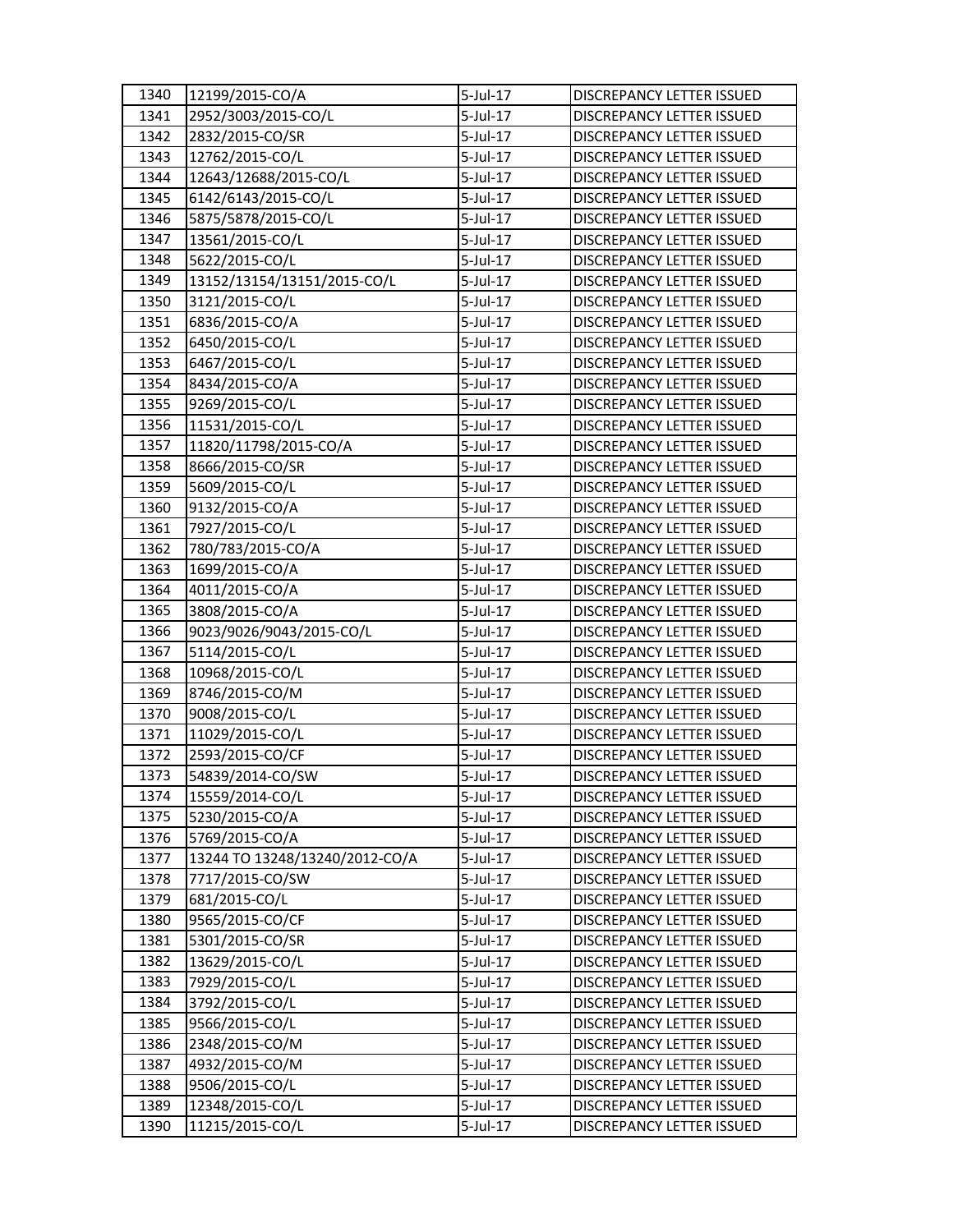| 1391 | 11802/2015-CO/A               | 5-Jul-17    | DISCREPANCY LETTER ISSUED        |
|------|-------------------------------|-------------|----------------------------------|
| 1392 | 1354/2015-CO/L                | 5-Jul-17    | <b>DISCREPANCY LETTER ISSUED</b> |
| 1393 | 9417/2015-CO/L                | 5-Jul-17    | DISCREPANCY LETTER ISSUED        |
| 1394 | 9067/2015-CO/M                | 5-Jul-17    | DISCREPANCY LETTER ISSUED        |
| 1395 | 5972/2015-CO/A                | 5-Jul-17    | DISCREPANCY LETTER ISSUED        |
| 1396 | 1350/2015-CO/A                | 5-Jul-17    | DISCREPANCY LETTER ISSUED        |
| 1397 | 2696/2015-CO/L                | 5-Jul-17    | DISCREPANCY LETTER ISSUED        |
| 1398 | 1393/2015-CO/SR               | $5$ -Jul-17 | DISCREPANCY LETTER ISSUED        |
| 1399 | 3672/3671/2015-CO/CF          | 5-Jul-17    | DISCREPANCY LETTER ISSUED        |
| 1400 | 4957/2015-CO/A                | $5$ -Jul-17 | DISCREPANCY LETTER ISSUED        |
| 1401 | 6277/2015-CO/L                | 5-Jul-17    | DISCREPANCY LETTER ISSUED        |
| 1402 | 11481/2015-CO/A               | 5-Jul-17    | DISCREPANCY LETTER ISSUED        |
| 1403 | 12040/2015-CO/M               | 5-Jul-17    | DISCREPANCY LETTER ISSUED        |
| 1404 | 8014/2015-CO/L                | 5-Jul-17    | DISCREPANCY LETTER ISSUED        |
| 1405 | 12867/2015-CO/A               | 5-Jul-17    | DISCREPANCY LETTER ISSUED        |
| 1406 | 2598/2015-CO/L                | 5-Jul-17    | <b>DISCREPANCY LETTER ISSUED</b> |
| 1407 | 11253/2015-CO/A               | 5-Jul-17    | DISCREPANCY LETTER ISSUED        |
| 1408 | 2017/2015-CO/L                | $5$ -Jul-17 | DISCREPANCY LETTER ISSUED        |
| 1409 | 3456/2015-CO/SR               | $5$ -Jul-17 | DISCREPANCY LETTER ISSUED        |
| 1410 | 634/2015-CO/L                 | 5-Jul-17    | DISCREPANCY LETTER ISSUED        |
| 1411 | 3807/2015-CO/A                | 5-Jul-17    | DISCREPANCY LETTER ISSUED        |
| 1412 | 1420/2015-CO/L                | 5-Jul-17    | DISCREPANCY LETTER ISSUED        |
| 1413 | 11250/2015-CO/A               | 5-Jul-17    | DISCREPANCY LETTER ISSUED        |
| 1414 | 8348/2015-CO/A                | 5-Jul-17    | DISCREPANCY LETTER ISSUED        |
| 1415 | 9683/2015-CO/A                | 5-Jul-17    | DISCREPANCY LETTER ISSUED        |
| 1416 | 7401/2015-CO/L                | 5-Jul-17    | DISCREPANCY LETTER ISSUED        |
| 1417 | 5575/2015-CO/L                | $5$ -Jul-17 | DISCREPANCY LETTER ISSUED        |
| 1418 | 50689/2014-CO/L               | 5-Jul-17    | DISCREPANCY LETTER ISSUED        |
| 1419 | 5182/2015-CO/L                | 5-Jul-17    | DISCREPANCY LETTER ISSUED        |
| 1420 | 8126/2015-CO/L                | 5-Jul-17    | DISCREPANCY LETTER ISSUED        |
| 1421 | 6838/2015-CO/A                | 5-Jul-17    | DISCREPANCY LETTER ISSUED        |
| 1422 | 2863/2015-CO/A                | 5-Jul-17    | DISCREPANCY LETTER ISSUED        |
| 1423 | 9133/2015-CO/A                | 5-Jul-17    | DISCREPANCY LETTER ISSUED        |
| 1424 | 8610/2015-CO/L                | 5-Jul-17    | DISCREPANCY LETTER ISSUED        |
| 1425 | 5441/2015-CO/SW               | 5-Jul-17    | DISCREPANCY LETTER ISSUED        |
| 1426 | 55227/2014-CO/SW              | $5$ -Jul-17 | <b>DISCREPANCY LETTER ISSUED</b> |
| 1427 | 10088/2015-CO/L               | 5-Jul-17    | DISCREPANCY LETTER ISSUED        |
| 1428 | 9805/2015-CO/L                | 5-Jul-17    | DISCREPANCY LETTER ISSUED        |
| 1429 | 11039/2015-CO/A               | 5-Jul-17    | DISCREPANCY LETTER ISSUED        |
| 1430 | 11200/2015-CO/A               | 5-Jul-17    | DISCREPANCY LETTER ISSUED        |
| 1431 | 44683/2014-CO/L               | 5-Jul-17    | DISCREPANCY LETTER ISSUED        |
| 1432 | 54883/2014-CO/SW              | 5-Jul-17    | DISCREPANCY LETTER ISSUED        |
| 1433 | 51646/2014-CO/SW              | 5-Jul-17    | DISCREPANCY LETTER ISSUED        |
| 1434 | 8878/2015-CO/L                | 5-Jul-17    | DISCREPANCY LETTER ISSUED        |
| 1435 | 7499/2015-CO/A                | 5-Jul-17    | DISCREPANCY LETTER ISSUED        |
| 1436 | 12977/2015-CO/SW              | $5$ -Jul-17 | DISCREPANCY LETTER ISSUED        |
| 1437 | 6487/6509/6543/6517/2015-CO/L | 5-Jul-17    | DISCREPANCY LETTER ISSUED        |
| 1438 | 8083/8071/8081/8073/2015-CO/L | 5-Jul-17    | DISCREPANCY LETTER ISSUED        |
| 1439 | 5279/5281/5278/5280/2015-CO/M | 5-Jul-17    | DISCREPANCY LETTER ISSUED        |
| 1440 | 3280/3282/2015-CO/L           | 6-Jul-17    | DISCREPANCY LETTER ISSUED        |
| 1441 | 7589/2015-CO/A                | 6-Jul-17    | DISCREPANCY LETTER ISSUED        |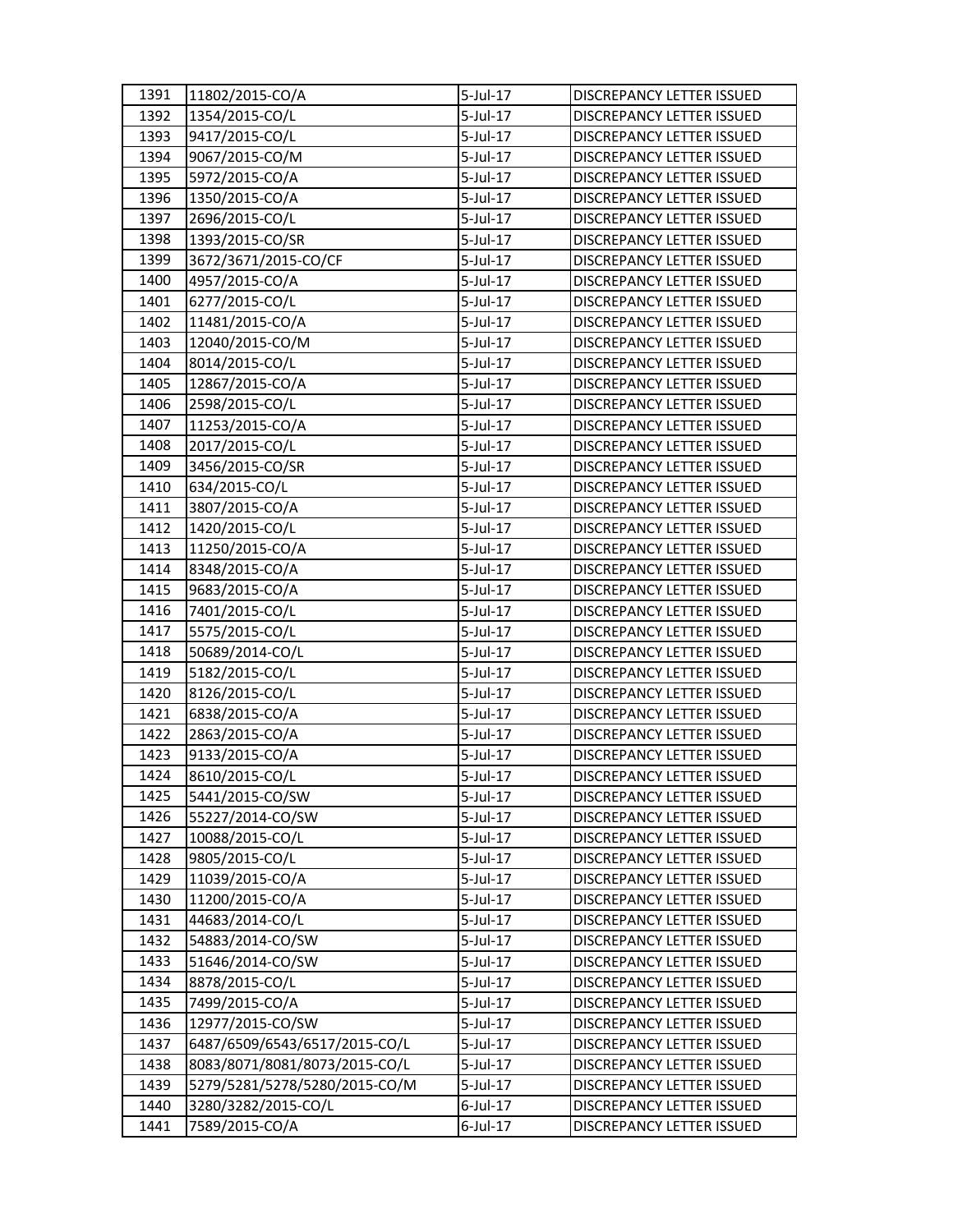|      | 3799/3800/3801/3798/3802/3803/3804 6-Jul-17 |             | <b>DISCREPANCY LETTER ISSUED</b> |
|------|---------------------------------------------|-------------|----------------------------------|
| 1442 | /3795/3796/2015-CO/SW                       |             |                                  |
| 1443 | 6628/2015-CO/L                              | 6-Jul-17    | <b>DISCREPANCY LETTER ISSUED</b> |
| 1444 | 293/2015-CO/L                               | $6$ -Jul-17 | DISCREPANCY LETTER ISSUED        |
| 1445 | 5555/2015-CO/SW                             | $6$ -Jul-17 | DISCREPANCY LETTER ISSUED        |
| 1446 | 3716/2015-CO/SW                             | 6-Jul-17    | DISCREPANCY LETTER ISSUED        |
| 1447 | 7349/2015-CO/A                              | 6-Jul-17    | DISCREPANCY LETTER ISSUED        |
| 1448 | 7584/2015-CO/L                              | $6$ -Jul-17 | DISCREPANCY LETTER ISSUED        |
| 1449 | 6449/2015-CO/SW                             | $6$ -Jul-17 | DISCREPANCY LETTER ISSUED        |
| 1450 | 1490/2015-CO/L                              | $6$ -Jul-17 | DISCREPANCY LETTER ISSUED        |
|      | 4938/4887/4936/4935/4934/2015-CO/M 6-Jul-17 |             | <b>DISCREPANCY LETTER ISSUED</b> |
| 1451 |                                             |             |                                  |
| 1452 | 9921/2015-CO/L                              | $6$ -Jul-17 | DISCREPANCY LETTER ISSUED        |
| 1453 | 5176/2015-CO/SW                             | 6-Jul-17    | DISCREPANCY LETTER ISSUED        |
| 1454 | 6400/2015-CO/L                              | $6$ -Jul-17 | DISCREPANCY LETTER ISSUED        |
| 1455 | 8720/8716/2015-CO/A                         | 6-Jul-17    | <b>DISCREPANCY LETTER ISSUED</b> |
| 1456 | 8221/8150/8153/2015-CO/L                    | 6-Jul-17    | DISCREPANCY LETTER ISSUED        |
| 1457 | 4557/2015-CO/A                              | 6-Jul-17    | DISCREPANCY LETTER ISSUED        |
| 1458 | 7591/2015-CO/L                              | 6-Jul-17    | DISCREPANCY LETTER ISSUED        |
| 1459 | 6498/2015-CO/A                              | $6$ -Jul-17 | DISCREPANCY LETTER ISSUED        |
|      | 12700/12843/12712/12657/12676/2015-6-Jul-17 |             | <b>DISCREPANCY LETTER ISSUED</b> |
| 1460 | CO/L                                        |             |                                  |
| 1461 | 3864/2015-CO/CF                             | $6$ -Jul-17 | <b>DISCREPANCY LETTER ISSUED</b> |
| 1462 | 6642/2015-CO/L                              | 6-Jul-17    | DISCREPANCY LETTER ISSUED        |
| 1463 | 8698/8697/8694/2015-CO/L                    | 6-Jul-17    | DISCREPANCY LETTER ISSUED        |
| 1464 | 8513/2015-CO/CF                             | 6-Jul-17    | DISCREPANCY LETTER ISSUED        |
| 1465 | 5677/2015-CO/SW                             | $6$ -Jul-17 | DISCREPANCY LETTER ISSUED        |
| 1466 | 7279/2015-CO/A                              | 6-Jul-17    | DISCREPANCY LETTER ISSUED        |
| 1467 | 7406/2015-CO/L                              | $6$ -Jul-17 | DISCREPANCY LETTER ISSUED        |
| 1468 | 5544/2015-CO/SW                             | 6-Jul-17    | DISCREPANCY LETTER ISSUED        |
| 1469 | 7475/2015-CO/A                              | 6-Jul-17    | <b>DISCREPANCY LETTER ISSUED</b> |
| 1470 | 6499/6465/2015-CO/L                         | $6$ -Jul-17 | DISCREPANCY LETTER ISSUED        |
| 1471 | 52231 TO 52234/2014-CO/SW                   | 7-Jul-17    | DISCREPANCY LETTER ISSUED        |
| 1472 | 7279/2015-CO/A                              | 7-Jul-17    | <b>DISCREPANCY LETTER ISSUED</b> |
| 1473 | 3048/2015-CO/A                              | 7-Jul-17    | DISCREPANCY LETTER ISSUED        |
| 1474 | 11476/2015-CO/A                             | 7-Jul-17    | DISCREPANCY LETTER ISSUED        |
| 1475 | 4698/2015-CO/A                              | 7-Jul-17    | DISCREPANCY LETTER ISSUED        |
| 1476 | 5824/5827/5828/2015-CO/L                    | 7-Jul-17    | DISCREPANCY LETTER ISSUED        |
| 1477 | 4020/2015-CO/A                              | 7-Jul-17    | DISCREPANCY LETTER ISSUED        |
| 1478 | 4786/2015-CO/A                              | 7-Jul-17    | DISCREPANCY LETTER ISSUED        |
| 1479 | 3375/2015-CO/A                              | 7-Jul-17    | DISCREPANCY LETTER ISSUED        |
| 1480 | 4504/2015-CO/L                              | 7-Jul-17    | DISCREPANCY LETTER ISSUED        |
| 1481 | 4319/2015-CO/L                              | 7-Jul-17    | <b>DISCREPANCY LETTER ISSUED</b> |
| 1482 | 7388/2015-CO/A                              | 7-Jul-17    | <b>DISCREPANCY LETTER ISSUED</b> |
| 1483 | 7600/2015-CO/M                              | 7-Jul-17    | DISCREPANCY LETTER ISSUED        |
| 1484 | 6969/2015-CO/L                              | 7-Jul-17    | DISCREPANCY LETTER ISSUED        |
| 1485 | 4670/2015-CO/L                              | 7-Jul-17    | DISCREPANCY LETTER ISSUED        |
| 1486 | 38/2015-CO/L                                | 7-Jul-17    | <b>DISCREPANCY LETTER ISSUED</b> |
| 1487 | 9298/2015-CO/L                              | 7-Jul-17    | DISCREPANCY LETTER ISSUED        |
| 1488 | 9382/2015-CO/SR                             | 7-Jul-17    | DISCREPANCY LETTER ISSUED        |
| 1489 | 700/2015-CO/A                               | 7-Jul-17    | DISCREPANCY LETTER ISSUED        |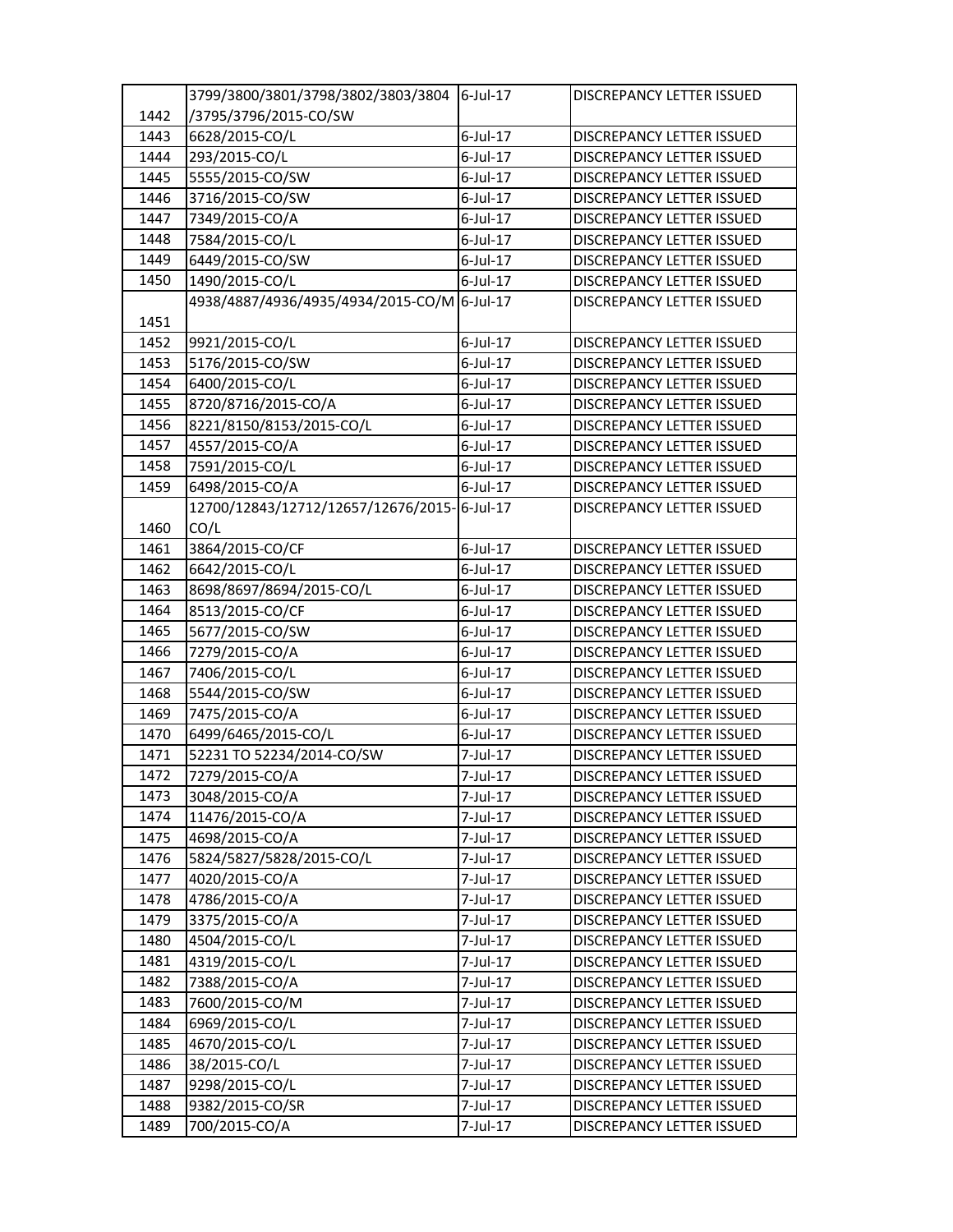| 1490 | 9006/2015-CO/A                      | 7-Jul-17        | DISCREPANCY LETTER ISSUED        |
|------|-------------------------------------|-----------------|----------------------------------|
| 1491 | 5222/2015-CO/L                      | 7-Jul-17        | <b>DISCREPANCY LETTER ISSUED</b> |
| 1492 | 13265/2015-CO/L                     | 7-Jul-17        | DISCREPANCY LETTER ISSUED        |
| 1493 | 6290/2015-CO/L                      | 7-Jul-17        | DISCREPANCY LETTER ISSUED        |
| 1494 | 5325/2015-CO/L                      | 7-Jul-17        | DISCREPANCY LETTER ISSUED        |
| 1495 | 4585/2015-CO/L                      | 7-Jul-17        | DISCREPANCY LETTER ISSUED        |
| 1496 | 6039/2015-CO/L                      | 7-Jul-17        | DISCREPANCY LETTER ISSUED        |
| 1497 | 9928/2015-CO/M                      | 7-Jul-17        | DISCREPANCY LETTER ISSUED        |
| 1498 | 9979/2015-CO/L                      | 7-Jul-17        | DISCREPANCY LETTER ISSUED        |
| 1499 | 10812/2015-CO/L                     | 7-Jul-17        | DISCREPANCY LETTER ISSUED        |
| 1500 | 11372/2015-CO/L                     | 7-Jul-17        | DISCREPANCY LETTER ISSUED        |
| 1501 | 747/2015-CO/L                       | 7-Jul-17        | DISCREPANCY LETTER ISSUED        |
| 1502 | 4940/2015-CO/L                      | 7-Jul-17        | DISCREPANCY LETTER ISSUED        |
| 1503 | 12094/2015-CO/L                     | 7-Jul-17        | DISCREPANCY LETTER ISSUED        |
| 1504 | 7428/2015-CO/L                      | 7-Jul-17        | DISCREPANCY LETTER ISSUED        |
| 1505 | 9761/2015-CO/L                      | 7-Jul-17        | DISCREPANCY LETTER ISSUED        |
| 1506 | 9861/2015-CO/L                      | 7-Jul-17        | DISCREPANCY LETTER ISSUED        |
| 1507 | 4702/2015-CO/A                      | 7-Jul-17        | <b>DISCREPANCY LETTER ISSUED</b> |
| 1508 | 8505/2015-CO/L                      | $11$ -Jul-17    | DISCREPANCY LETTER ISSUED        |
|      | 5577/2015-CO/L, 5581/5579/2015-CO/A | 11-Jul-17       | <b>DISCREPANCY LETTER ISSUED</b> |
| 1509 |                                     |                 |                                  |
| 1510 | 8710/2015-CO/L                      | 11-Jul-17       | DISCREPANCY LETTER ISSUED        |
| 1511 | 13870/2015-CO/L                     | 11-Jul-17       | DISCREPANCY LETTER ISSUED        |
| 1512 | 8648/2015-CO/CF                     | 11-Jul-17       | DISCREPANCY LETTER ISSUED        |
| 1513 | 9982/2015-CO/SR                     | 11-Jul-17       | DISCREPANCY LETTER ISSUED        |
| 1514 | 5228/2015-CO/L                      | 11-Jul-17       | DISCREPANCY LETTER ISSUED        |
| 1515 | 4708/4711/4710/2015-CO/SW           | 11-Jul-17       | DISCREPANCY LETTER ISSUED        |
| 1516 | 10916/2015-CO/L                     | 11-Jul-17       | DISCREPANCY LETTER ISSUED        |
| 1517 | 4560/2015-CO/M                      | $11$ -Jul- $17$ | DISCREPANCY LETTER ISSUED        |
| 1518 | 4326/4328/2015-CO/L                 | $11$ -Jul- $17$ | DISCREPANCY LETTER ISSUED        |
| 1519 | 5916/5926/5933/2015-CO/L            | 11-Jul-17       | <b>DISCREPANCY LETTER ISSUED</b> |
| 1520 | 3185/3176/3170/2015-CO/L            | $11$ -Jul- $17$ | DISCREPANCY LETTER ISSUED        |
| 1521 | 8146/2015-CO/L                      | 11-Jul-17       | DISCREPANCY LETTER ISSUED        |
| 1522 | 5829/2015-CO/L                      | 11-Jul-17       | DISCREPANCY LETTER ISSUED        |
| 1523 | 3401/2015-CO/L                      | 11-Jul-17       | DISCREPANCY LETTER ISSUED        |
| 1524 | 494/2015-CO/L                       | 11-Jul-17       | <b>DISCREPANCY LETTER ISSUED</b> |
| 1525 | 8326/2015-CO/L                      | $11$ -Jul- $17$ | <b>DISCREPANCY LETTER ISSUED</b> |
|      | 569/601/594/590/566/577/591/595/574 | 11-Jul-17       | DISCREPANCY LETTER ISSUED        |
| 1526 | /2015-CO/L                          |                 |                                  |
| 1527 | 6364/2015-CO/L                      | 11-Jul-17       | DISCREPANCY LETTER ISSUED        |
| 1528 | 7095/2015-CO/SW                     | 11-Jul-17       | DISCREPANCY LETTER ISSUED        |
| 1529 | 5833/2015-CO/L                      | 11-Jul-17       | DISCREPANCY LETTER ISSUED        |
| 1530 | 8743/2015-CO/L                      | 11-Jul-17       | DISCREPANCY LETTER ISSUED        |
| 1531 | 12134/2015-CO/L                     | 11-Jul-17       | DISCREPANCY LETTER ISSUED        |
| 1532 | 3104/2015-CO/L                      | 11-Jul-17       | DISCREPANCY LETTER ISSUED        |
| 1533 | 6000/2015-CO/L                      | 11-Jul-17       | DISCREPANCY LETTER ISSUED        |
| 1534 | 3316/2015-CO/L                      | 11-Jul-17       | DISCREPANCY LETTER ISSUED        |
| 1535 | 3097/2015-CO/L                      | 11-Jul-17       | DISCREPANCY LETTER ISSUED        |
| 1536 | 13626/2015-CO/L                     | 11-Jul-17       | DISCREPANCY LETTER ISSUED        |
| 1537 | 3136/2015-CO/A                      | 11-Jul-17       | DISCREPANCY LETTER ISSUED        |
| 1538 | 7746/2015-CO/L                      | 11-Jul-17       | DISCREPANCY LETTER ISSUED        |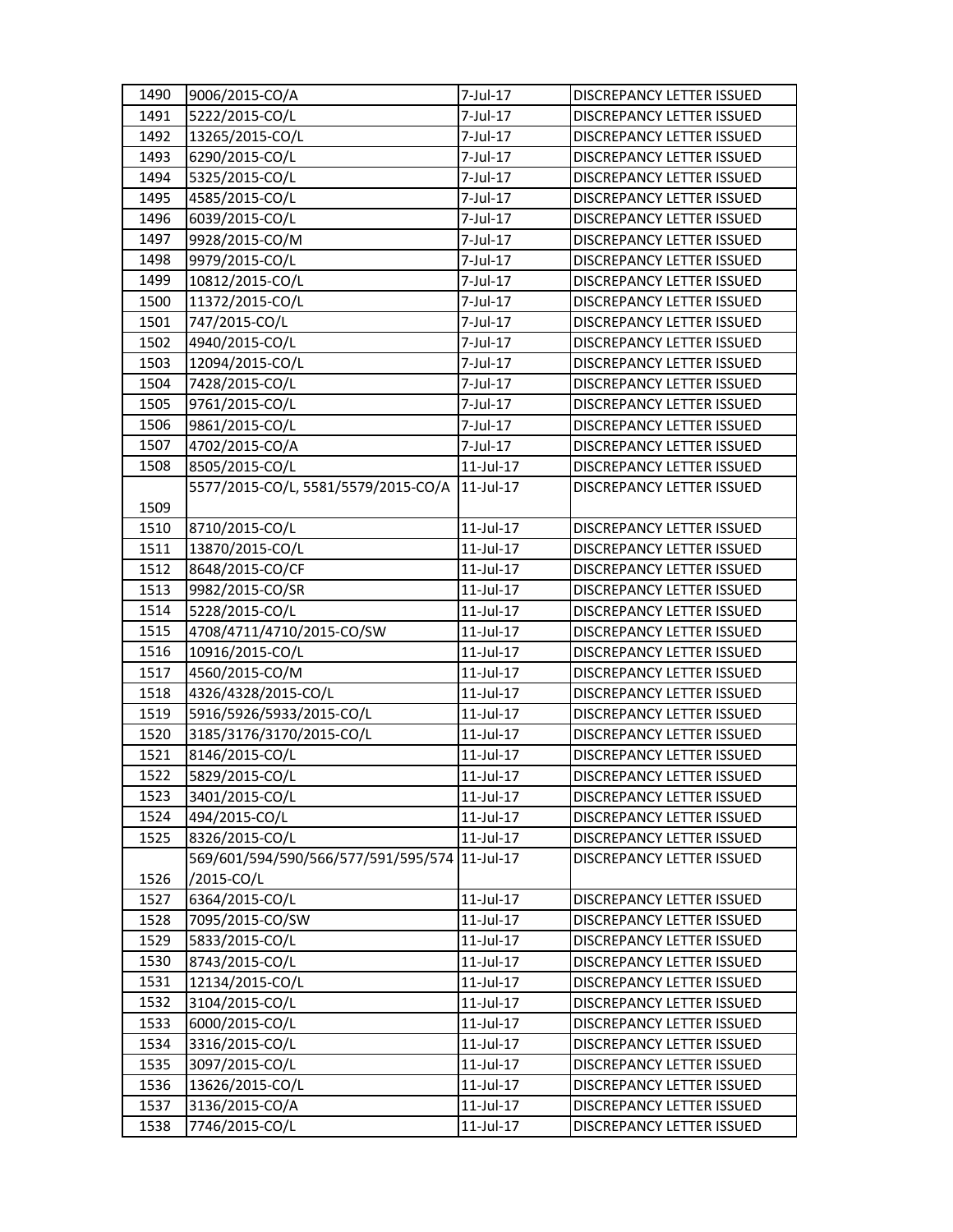| 1539 | 2972/2015-CO/A                               | 11-Jul-17       | DISCREPANCY LETTER ISSUED        |
|------|----------------------------------------------|-----------------|----------------------------------|
| 1540 | 13124/2015-CO/L                              | $11$ -Jul- $17$ | <b>DISCREPANCY LETTER ISSUED</b> |
| 1541 | 4864/2015-CO/L                               | 11-Jul-17       | DISCREPANCY LETTER ISSUED        |
| 1542 | 8668/2015-CO/A                               | 11-Jul-17       | DISCREPANCY LETTER ISSUED        |
| 1543 | 8988/2015-CO/A                               | 11-Jul-17       | DISCREPANCY LETTER ISSUED        |
| 1544 | 1451/2015-CO/L                               | 11-Jul-17       | DISCREPANCY LETTER ISSUED        |
| 1545 | 1091/2015-CO/L                               | 11-Jul-17       | DISCREPANCY LETTER ISSUED        |
| 1546 | 3754/2015-CO/SW                              | 11-Jul-17       | DISCREPANCY LETTER ISSUED        |
| 1547 | 2880/2015-CO/L                               | $11$ -Jul- $17$ | <b>DISCREPANCY LETTER ISSUED</b> |
| 1548 | 3408/2015-CO/L                               | 11-Jul-17       | DISCREPANCY LETTER ISSUED        |
| 1549 | 528/2015-CO/M                                | 11-Jul-17       | DISCREPANCY LETTER ISSUED        |
| 1550 | 52687/2014-CO/SW                             | 11-Jul-17       | DISCREPANCY LETTER ISSUED        |
| 1551 | 55600/2014-CO/SW                             | 11-Jul-17       | DISCREPANCY LETTER ISSUED        |
| 1552 | 49052/2014-CO/SW                             | 11-Jul-17       | DISCREPANCY LETTER ISSUED        |
| 1553 | 3200/2015-CO/A                               | 11-Jul-17       | DISCREPANCY LETTER ISSUED        |
| 1554 | 4417/2015-CO/A                               | 11-Jul-17       | DISCREPANCY LETTER ISSUED        |
| 1555 | 1505/2015-CO/A                               | 11-Jul-17       | DISCREPANCY LETTER ISSUED        |
| 1556 | 5894/2015-CO/SW                              | $11$ -Jul-17    | DISCREPANCY LETTER ISSUED        |
| 1557 | 50024/2014-CO/SW                             | 11-Jul-17       | DISCREPANCY LETTER ISSUED        |
| 1558 | 46090/46088/2014-CO/SW                       | 11-Jul-17       | DISCREPANCY LETTER ISSUED        |
| 1559 | 56030/2014-CO/SW                             | 11-Jul-17       | DISCREPANCY LETTER ISSUED        |
|      | 3733/3734/3735/3736/3738/3739/2015-11-Jul-17 |                 | <b>DISCREPANCY LETTER ISSUED</b> |
| 1560 | CO/A                                         |                 |                                  |
| 1561 | 54225/2014-CO/SW                             | 11-Jul-17       | DISCREPANCY LETTER ISSUED        |
| 1562 | 52013 TO 52017/2014-CO/SW                    | 11-Jul-17       | DISCREPANCY LETTER ISSUED        |
| 1563 | 469/2015-CO/SW                               | 11-Jul-17       | DISCREPANCY LETTER ISSUED        |
| 1564 | 462/2015-CO/SW                               | 11-Jul-17       | DISCREPANCY LETTER ISSUED        |
| 1565 | 13470/13463/2015-CO/SW                       | 11-Jul-17       | DISCREPANCY LETTER ISSUED        |
| 1566 | 50724/2014-CO/SW                             | 11-Jul-17       | DISCREPANCY LETTER ISSUED        |
| 1567 | 3270/2015-CO/SW                              | $11$ -Jul- $17$ | DISCREPANCY LETTER ISSUED        |
| 1568 | 8026/2015-CO/SW                              | $11$ -Jul- $17$ | DISCREPANCY LETTER ISSUED        |
| 1569 | 12876/2015-CO/L                              | 11-Jul-17       | DISCREPANCY LETTER ISSUED        |
| 1570 | 3122/2015-CO/L                               | 11-Jul-17       | DISCREPANCY LETTER ISSUED        |
| 1571 | 3222/2015-CO/M                               | 11-Jul-17       | <b>DISCREPANCY LETTER ISSUED</b> |
| 1572 | 3708/2015-CO/L                               | 11-Jul-17       | DISCREPANCY LETTER ISSUED        |
| 1573 | 8196 TO 8198/2015-CO/L                       | 11-Jul-17       | DISCREPANCY LETTER ISSUED        |
| 1574 | 8229/2015-CO/L                               | 11-Jul-17       | DISCREPANCY LETTER ISSUED        |
| 1575 | 8155/2015-CO/L                               | 11-Jul-17       | DISCREPANCY LETTER ISSUED        |
| 1576 | 11349/2015-CO/SR                             | 11-Jul-17       | DISCREPANCY LETTER ISSUED        |
| 1577 | 711/2015-CO/SW                               | 11-Jul-17       | DISCREPANCY LETTER ISSUED        |
| 1578 | 3586/2015-CO/L                               | 11-Jul-17       | DISCREPANCY LETTER ISSUED        |
| 1579 | 508/2015-CO/M                                | 11-Jul-17       | DISCREPANCY LETTER ISSUED        |
| 1580 | 599/2015-CO/SW                               | 11-Jul-17       | DISCREPANCY LETTER ISSUED        |
| 1581 | 6586/2015-CO/SW                              | 11-Jul-17       | DISCREPANCY LETTER ISSUED        |
| 1582 | 4280/2015-CO/SR                              | 11-Jul-17       | DISCREPANCY LETTER ISSUED        |
| 1583 | 12901/2015-CO/L                              | 11-Jul-17       | DISCREPANCY LETTER ISSUED        |
| 1584 | 11528/2015-CO/SW                             | 11-Jul-17       | DISCREPANCY LETTER ISSUED        |
| 1585 | 5836/2015-CO/L                               | 11-Jul-17       | DISCREPANCY LETTER ISSUED        |
| 1586 | 10988/2015-CO/A                              | 11-Jul-17       | DISCREPANCY LETTER ISSUED        |
| 1587 | 7586/7587/2015-CO/L                          | 11-Jul-17       | DISCREPANCY LETTER ISSUED        |
| 1588 | 11103/2015-CO/L                              | 11-Jul-17       | DISCREPANCY LETTER ISSUED        |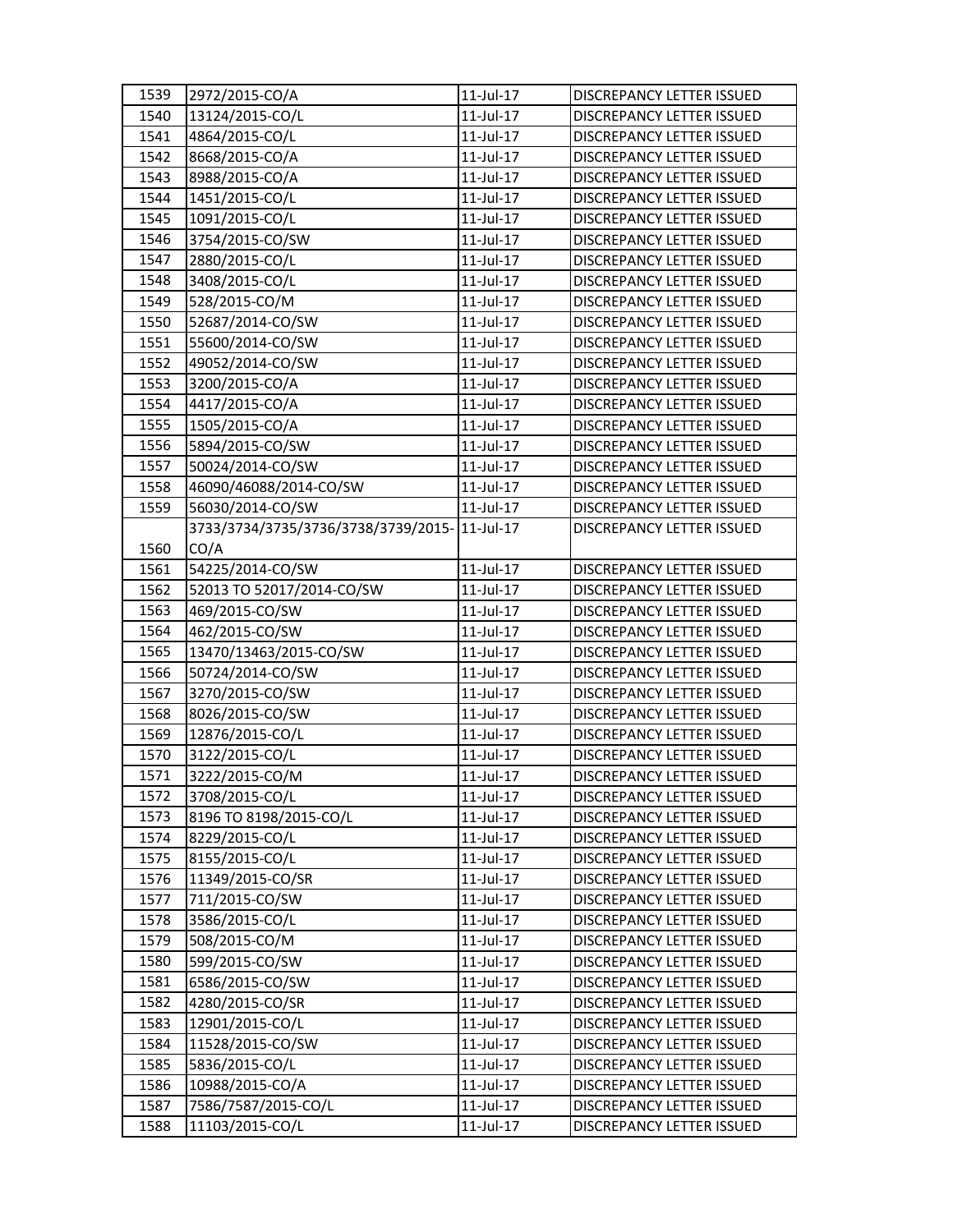| 1589 | 6287/6274/2015-CO/L                | $11$ -Jul- $17$ | <b>DISCREPANCY LETTER ISSUED</b> |
|------|------------------------------------|-----------------|----------------------------------|
| 1590 | 6232/2015-CO/SW                    | $11$ -Jul-17    | <b>DISCREPANCY LETTER ISSUED</b> |
| 1591 | 7738/2015-CO/L                     | 11-Jul-17       | DISCREPANCY LETTER ISSUED        |
| 1592 | 4666/2015-CO/L                     | $11$ -Jul-17    | DISCREPANCY LETTER ISSUED        |
| 1593 | 4108/2015-CO/L                     | 11-Jul-17       | DISCREPANCY LETTER ISSUED        |
| 1594 | 12054/2015-CO/L                    | $11$ -Jul- $17$ | DISCREPANCY LETTER ISSUED        |
| 1595 | 11870/2010-CO/A                    | 12-Jul-17       | DISCREPANCY LETTER ISSUED        |
| 1596 | 6100/2015-CO/A                     | 12-Jul-17       | DISCREPANCY LETTER ISSUED        |
| 1597 | 11084/2015-CO/L                    | 12-Jul-17       | DISCREPANCY LETTER ISSUED        |
| 1598 | 6610/2015-CO/L                     | 12-Jul-17       | DISCREPANCY LETTER ISSUED        |
| 1599 | 11023/2015-CO/L                    | 12-Jul-17       | DISCREPANCY LETTER ISSUED        |
| 1600 | 5946/2015-CO/L                     | 12-Jul-17       | DISCREPANCY LETTER ISSUED        |
| 1601 | 10443/2015-CO/M                    | 12-Jul-17       | DISCREPANCY LETTER ISSUED        |
| 1602 | 4207/2015-CO/L                     | 12-Jul-17       | DISCREPANCY LETTER ISSUED        |
| 1603 | 8676/2015-CO/SW                    | 12-Jul-17       | DISCREPANCY LETTER ISSUED        |
| 1604 | 5832/2015-CO/L                     | 12-Jul-17       | DISCREPANCY LETTER ISSUED        |
| 1605 | 9963/2015-CO/A                     | 12-Jul-17       | DISCREPANCY LETTER ISSUED        |
| 1606 | 5132/2015-CO/L                     | 12-Jul-17       | DISCREPANCY LETTER ISSUED        |
| 1607 | 7825/2015-CO/A                     | 12-Jul-17       | <b>DISCREPANCY LETTER ISSUED</b> |
| 1608 | 5835/2015-CO/L                     | 12-Jul-17       | <b>DISCREPANCY LETTER ISSUED</b> |
|      | 3925/3926/3927/3928/3929/3930/3710 | 13-Jul-17       | DISCREPANCY LETTER ISSUED        |
|      | /3711/3766/37964/3765/3924/2015-   |                 |                                  |
| 1609 | CO/SR                              |                 |                                  |
| 1610 | 10636 TO 10644/10635/2015-CO/A     | 13-Jul-17       | DISCREPANCY LETTER ISSUED        |
| 1611 | 7443/7444/2011-CO/L                | 13-Jul-17       | DISCREPANCY LETTER ISSUED        |
|      | 2980/2979/2978/2977/2994/2989/2988 | 13-Jul-17       | DISCREPANCY LETTER ISSUED        |
| 1612 | /2987/2985/2982/2974/2015-CO/A     |                 |                                  |
| 1613 | 5703/2010-CO/SW                    | 13-Jul-17       | DISCREPANCY LETTER ISSUED        |
|      | 13544/13540/13543/13539/13535/1353 | 13-Jul-17       | DISCREPANCY LETTER ISSUED        |
|      | 6/13541/13512/13537/13545/2015-    |                 |                                  |
| 1614 | CO/A                               |                 |                                  |
| 1615 | 6176/6174/2015-CO/L                | 13-Jul-17       | DISCREPANCY LETTER ISSUED        |
|      | 7419/7422/7423/7424/7418/2015-     | $13$ -Jul-17    | DISCREPANCY LETTER ISSUED        |
| 1616 | CO/SR                              |                 |                                  |
| 1617 | 12389/2015-CO/A                    | 13-Jul-17       | DISCREPANCY LETTER ISSUED        |
| 1618 | 13109/2015-CO/A                    | 13-Jul-17       | DISCREPANCY LETTER ISSUED        |
|      | 9326/9332/9327/9309/9311/9307/9308 | 13-Jul-17       | <b>DISCREPANCY LETTER ISSUED</b> |
| 1619 | /9312/9306/9305/2015-CO/A          |                 |                                  |
| 1620 | 7259/7257/2015-CO/A                | 13-Jul-17       | DISCREPANCY LETTER ISSUED        |
| 1621 | 6816/6818/6815/2015-CO/L           | 13-Jul-17       | DISCREPANCY LETTER ISSUED        |
| 1622 | 10125/2015-CO/SW                   | 13-Jul-17       | DISCREPANCY LETTER ISSUED        |
|      | 5144/5145/5146/5147/5223/2015-     | 13-Jul-17       | DISCREPANCY LETTER ISSUED        |
| 1623 | CO/SR, 5016/2015-CO/M              |                 |                                  |
| 1624 | 7158 & 7155/7156/2015-CO/A         | 13-Jul-17       | DISCREPANCY LETTER ISSUED        |
| 1625 | 9203/9205/2015-CO/A                | 13-Jul-17       | DISCREPANCY LETTER ISSUED        |
| 1626 | 3588/2015-CO/L                     | 13-Jul-17       | DISCREPANCY LETTER ISSUED        |
| 1627 | 2069/2015-CO/L                     | 13-Jul-17       | DISCREPANCY LETTER ISSUED        |
|      | 2868/2869/2870/2872/2873/2015-CO/A | 17-Jul-17       | DISCREPANCY LETTER ISSUED        |
| 1628 |                                    |                 |                                  |
| 1629 | 6776/2015-CO/L                     | 17-Jul-17       | DISCREPANCY LETTER ISSUED        |
| 1630 | 9767/2015-CO/L                     | 17-Jul-17       | DISCREPANCY LETTER ISSUED        |